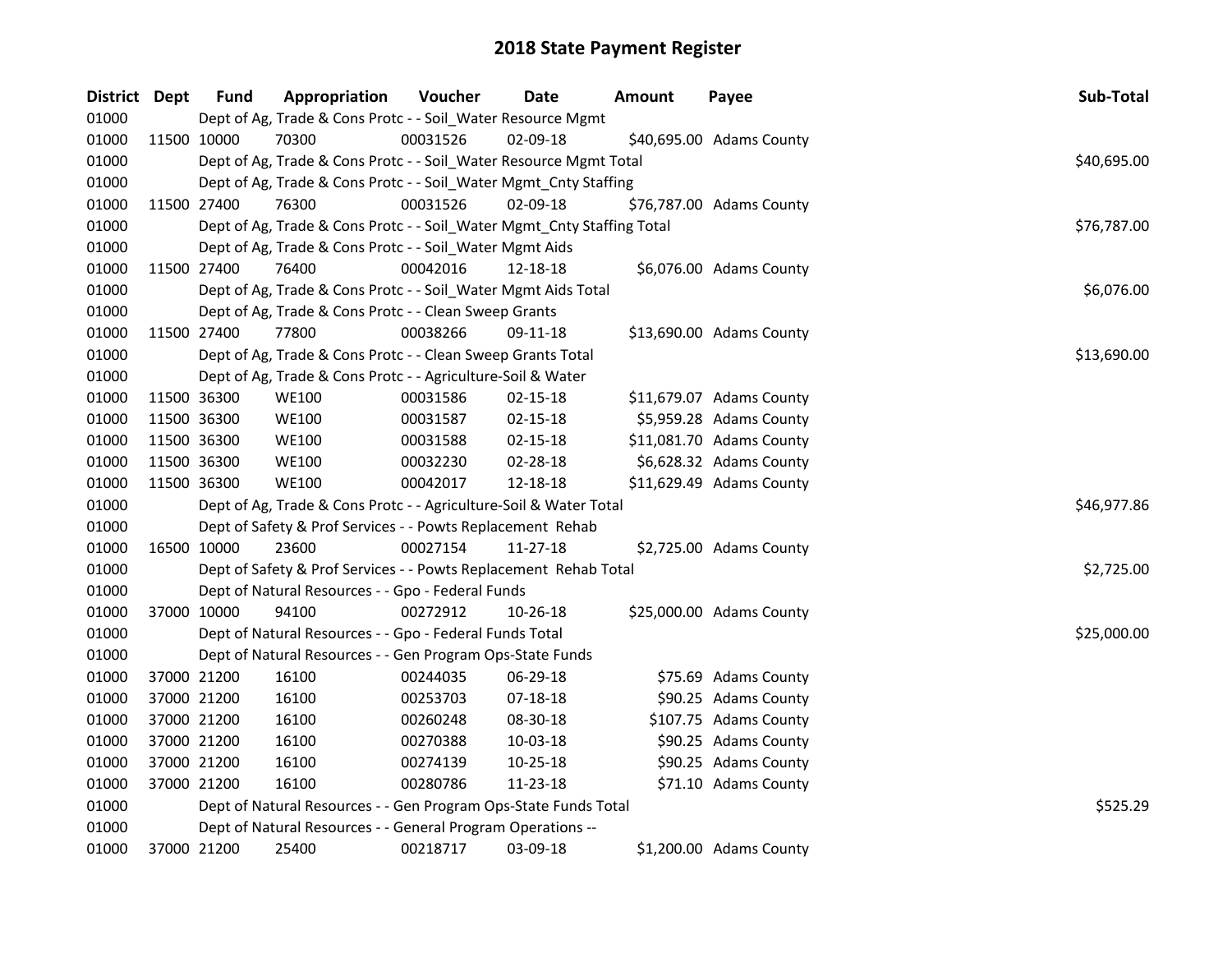| <b>District Dept</b> | <b>Fund</b> | Appropriation                                                      | Voucher  | Date           | Amount | Payee                    | Sub-Total   |
|----------------------|-------------|--------------------------------------------------------------------|----------|----------------|--------|--------------------------|-------------|
| 01000                | 37000 21200 | 25400                                                              | 00241555 | $06 - 11 - 18$ |        | \$168.92 Adams County    |             |
| 01000                | 37000 21200 | 25400                                                              | 00250698 | $07-11-18$     |        | \$1,890.00 Adams County  |             |
| 01000                | 37000 21200 | 25400                                                              | 00282611 | 12-03-18       |        | \$1,320.00 Adams County  |             |
| 01000                | 37000 21200 | 25400                                                              | 00286118 | 12-19-18       |        | \$2,010.00 Adams County  |             |
| 01000                |             | Dept of Natural Resources - - General Program Operations -- Total  |          |                |        |                          | \$6,588.92  |
| 01000                |             | Dept of Natural Resources - - Gpo -Federal Funds                   |          |                |        |                          |             |
| 01000                | 37000 21200 | 38100                                                              | 00222180 | 03-23-18       |        | \$2,778.48 Adams County  |             |
| 01000                |             | Dept of Natural Resources - - Gpo -Federal Funds Total             |          |                |        |                          | \$2,778.48  |
| 01000                |             | Dept of Natural Resources - - Venison Processing                   |          |                |        |                          |             |
| 01000                | 37000 21200 | 54900                                                              | 00222318 | 03-29-18       |        | \$720.00 Adams County    |             |
| 01000                |             | Dept of Natural Resources - - Venison Processing Total             |          |                |        |                          | \$720.00    |
| 01000                |             | Dept of Natural Resources - - Enf A - Boating Enforcement          |          |                |        |                          |             |
| 01000                | 37000 21200 | 55000                                                              | 00222180 | 03-23-18       |        | \$6,096.21 Adams County  |             |
| 01000                |             | Dept of Natural Resources - - Enf A - Boating Enforcement Total    |          |                |        |                          | \$6,096.21  |
| 01000                |             | Dept of Natural Resources - - Enf A - Atv & Utv Enforcement        |          |                |        |                          |             |
| 01000                | 37000 21200 | 55100                                                              | 00267997 | $09 - 27 - 18$ |        | \$26,130.01 Adams County |             |
| 01000                | 37000 21200 | 55100                                                              | 00268530 | $09 - 27 - 18$ |        | \$12,572.18 Adams County |             |
| 01000                |             | Dept of Natural Resources - - Enf A - Atv & Utv Enforcement Total  |          |                |        |                          | \$38,702.19 |
| 01000                |             | Dept of Natural Resources - - Wildlife Damage Claims & Abat        |          |                |        |                          |             |
| 01000                | 37000 21200 | 55300                                                              | 00222318 | 03-29-18       |        | \$66,855.44 Adams County |             |
| 01000                |             | Dept of Natural Resources - - Wildlife Damage Claims & Abat Total  |          |                |        |                          | \$66,855.44 |
| 01000                |             | Dept of Natural Resources - - Resaids - Forest Croplnd & Mfl       |          |                |        |                          |             |
| 01000                | 37000 21200 | 56600                                                              | 00267455 | 09-18-18       |        | \$39,553.42 Adams County |             |
| 01000                |             | Dept of Natural Resources - - Resaids - Forest CropInd & Mfl Total |          |                |        |                          | \$39,553.42 |
| 01000                |             | Dept of Natural Resources - - Resaids - Pymt In Lieu Tax Fed       |          |                |        |                          |             |
| 01000                | 37000 21200 | 58400                                                              | 00270418 | 10-02-18       |        | \$739.00 Adams County    |             |
| 01000                |             | Dept of Natural Resources - - Resaids - Pymt In Lieu Tax Fed Total |          |                |        |                          | \$739.00    |
| 01000                |             | Dept of Natural Resources - - Gpo-Environmental Fund               |          |                |        |                          |             |
| 01000                | 37000 27400 | 46100                                                              | 00241734 | 06-08-18       |        | \$30.00 Adams County     |             |
| 01000                |             | Dept of Natural Resources - - Gpo-Environmental Fund Total         |          |                |        |                          | \$30.00     |
| 01000                |             | Dept of Natural Resources - - Fin Asst For Responsible Units       |          |                |        |                          |             |
| 01000                | 37000 27400 | 67000                                                              | 00235505 | 05-11-18       |        | \$92,147.56 Adams County |             |
| 01000                |             | Dept of Natural Resources - - Fin Asst For Responsible Units Total |          |                |        |                          | \$92,147.56 |
| 01000                |             | Dept of Natural Resources - - Recycling Consolidation Grants       |          |                |        |                          |             |
| 01000                | 37000 27400 | 67300                                                              | 00235505 | 05-11-18       |        | \$4,830.79 Adams County  |             |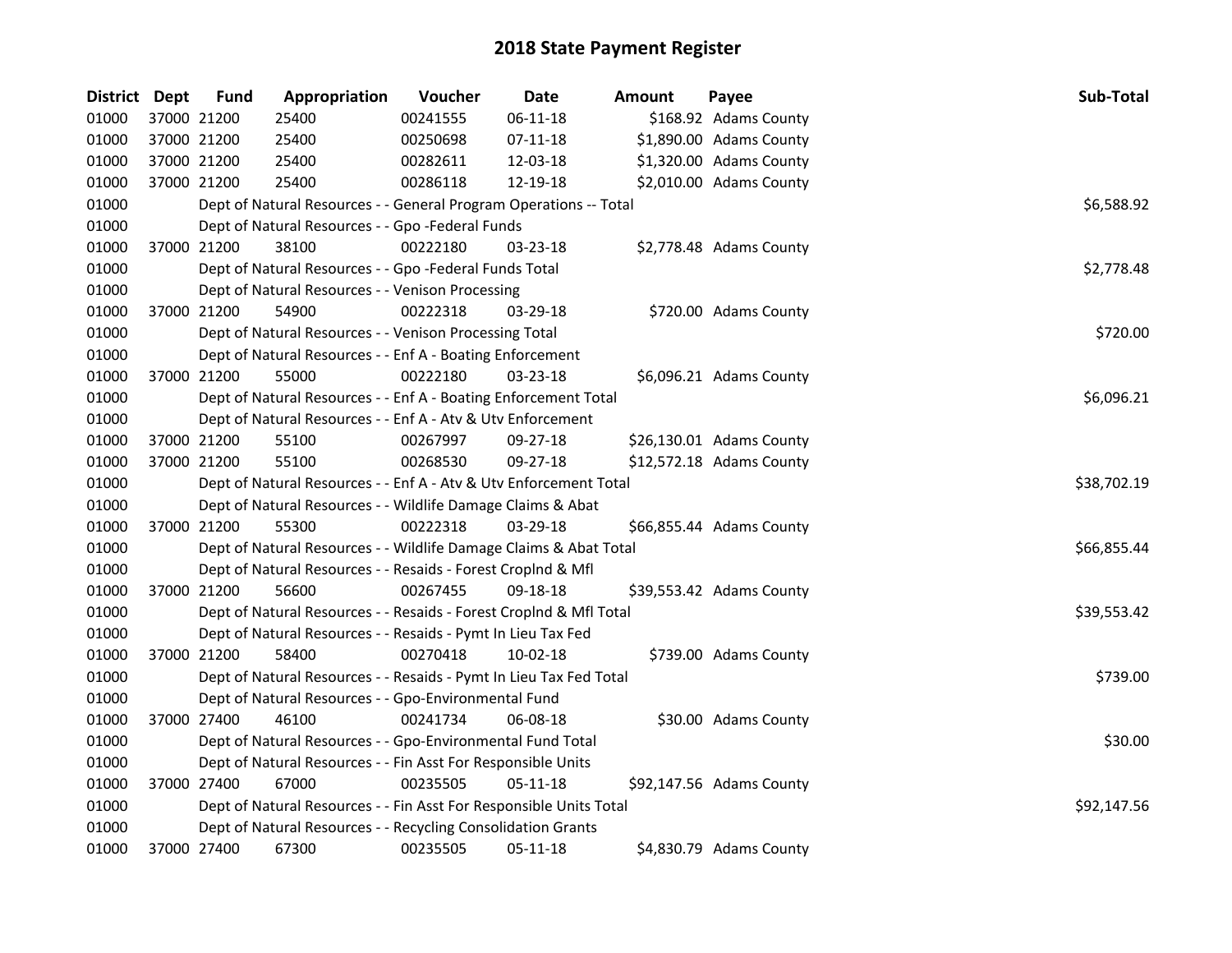| District Dept |             | <b>Fund</b> | Appropriation                                                      | Voucher  | Date           | Amount | Payee                     | Sub-Total      |
|---------------|-------------|-------------|--------------------------------------------------------------------|----------|----------------|--------|---------------------------|----------------|
| 01000         |             |             | Dept of Natural Resources - - Recycling Consolidation Grants Total |          |                |        |                           | \$4,830.79     |
| 01000         |             |             | Dept of Natural Resources - - Land Acquisition                     |          |                |        |                           |                |
| 01000         |             | 37000 36300 | <b>TA100</b>                                                       | 00216050 | 02-22-18       |        | \$30.00 Adams County      |                |
| 01000         |             | 37000 36300 | <b>TA100</b>                                                       | 00228738 | 04-20-18       |        | \$8.00 Adams County       |                |
| 01000         |             |             | Dept of Natural Resources - - Land Acquisition Total               |          |                |        |                           | \$38.00        |
| 01000         |             |             | Dept of Natural Resources - - Dnr-Dam Safety Projects              |          |                |        |                           |                |
| 01000         |             | 37000 36300 | <b>TX100</b>                                                       | 00208609 | $01-19-18$     |        | \$114,342.44 Adams County |                |
| 01000         |             |             | Dept of Natural Resources - - Dnr-Dam Safety Projects Total        |          |                |        |                           | \$114,342.44   |
| 01000         |             |             | WI Dept of Transportation - - Eldly&Disa Co/Aid Sf                 |          |                |        |                           |                |
| 01000         |             | 39500 21100 | 16800                                                              | 00238270 | 04-04-18       |        | \$81,791.00 Adams County  |                |
| 01000         |             |             | WI Dept of Transportation - - Eldly&Disa Co/Aid Sf Total           |          |                |        |                           | \$81,791.00    |
| 01000         |             |             | WI Dept of Transportation - - Hwy Sfty Loc Aid Ffd                 |          |                |        |                           |                |
| 01000         |             | 39500 21100 | 18500                                                              | 00260896 | $06 - 11 - 18$ |        | \$244.92 Adams County     |                |
| 01000         |             | 39500 21100 | 18500                                                              | 00318786 | 11-02-18       |        | \$943.05 Adams County     |                |
| 01000         |             |             | WI Dept of Transportation - - Hwy Sfty Loc Aid Ffd Total           |          |                |        |                           | \$1,187.97     |
| 01000         |             |             | WI Dept of Transportation - - Trans Aids To Co.-Sf                 |          |                |        |                           |                |
| 01000         |             | 39500 21100 | 19000                                                              | 00203613 | 01-02-18       |        | \$313,699.66 Adams County |                |
| 01000         |             | 39500 21100 | 19000                                                              | 00267821 | 07-02-18       |        | \$627,399.32 Adams County |                |
| 01000         |             | 39500 21100 | 19000                                                              | 00301873 | $10 - 01 - 18$ |        | \$313,699.69 Adams County |                |
| 01000         |             |             | WI Dept of Transportation - - Trans Aids To Co.-Sf Total           |          |                |        |                           | \$1,254,798.67 |
| 01000         |             |             | WI Dept of Transportation - - Loc Rd Imp Prg St Fd                 |          |                |        |                           |                |
| 01000         |             | 39500 21100 | 27800                                                              | 00278440 | $07 - 25 - 18$ |        | \$4,838.14 Adams County   |                |
| 01000         |             |             | WI Dept of Transportation - - Loc Rd Imp Prg St Fd Total           |          |                |        |                           | \$4,838.14     |
| 01000         |             |             | WI Dept of Transportation - - Loc Trns Facl Impffd                 |          |                |        |                           |                |
| 01000         |             | 39500 21100 | 28600                                                              | 00275715 | 07-13-18       |        | \$7,024.42 Adams County   |                |
| 01000         |             |             | WI Dept of Transportation - - Loc Trns Facl Impffd Total           |          |                |        |                           | \$7,024.42     |
| 01000         |             |             | WI Dept of Transportation - - Hwy Mgmt & Opers Sf                  |          |                |        |                           |                |
| 01000         |             | 39500 21100 | 36500                                                              | 00213274 | $01 - 22 - 18$ |        | \$361.00 Adams County     |                |
| 01000         |             | 39500 21100 | 36500                                                              | 00228654 | 03-09-18       |        | \$3,557.46 Adams County   |                |
| 01000         |             | 39500 21100 | 36500                                                              | 00233706 | 03-23-18       |        | \$16,929.75 Adams County  |                |
| 01000         | 39500 21100 |             | 36500                                                              | 00238312 | 04-04-18       |        | \$623.17 Adams County     |                |
| 01000         |             | 39500 21100 | 36500                                                              | 00250062 | 05-08-18       |        | \$746.02 Adams County     |                |
| 01000         |             | 39500 21100 | 36500                                                              | 00255519 | 05-22-18       |        | \$947.48 Adams County     |                |
| 01000         |             | 39500 21100 | 36500                                                              | 00256889 | 05-24-18       |        | \$1,766.48 Adams County   |                |
| 01000         |             | 39500 21100 | 36500                                                              | 00284576 | 08-08-18       |        | \$430.60 Adams County     |                |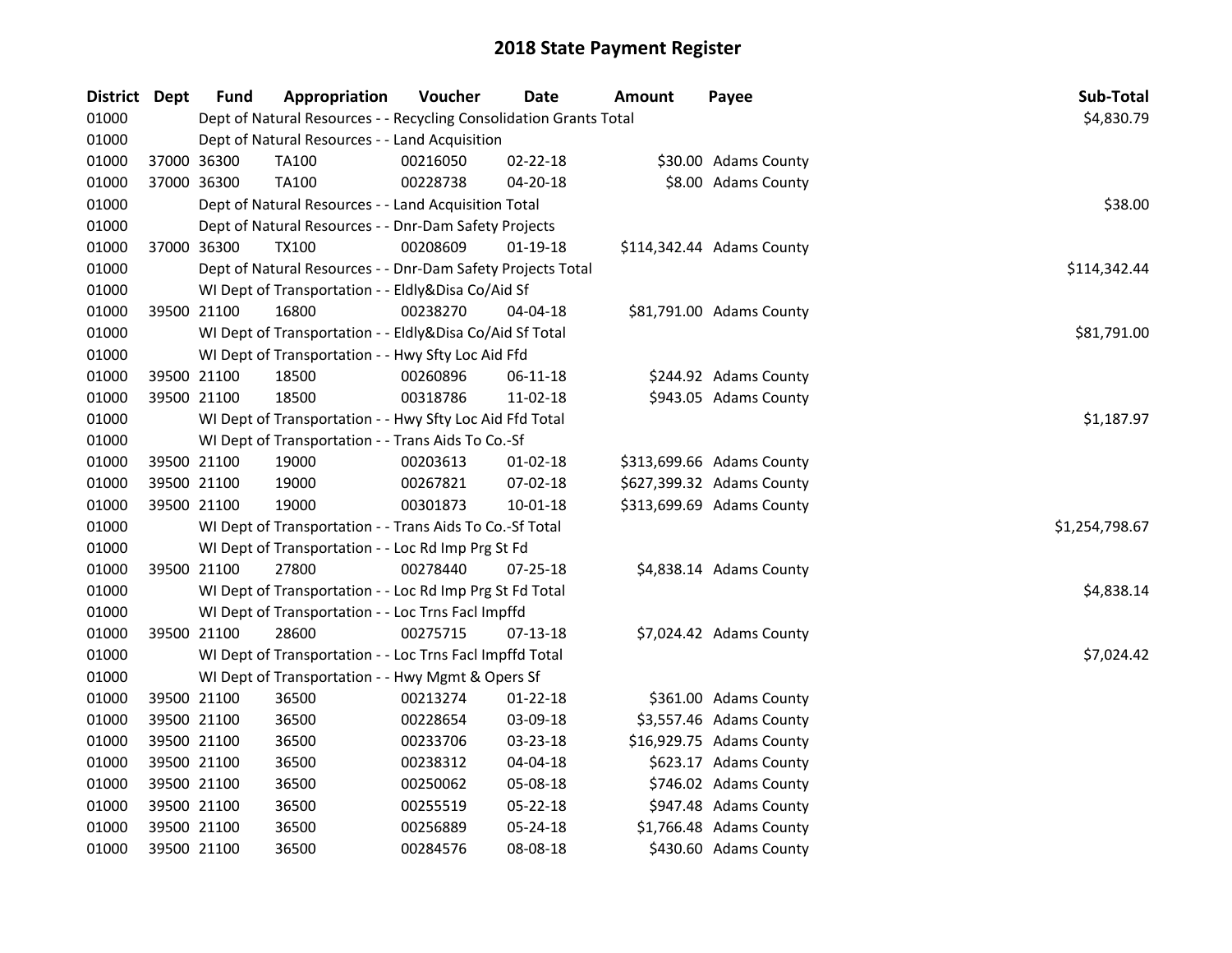| <b>District Dept</b> |             | <b>Fund</b> | Appropriation                                           | Voucher  | Date           | Amount | Payee                     | Sub-Total      |
|----------------------|-------------|-------------|---------------------------------------------------------|----------|----------------|--------|---------------------------|----------------|
| 01000                |             | 39500 21100 | 36500                                                   | 00292016 | 08-30-18       |        | \$619.69 Adams County     |                |
| 01000                |             | 39500 21100 | 36500                                                   | 00306781 | 10-04-18       |        | \$17,949.42 Adams County  |                |
| 01000                |             | 39500 21100 | 36500                                                   | 00308517 | 10-09-18       |        | \$29,133.85 Adams County  |                |
| 01000                |             | 39500 21100 | 36500                                                   | 00325677 | 11-21-18       |        | \$24,372.53 Adams County  |                |
| 01000                |             | 39500 21100 | 36500                                                   | 00332206 | 12-20-18       |        | \$16,005.04 Adams County  |                |
| 01000                |             |             | WI Dept of Transportation - - Hwy Mgmt & Opers Sf Total |          |                |        |                           | \$113,442.49   |
| 01000                |             |             | WI Dept of Transportation - - Routine Maint Sf          |          |                |        |                           |                |
| 01000                |             | 39500 21100 | 36800                                                   | 00211874 | $01 - 16 - 18$ |        | \$27,723.56 Adams County  |                |
| 01000                | 39500 21100 |             | 36800                                                   | 00213274 | 01-22-18       |        | \$19,860.74 Adams County  |                |
| 01000                | 39500 21100 |             | 36800                                                   | 00222047 | 02-14-18       |        | \$1,459.13 Adams County   |                |
| 01000                | 39500 21100 |             | 36800                                                   | 00228654 | 03-09-18       |        | \$115,157.38 Adams County |                |
| 01000                |             | 39500 21100 | 36800                                                   | 00233706 | 03-23-18       |        | \$4,461.58 Adams County   |                |
| 01000                |             | 39500 21100 | 36800                                                   | 00238312 | 04-04-18       |        | \$72,802.45 Adams County  |                |
| 01000                |             | 39500 21100 | 36800                                                   | 00250062 | 05-08-18       |        | \$80,525.59 Adams County  |                |
| 01000                |             | 39500 21100 | 36800                                                   | 00255519 | 05-22-18       |        | \$57,412.47 Adams County  |                |
| 01000                |             | 39500 21100 | 36800                                                   | 00256889 | 05-24-18       |        | \$103,759.73 Adams County |                |
| 01000                |             | 39500 21100 | 36800                                                   | 00262416 | 06-12-18       |        | \$48,193.99 Adams County  |                |
| 01000                |             | 39500 21100 | 36800                                                   | 00267030 | 06-27-18       |        | \$616.63 Adams County     |                |
| 01000                |             | 39500 21100 | 36800                                                   | 00284576 | 08-08-18       |        | \$49,425.59 Adams County  |                |
| 01000                |             | 39500 21100 | 36800                                                   | 00292016 | 08-30-18       |        | \$145,988.87 Adams County |                |
| 01000                | 39500 21100 |             | 36800                                                   | 00306781 | 10-04-18       |        | \$122,339.29 Adams County |                |
| 01000                |             | 39500 21100 | 36800                                                   | 00308517 | 10-09-18       |        | \$193,721.69 Adams County |                |
| 01000                | 39500 21100 |             | 36800                                                   | 00325677 | $11 - 21 - 18$ |        | \$55,931.12 Adams County  |                |
| 01000                |             | 39500 21100 | 36800                                                   | 00332206 | 12-20-18       |        | \$27,582.86 Adams County  |                |
| 01000                |             |             | WI Dept of Transportation - - Routine Maint Sf Total    |          |                |        |                           | \$1,126,962.67 |
| 01000                |             |             | WI Dept of Transportation - - Hwy Mgmt & Opers Lf       |          |                |        |                           |                |
| 01000                |             | 39500 21100 | 37500                                                   | 00228654 | 03-09-18       |        | \$273.37 Adams County     |                |
| 01000                |             |             | WI Dept of Transportation - - Hwy Mgmt & Opers Lf Total |          |                |        |                           | \$273.37       |
| 01000                |             |             | WI Dept of Transportation - - Routine Maint Ff          |          |                |        |                           |                |
| 01000                |             | 39500 21100 | 38000                                                   | 00213274 | $01 - 22 - 18$ |        | \$5,909.67 Adams County   |                |
| 01000                |             | 39500 21100 | 38000                                                   | 00228654 | 03-09-18       |        | \$16,406.42 Adams County  |                |
| 01000                |             |             | WI Dept of Transportation - - Routine Maint Ff Total    |          |                |        |                           | \$22,316.09    |
| 01000                |             |             | WI Dept of Transportation - - Veh Insp, Trf EnfSf       |          |                |        |                           |                |
| 01000                |             | 39500 21100 | 56400                                                   | 00228378 | 03-19-18       |        | \$88.17 Adams County      |                |
| 01000                |             | 39500 21100 | 56400                                                   | 00243062 | 04-30-18       |        | \$2.00 Adams County       |                |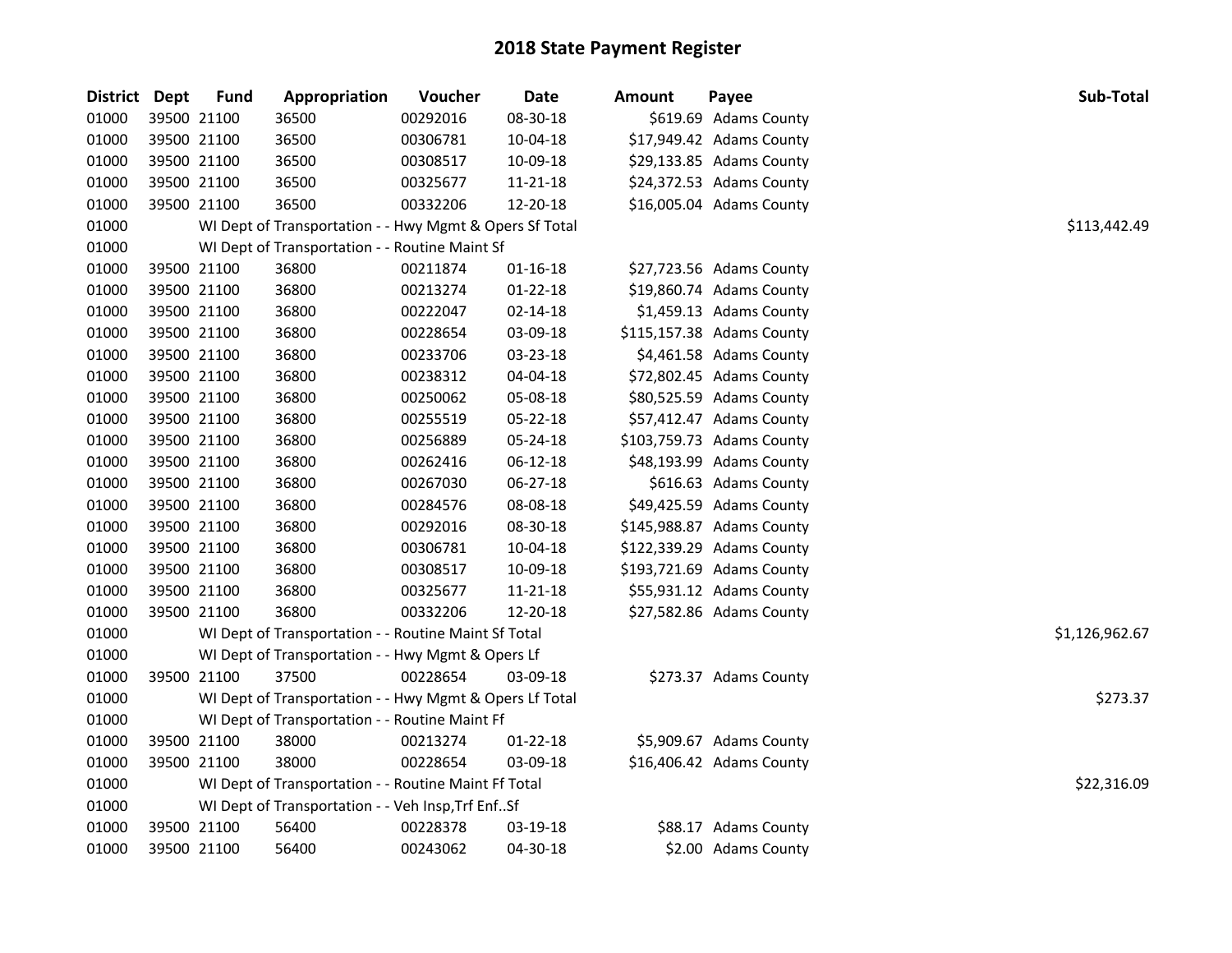| District Dept |             | <b>Fund</b> | Appropriation                                                      | Voucher  | Date           | <b>Amount</b> | Payee                                                                                                         | Sub-Total   |
|---------------|-------------|-------------|--------------------------------------------------------------------|----------|----------------|---------------|---------------------------------------------------------------------------------------------------------------|-------------|
| 01000         | 39500 21100 |             | 56400                                                              | 00271071 | 07-03-18       |               | \$264.13 Adams County                                                                                         |             |
| 01000         |             | 39500 21100 | 56400                                                              | 00275849 | 07-30-18       |               | \$8.00 Adams County                                                                                           |             |
| 01000         |             |             | WI Dept of Transportation - - Veh Insp, Trf EnfSf Total            |          |                |               |                                                                                                               | \$362.30    |
| 01000         |             |             | Department of Corrections - - Corrections Contracts And Agre       |          |                |               |                                                                                                               |             |
| 01000         |             | 41000 10000 | 11400                                                              | 00185888 | $02 - 02 - 18$ |               | \$6,484.26 Adams County                                                                                       |             |
| 01000         | 41000 10000 |             | 11400                                                              | 00191888 | 03-01-18       |               | \$7,065.24 Adams County                                                                                       |             |
| 01000         | 41000 10000 |             | 11400                                                              | 00197417 | 03-23-18       |               | \$11,056.02 Adams County                                                                                      |             |
| 01000         | 41000 10000 |             | 11400                                                              | 00204743 | 04-26-18       |               | \$9,108.86 Adams County                                                                                       |             |
| 01000         | 41000 10000 |             | 11400                                                              | 00212246 | 05-31-18       |               | \$4,078.70 Adams County                                                                                       |             |
| 01000         | 41000 10000 |             | 11400                                                              | 00218701 | 07-02-18       |               | \$2,691.14 Adams County                                                                                       |             |
| 01000         | 41000 10000 |             | 11400                                                              | 00220824 | $07-10-18$     |               | \$2,058.40 Adams County                                                                                       |             |
| 01000         | 41000 10000 |             | 11400                                                              | 00231331 | 08-28-18       |               | \$2,624.46 Adams County                                                                                       |             |
| 01000         | 41000 10000 |             | 11400                                                              | 00237162 | 10-19-18       |               | \$2,006.94 Adams County                                                                                       |             |
| 01000         | 41000 10000 |             | 11400                                                              | 00246407 | 11-07-18       |               | \$874.82 Adams County                                                                                         |             |
| 01000         | 41000 10000 |             | 11400                                                              | 00251917 | 11-29-18       |               | \$1,080.66 Adams County                                                                                       |             |
| 01000         |             |             | Department of Corrections - - Corrections Contracts And Agre Total |          |                |               |                                                                                                               | \$49,129.50 |
| 01000         |             |             |                                                                    |          |                |               | Department of Corrections - - Reimbursing Counties For Probation, Extended Supervision And Parole Holds       |             |
| 01000         |             | 41000 10000 | 11600                                                              | 00246247 | 11-02-18       |               | \$29,239.20 Adams County                                                                                      |             |
| 01000         |             |             |                                                                    |          |                |               | Department of Corrections - - Reimbursing Counties For Probation, Extended Supervision And Parole Holds Total | \$29,239.20 |
| 01000         |             |             | Department of Corrections - - Probation, Parole And Extended       |          |                |               |                                                                                                               |             |
| 01000         | 41000 10000 |             | 18700                                                              | 00246247 | 11-02-18       |               | \$2,200.80 Adams County                                                                                       |             |
| 01000         |             |             | Department of Corrections - - Probation, Parole And Extended Total |          |                |               |                                                                                                               | \$2,200.80  |
| 01000         |             |             | Department of Health Services - - State/Federal Aids               |          |                |               |                                                                                                               |             |
| 01000         | 43500 10000 |             | 00000                                                              | 90808    | $01 - 02 - 18$ |               | \$454,950.00 Adams County                                                                                     |             |
| 01000         | 43500 10000 |             | 00000                                                              | 90809    | 02-01-18       |               | \$5,331.00 Adams County                                                                                       |             |
| 01000         | 43500 10000 |             | 00000                                                              | 90810    | 03-01-18       |               | \$289,225.00 Adams County                                                                                     |             |
| 01000         | 43500 10000 |             | 00000                                                              | 90811    | 03-02-18       |               | \$3,504.00 Adams County                                                                                       |             |
| 01000         | 43500 10000 |             | 00000                                                              | 90812    | 04-02-18       |               | \$326,559.00 Adams County                                                                                     |             |
| 01000         | 43500 10000 |             | 00000                                                              | 90813    | 05-01-18       |               | \$194,478.00 Adams County                                                                                     |             |
| 01000         | 43500 10000 |             | 00000                                                              | 90814    | 06-01-18       |               | \$196,504.00 Adams County                                                                                     |             |
| 01000         | 43500 10000 |             | 00000                                                              | 90815    | $06-12-18$     |               | \$551,983.00 Adams County                                                                                     |             |
| 01000         | 43500 10000 |             | 00000                                                              | 90900    | 07-02-18       |               | \$291,183.00 Adams County                                                                                     |             |
| 01000         | 43500 10000 |             | 00000                                                              | 90901    | 08-01-18       |               | \$415,012.00 Adams County                                                                                     |             |
| 01000         | 43500 10000 |             | 00000                                                              | 90902    | 09-04-18       |               | \$207,887.00 Adams County                                                                                     |             |
| 01000         | 43500 10000 |             | 00000                                                              | 90903    | 10-01-18       |               | \$173,206.00 Adams County                                                                                     |             |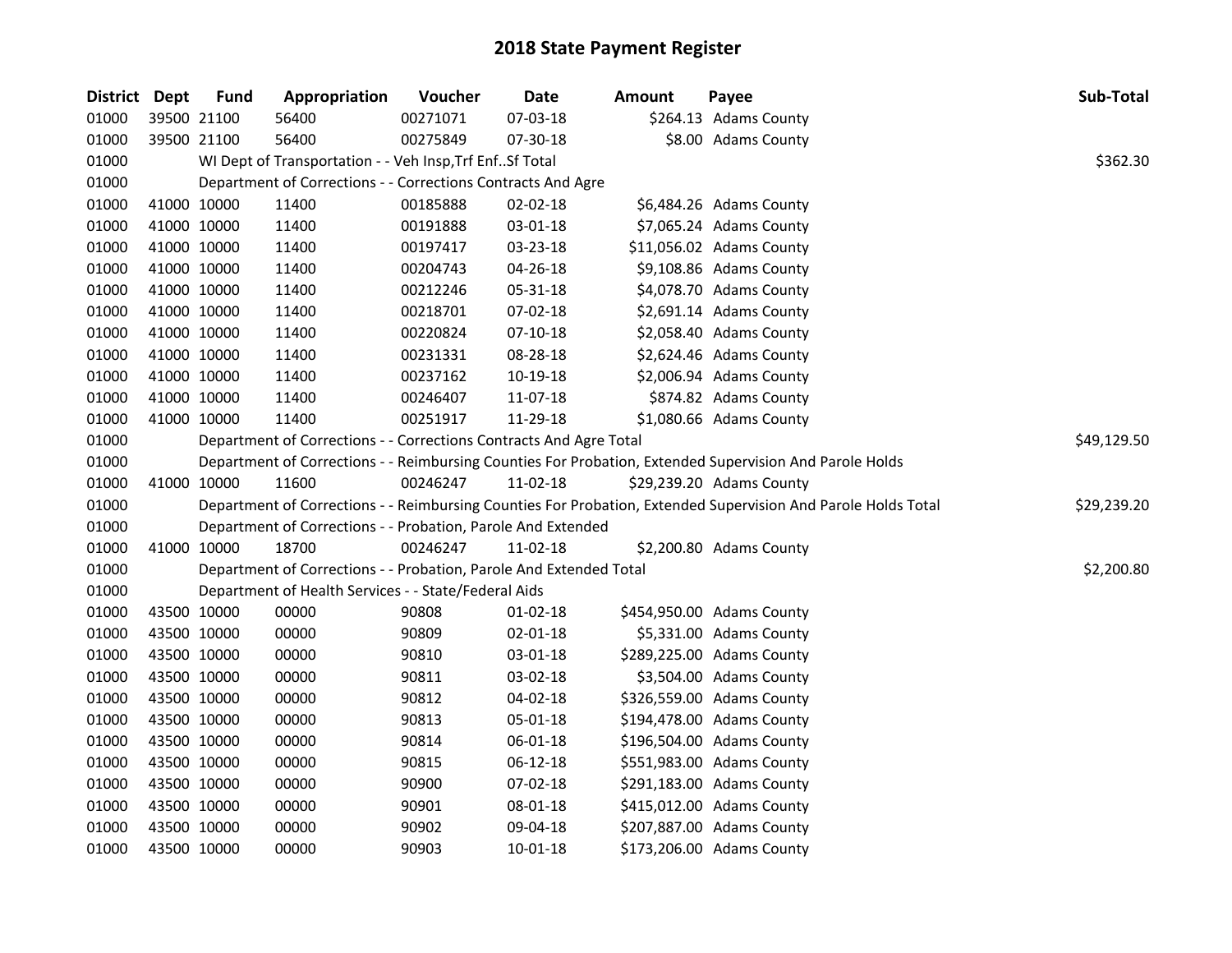| District Dept |             | <b>Fund</b> | Appropriation                                                          | Voucher  | Date           | <b>Amount</b> | Payee                     | Sub-Total      |
|---------------|-------------|-------------|------------------------------------------------------------------------|----------|----------------|---------------|---------------------------|----------------|
| 01000         | 43500 10000 |             | 00000                                                                  | 90904    | $11 - 01 - 18$ |               | \$4,208.00 Adams County   |                |
| 01000         | 43500 10000 |             | 00000                                                                  | 90905    | 12-03-18       |               | \$529,030.00 Adams County |                |
| 01000         |             |             | Department of Health Services - - State/Federal Aids Total             |          |                |               |                           | \$3,643,060.00 |
| 01000         |             |             | Department of Health Services - - Public Health Dispensaries And       |          |                |               |                           |                |
| 01000         | 43500 10000 |             | 10700                                                                  | 00201667 | 04-25-18       |               | \$47.24 Adams County      |                |
| 01000         | 43500 10000 |             | 10700                                                                  | 00207685 | 05-23-18       |               | \$75.52 Adams County      |                |
| 01000         | 43500 10000 |             | 10700                                                                  | 00220603 | 07-23-18       |               | \$94.40 Adams County      |                |
| 01000         | 43500 10000 |             | 10700                                                                  | 00220604 | 07-23-18       |               | \$28.36 Adams County      |                |
| 01000         |             |             | Department of Health Services - - Public Health Dispensaries And Total |          |                |               |                           | \$245.52       |
| 01000         |             |             | Department of Health Services - - General Program Operations           |          |                |               |                           |                |
| 01000         | 43500 10000 |             | 40100                                                                  | 00185304 | 02-07-18       |               | \$1.00 Adams County       |                |
| 01000         | 43500 10000 |             | 40100                                                                  | 00185305 | 02-07-18       |               | \$15.00 Adams County      |                |
| 01000         | 43500 10000 |             | 40100                                                                  | 00187951 | 02-21-18       |               | \$2.00 Adams County       |                |
| 01000         | 43500 10000 |             | 40100                                                                  | 00212208 | 06-14-18       |               | \$1.50 Adams County       |                |
| 01000         | 43500 10000 |             | 40100                                                                  | 00226099 | 08-16-18       |               | \$1.00 Adams County       |                |
| 01000         | 43500 10000 |             | 40100                                                                  | 00226100 | 08-16-18       |               | \$15.00 Adams County      |                |
| 01000         | 43500 10000 |             | 40100                                                                  | 00228707 | 08-29-18       |               | \$1.50 Adams County       |                |
| 01000         | 43500 10000 |             | 40100                                                                  | 00234975 | 09-27-18       |               | \$1.50 Adams County       |                |
| 01000         | 43500 10000 |             | 40100                                                                  | 00243684 | 11-07-18       |               | \$1.50 Adams County       |                |
| 01000         | 43500 10000 |             | 40100                                                                  | 00248380 | 11-28-18       |               | \$1.50 Adams County       |                |
| 01000         | 43500 10000 |             | 40100                                                                  | 00252262 | 12-20-18       |               | \$1.00 Adams County       |                |
| 01000         |             |             | Department of Health Services - - General Program Operations Total     |          |                |               |                           | \$42.50        |
| 01000         |             |             | Department of Health Services - - Medical Assistance State Admin       |          |                |               |                           |                |
| 01000         | 43500 10000 |             | 44000                                                                  | 00185304 | 02-07-18       |               | \$1.00 Adams County       |                |
| 01000         | 43500 10000 |             | 44000                                                                  | 00185305 | 02-07-18       |               | \$15.00 Adams County      |                |
| 01000         | 43500 10000 |             | 44000                                                                  | 00187951 | 02-21-18       |               | \$2.00 Adams County       |                |
| 01000         | 43500 10000 |             | 44000                                                                  | 00212208 | 06-14-18       |               | \$1.50 Adams County       |                |
| 01000         | 43500 10000 |             | 44000                                                                  | 00220056 | $07 - 18 - 18$ |               | \$3.00 Adams County       |                |
| 01000         | 43500 10000 |             | 44000                                                                  | 00226099 | 08-16-18       |               | \$1.00 Adams County       |                |
| 01000         | 43500 10000 |             | 44000                                                                  | 00226100 | 08-16-18       |               | \$15.00 Adams County      |                |
| 01000         | 43500 10000 |             | 44000                                                                  | 00228707 | 08-29-18       |               | \$1.50 Adams County       |                |
| 01000         | 43500 10000 |             | 44000                                                                  | 00234975 | 09-27-18       |               | \$1.50 Adams County       |                |
| 01000         | 43500 10000 |             | 44000                                                                  | 00243684 | 11-07-18       |               | \$1.50 Adams County       |                |
| 01000         | 43500 10000 |             | 44000                                                                  | 00248380 | 11-28-18       |               | \$1.50 Adams County       |                |
| 01000         | 43500 10000 |             | 44000                                                                  | 00252262 | 12-20-18       |               | \$1.00 Adams County       |                |
|               |             |             |                                                                        |          |                |               |                           |                |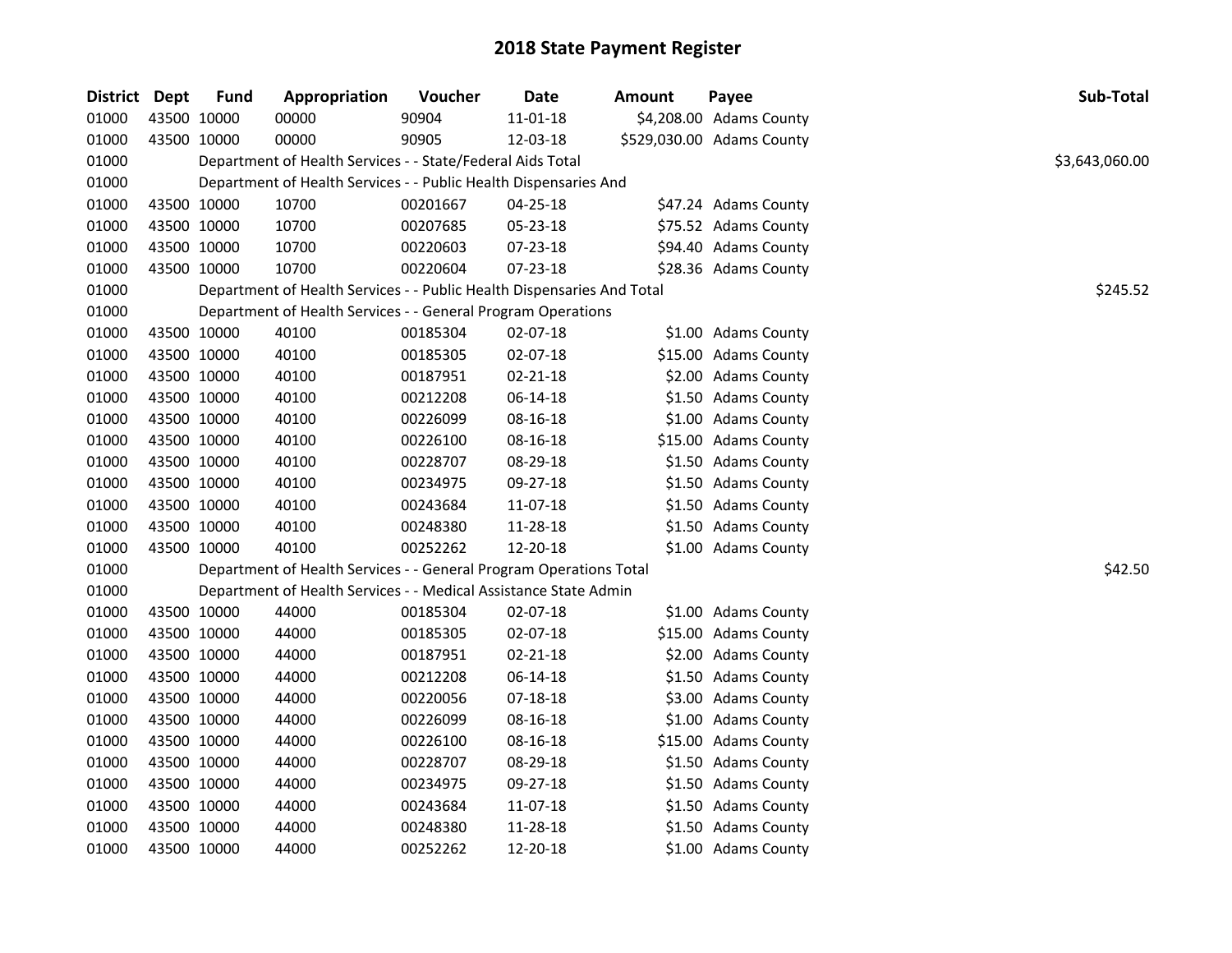| District Dept | <b>Fund</b> | Appropriation                                                          | Voucher  | <b>Date</b>    | Amount | Payee                     | Sub-Total |
|---------------|-------------|------------------------------------------------------------------------|----------|----------------|--------|---------------------------|-----------|
| 01000         |             | Department of Health Services - - Medical Assistance State Admin Total |          |                |        |                           | \$45.50   |
| 01000         |             | Dept of Children and Families - - Milw Child Welfare Svc Collect       |          |                |        |                           |           |
| 01000         | 43700 10000 | 12200                                                                  | 00041077 | 07-13-18       |        | \$58.36 Adams County      |           |
| 01000         |             | Dept of Children and Families - - Milw Child Welfare Svc Collect Total |          |                |        |                           | \$58.36   |
| 01000         |             | Dept of Children and Families - - Fees For Administrative Servic       |          |                |        |                           |           |
| 01000         | 43700 10000 | 23100                                                                  | 00033769 | 01-19-18       |        | \$25.00 Adams County      |           |
| 01000         | 43700 10000 | 23100                                                                  | 00038228 | 04-18-18       |        | \$30.00 Adams County      |           |
| 01000         | 43700 10000 | 23100                                                                  | 00042290 | 07-17-18       |        | \$45.00 Adams County      |           |
| 01000         |             | Dept of Children and Families - - Fees For Administrative Servic Total |          |                |        |                           | \$100.00  |
| 01000         |             | Dept of Children and Families - - General Aids                         |          |                |        |                           |           |
| 01000         | 43700 10000 | 99000                                                                  | 00033175 | 01-05-18       |        | \$21,307.67 Adams County  |           |
| 01000         | 43700 10000 | 99000                                                                  | 00034029 | 01-24-18       |        | \$84,440.00 Adams County  |           |
| 01000         | 43700 10000 | 99000                                                                  | 00034080 | 01-30-18       |        | \$52,977.90 Adams County  |           |
| 01000         | 43700 10000 | 99000                                                                  | 00034284 | 02-05-18       |        | \$4,948.98 Adams County   |           |
| 01000         | 43700 10000 | 99000                                                                  | 00034824 | 02-20-18       |        | \$146.41 Adams County     |           |
| 01000         | 43700 10000 | 99000                                                                  | 00034977 | $02 - 21 - 18$ |        | \$65.86 Adams County      |           |
| 01000         | 43700 10000 | 99000                                                                  | 00035210 | 02-22-18       |        | \$12.19 Adams County      |           |
| 01000         | 43700 10000 | 99000                                                                  | 00035457 | 02-28-18       |        | \$11,488.00 Adams County  |           |
| 01000         | 43700 10000 | 99000                                                                  | 00035615 | 03-05-18       |        | \$82,288.00 Adams County  |           |
| 01000         | 43700 10000 | 99000                                                                  | 00035887 | 03-12-18       |        | \$1,909.14 Adams County   |           |
| 01000         | 43700 10000 | 99000                                                                  | 00036830 | 03-27-18       |        | \$101,807.00 Adams County |           |
| 01000         | 43700 10000 | 99000                                                                  | 00036947 | 03-30-18       |        | \$22,671.00 Adams County  |           |
| 01000         | 43700 10000 | 99000                                                                  | 00037542 | 04-05-18       |        | \$15,461.20 Adams County  |           |
| 01000         | 43700 10000 | 99000                                                                  | 00038712 | 04-30-18       |        | \$141,764.00 Adams County |           |
| 01000         | 43700 10000 | 99000                                                                  | 00038776 | 04-30-18       |        | \$62,761.16 Adams County  |           |
| 01000         | 43700 10000 | 99000                                                                  | 00039152 | 05-07-18       |        | \$17,594.34 Adams County  |           |
| 01000         | 43700 10000 | 99000                                                                  | 00039394 | 05-09-18       |        | \$11,718.00 Adams County  |           |
| 01000         | 43700 10000 | 99000                                                                  | 00039981 | 05-23-18       |        | \$9,672.00 Adams County   |           |
| 01000         | 43700 10000 | 99000                                                                  | 00040571 | 06-05-18       |        | \$35,412.00 Adams County  |           |
| 01000         | 43700 10000 | 99000                                                                  | 00041265 | 06-29-18       |        | \$76,088.00 Adams County  |           |
| 01000         | 43700 10000 | 99000                                                                  | 00041603 | 06-29-18       |        | \$1,353.00 Adams County   |           |
| 01000         | 43700 10000 | 99000                                                                  | 00041752 | 07-05-18       |        | \$13,818.17 Adams County  |           |
| 01000         | 43700 10000 | 99000                                                                  | 00042689 | 07-24-18       |        | \$51,348.00 Adams County  |           |
| 01000         | 43700 10000 | 99000                                                                  | 00042766 | 07-30-18       |        | \$48,648.47 Adams County  |           |
| 01000         | 43700 10000 | 99000                                                                  | 00042974 | 08-02-18       |        | \$1,542.00 Adams County   |           |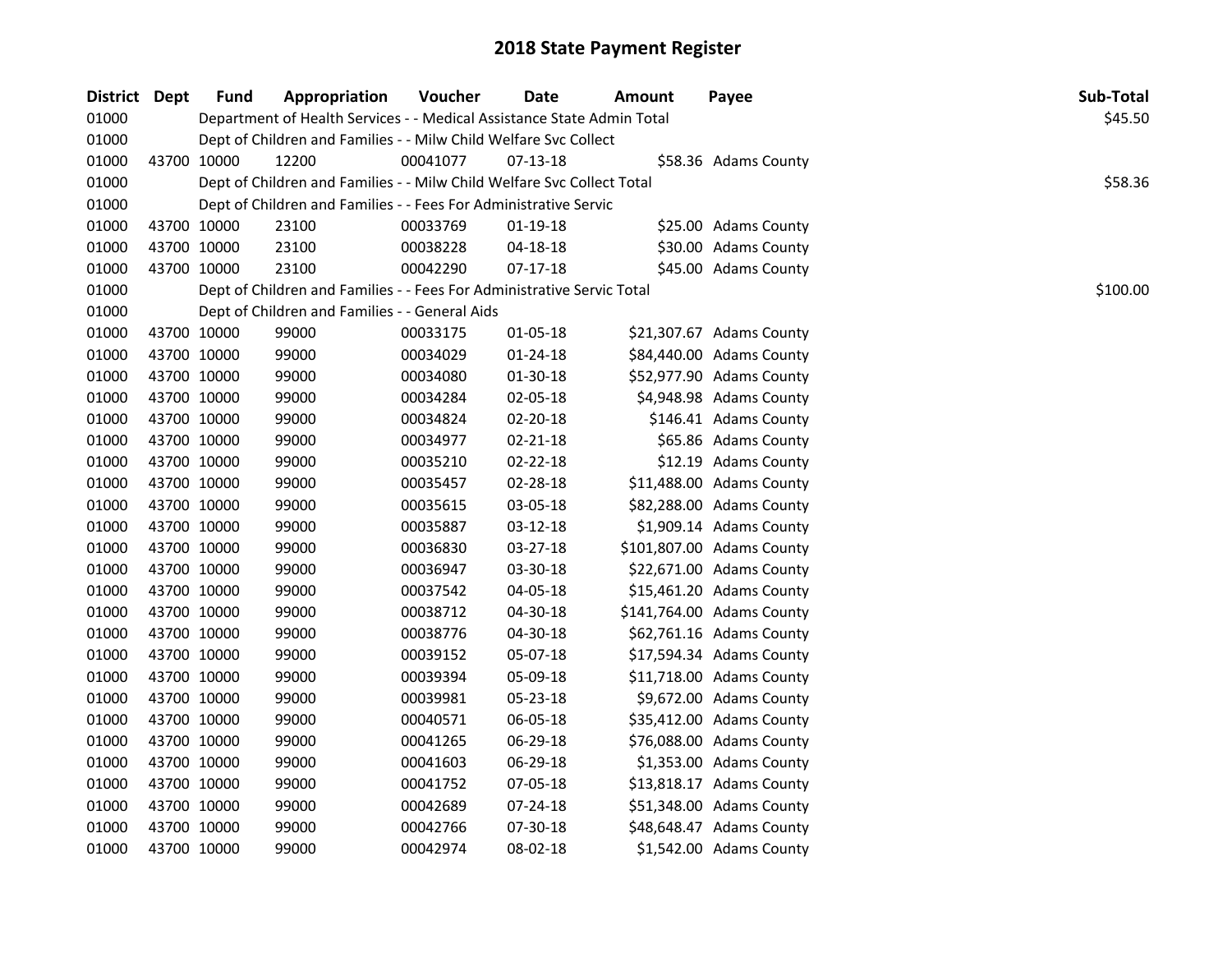| <b>District</b> | <b>Dept</b> | <b>Fund</b> | Appropriation                                                   | Voucher  | Date     | <b>Amount</b> | Payee                     | Sub-Total      |
|-----------------|-------------|-------------|-----------------------------------------------------------------|----------|----------|---------------|---------------------------|----------------|
| 01000           |             | 43700 10000 | 99000                                                           | 00043062 | 08-06-18 |               | \$23,511.31 Adams County  |                |
| 01000           |             | 43700 10000 | 99000                                                           | 00043872 | 08-31-18 |               | \$101,446.00 Adams County |                |
| 01000           |             | 43700 10000 | 99000                                                           | 00043940 | 08-29-18 |               | \$185,643.00 Adams County |                |
| 01000           |             | 43700 10000 | 99000                                                           | 00044025 | 08-30-18 |               | \$14,527.00 Adams County  |                |
| 01000           |             | 43700 10000 | 99000                                                           | 00044137 | 09-05-18 |               | \$54,599.12 Adams County  |                |
| 01000           |             | 43700 10000 | 99000                                                           | 00044998 | 09-28-18 |               | \$184,198.00 Adams County |                |
| 01000           |             | 43700 10000 | 99000                                                           | 00045344 | 10-05-18 |               | \$13,549.96 Adams County  |                |
| 01000           |             | 43700 10000 | 99000                                                           | 00046067 | 10-31-18 |               | \$135,327.00 Adams County |                |
| 01000           |             | 43700 10000 | 99000                                                           | 00046163 | 10-30-18 |               | \$43,310.79 Adams County  |                |
| 01000           |             | 43700 10000 | 99000                                                           | 00046423 | 10-31-18 |               | \$17,965.00 Adams County  |                |
| 01000           |             | 43700 10000 | 99000                                                           | 00046477 | 11-05-18 |               | \$17,103.11 Adams County  |                |
| 01000           |             | 43700 10000 | 99000                                                           | 00047440 | 11-30-18 |               | \$19,529.00 Adams County  |                |
| 01000           |             | 43700 10000 | 99000                                                           | 00047481 | 12-03-18 |               | \$1,232.59 Adams County   |                |
| 01000           |             | 43700 10000 | 99000                                                           | 00047534 | 12-05-18 |               | \$24.00 Adams County      |                |
| 01000           |             | 43700 10000 | 99000                                                           | 00048139 | 12-27-18 |               | \$12,426.20 Adams County  |                |
| 01000           | 43700 10000 |             | 99000                                                           | 00048408 | 12-28-18 |               | \$7,528.00 Adams County   |                |
| 01000           |             |             | Dept of Children and Families - - General Aids Total            |          |          |               |                           | \$1,703,162.57 |
| 01000           |             |             | Dept of Workforce Development - - Ui Admin Fed                  |          |          |               |                           |                |
| 01000           |             | 44500 10000 | 15100                                                           | 00142106 | 01-03-18 |               | \$20.00 Adams County      |                |
| 01000           |             | 44500 10000 | 15100                                                           | 00146783 | 02-02-18 |               | \$10.00 Adams County      |                |
| 01000           |             | 44500 10000 | 15100                                                           | 00152370 | 03-02-18 |               | \$15.00 Adams County      |                |
| 01000           |             | 44500 10000 | 15100                                                           | 00157681 | 04-03-18 |               | \$40.00 Adams County      |                |
| 01000           |             | 44500 10000 | 15100                                                           | 00163000 | 05-02-18 |               | \$30.00 Adams County      |                |
| 01000           |             | 44500 10000 | 15100                                                           | 00168077 | 06-04-18 |               | \$45.00 Adams County      |                |
| 01000           |             | 44500 10000 | 15100                                                           | 00173078 | 07-03-18 |               | \$10.00 Adams County      |                |
| 01000           |             | 44500 10000 | 15100                                                           | 00183383 | 09-05-18 |               | \$5.00 Adams County       |                |
| 01000           |             | 44500 10000 | 15100                                                           | 00188528 | 10-02-18 |               | \$10.00 Adams County      |                |
| 01000           |             | 44500 10000 | 15100                                                           | 00194591 | 11-02-18 |               | \$15.00 Adams County      |                |
| 01000           | 44500 10000 |             | 15100                                                           | 00199572 | 12-04-18 |               | \$20.00 Adams County      |                |
| 01000           |             |             | Dept of Workforce Development - - Ui Admin Fed Total            |          |          |               |                           | \$220.00       |
| 01000           |             |             | Dept of Workforce Development - - Title Ib Aids State Gpr       |          |          |               |                           |                |
| 01000           |             | 44500 10000 | 50900                                                           | 00185730 | 09-24-18 |               | \$5.54 Adams County       |                |
| 01000           |             |             | Dept of Workforce Development - - Title Ib Aids State Gpr Total |          |          |               |                           | \$5.54         |
| 01000           |             |             | Dept of Workforce Development - - Title Ib Aids Federal Prf     |          |          |               |                           |                |
| 01000           |             | 44500 10000 | 54400                                                           | 00185730 | 09-24-18 |               | \$20.46 Adams County      |                |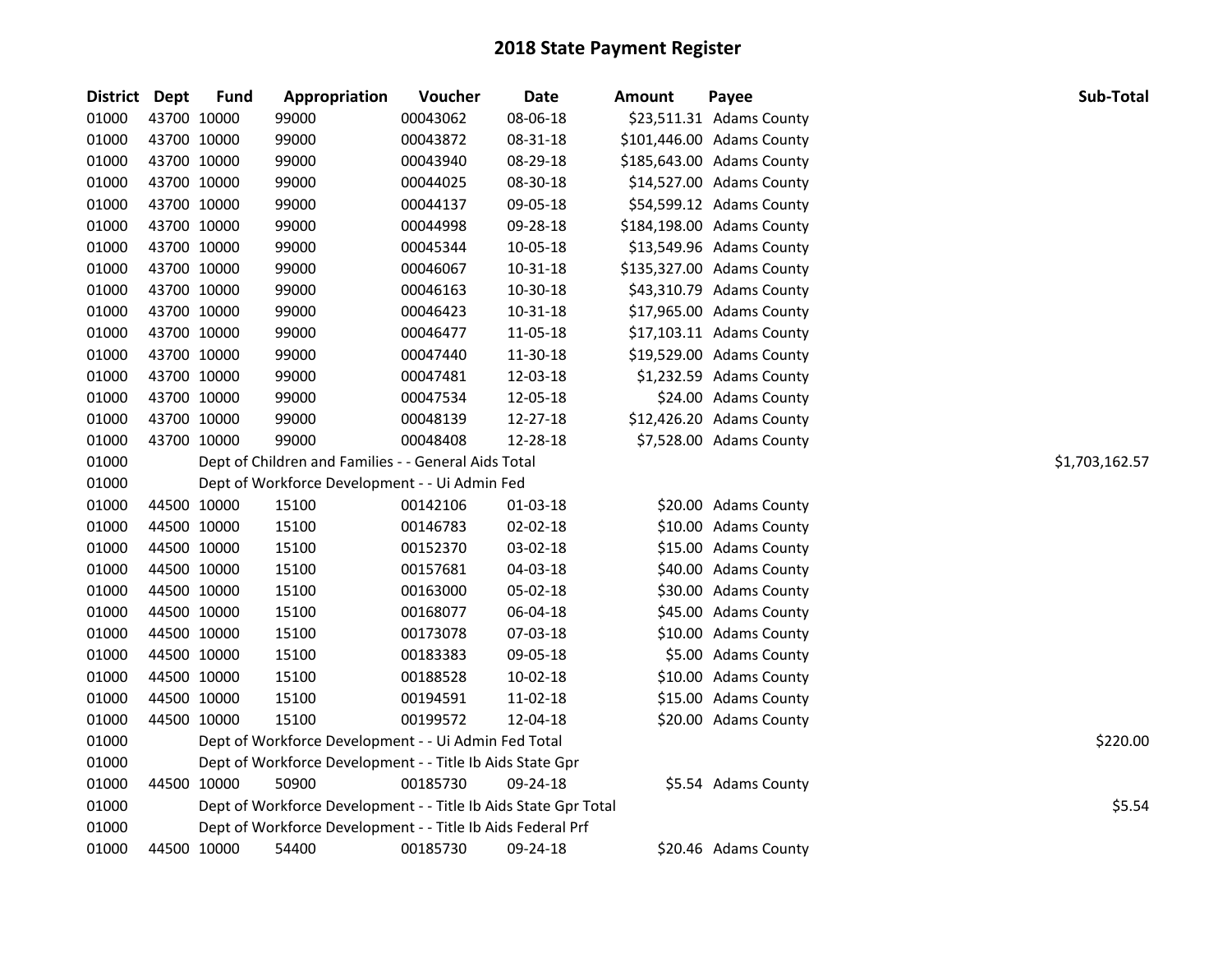| District Dept |             | <b>Fund</b> | Appropriation                                                         | Voucher  | <b>Date</b>    | <b>Amount</b> | Payee                        | Sub-Total   |
|---------------|-------------|-------------|-----------------------------------------------------------------------|----------|----------------|---------------|------------------------------|-------------|
| 01000         |             |             | Dept of Workforce Development - - Title Ib Aids Federal Prf Total     |          |                |               |                              | \$20.46     |
| 01000         |             |             | Dept of Workforce Development - - Wc Ops Uninsured Emplyr Admin       |          |                |               |                              |             |
| 01000         | 44500 22700 |             | 17700                                                                 | 00149450 | $02 - 16 - 18$ |               | \$60.00 Adams County         |             |
| 01000         | 44500 22700 |             | 17700                                                                 | 00193910 | 10-30-18       |               | \$15.00 Adams County         |             |
| 01000         |             |             | Dept of Workforce Development - - Wc Ops Uninsured Emplyr Admin Total |          |                |               |                              | \$75.00     |
| 01000         |             |             | Department of Justice - - Drug Courts                                 |          |                |               |                              |             |
| 01000         |             | 45500 10000 | 21700                                                                 | 00042357 | 03-01-18       |               | \$21,615.00 Adams County     |             |
| 01000         | 45500 10000 |             | 21700                                                                 | 00047491 | 06-25-18       |               | \$291.00 Adams County        |             |
| 01000         | 45500 10000 |             | 21700                                                                 | 00049978 | 08-03-18       |               | $-$15,964.58$ Adams County   |             |
| 01000         | 45500 10000 |             | 21700                                                                 | 00051837 | 09-18-18       |               | \$44,143.58 Adams County     |             |
| 01000         |             |             | Department of Justice - - Drug Courts Total                           |          |                |               |                              | \$50,085.00 |
| 01000         |             |             | Department of Justice - - Crime Laboratories, Dna                     |          |                |               |                              |             |
| 01000         |             | 45500 10000 | 22100                                                                 | 00048948 | 07-19-18       |               | \$1,420.00 Adams County      |             |
| 01000         |             |             | Department of Justice - - Crime Laboratories, Dna Total               |          |                |               |                              | \$1,420.00  |
| 01000         |             |             | Department of Justice - - Law Enforcement Train, Local                |          |                |               |                              |             |
| 01000         | 45500 10000 |             | 23100                                                                 | 00051878 | 09-21-18       |               | \$6,880.00 Adams County      |             |
| 01000         |             |             | Department of Justice - - Law Enforcement Train, Local Total          |          |                |               |                              | \$6,880.00  |
| 01000         |             |             | Department of Justice - - Federal Aid, Local Assistance               |          |                |               |                              |             |
| 01000         | 45500 10000 |             | 25100                                                                 | 00041386 | 02-05-18       |               | \$28,272.09 Adams County     |             |
| 01000         |             |             | Department of Justice - - Federal Aid, Local Assistance Total         |          |                |               |                              | \$28,272.09 |
| 01000         |             |             | Department of Justice - - Alt Prosecution Alcohol Drugs               |          |                |               |                              |             |
| 01000         | 45500 10000 |             | 27100                                                                 | 00047491 | 06-25-18       |               | \$495.00 Adams County        |             |
| 01000         | 45500 10000 |             | 27100                                                                 | 00049978 | 08-03-18       |               | \$47,471.00 Adams County     |             |
| 01000         | 45500 10000 |             | 27100                                                                 | 00051837 | 09-18-18       |               | $-$ \$44,143.58 Adams County |             |
| 01000         | 45500 10000 |             | 27100                                                                 | 00053297 | 10-26-18       |               | \$21,157.01 Adams County     |             |
| 01000         |             |             | Department of Justice - - Alt Prosecution Alcohol Drugs Total         |          |                |               |                              | \$24,979.43 |
| 01000         |             |             | Department of Justice - - Internet Crimes Against Childr              |          |                |               |                              |             |
| 01000         | 45500 10000 |             | 28400                                                                 | 00039459 | $01 - 02 - 18$ |               | \$646.00 Adams County        |             |
| 01000         |             |             | Department of Justice - - Internet Crimes Against Childr Total        |          |                |               |                              | \$646.00    |
| 01000         |             |             | Department of Justice - - Alternatives To Prosecution                 |          |                |               |                              |             |
| 01000         | 45500 10000 |             | 28500                                                                 | 00042357 | 03-01-18       |               | \$36,804.19 Adams County     |             |
| 01000         |             |             | Department of Justice - - Alternatives To Prosecution Total           |          |                |               |                              | \$36,804.19 |
| 01000         |             |             | Department of Justice - - Crime Victim Witness Assist                 |          |                |               |                              |             |
| 01000         | 45500 10000 |             | 53200                                                                 | 00049081 | 07-19-18       |               | \$7,711.39 Adams County      |             |
| 01000         |             |             | Department of Justice - - Crime Victim Witness Assist Total           |          |                |               |                              | \$7,711.39  |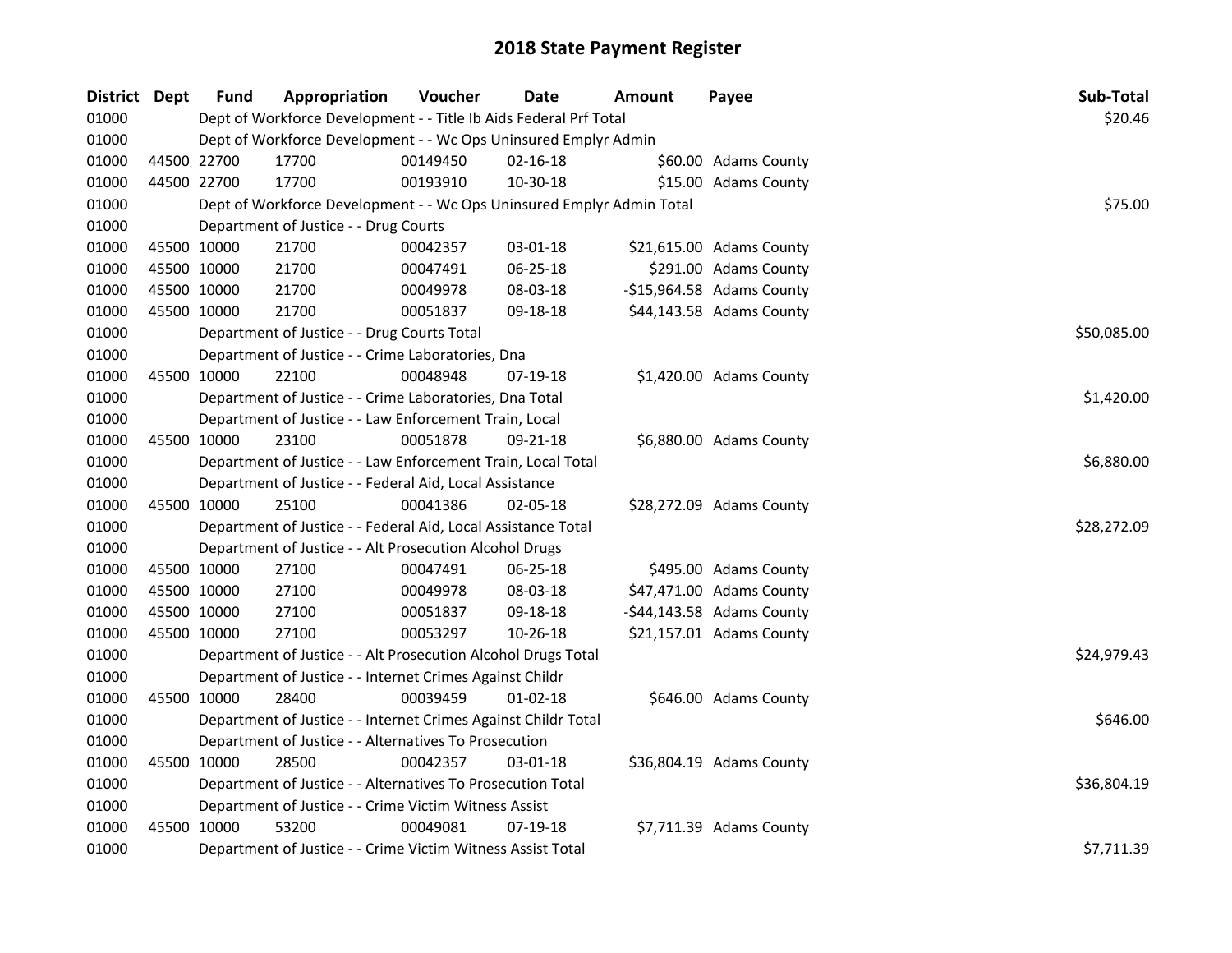| District Dept |             | <b>Fund</b> | Appropriation                                                           | Voucher  | Date           | <b>Amount</b> | Payee                    | Sub-Total   |
|---------------|-------------|-------------|-------------------------------------------------------------------------|----------|----------------|---------------|--------------------------|-------------|
| 01000         |             |             | Department of Justice - - County Reimb Victim-Witness                   |          |                |               |                          |             |
| 01000         | 45500 10000 |             | 53900                                                                   | 00043023 | 03-06-18       |               | \$12,218.62 Adams County |             |
| 01000         |             |             | Department of Justice - - County Reimb Victim-Witness Total             |          |                |               |                          | \$12,218.62 |
| 01000         |             |             | Department of Justice - - Federal Aid; Victim Comp                      |          |                |               |                          |             |
| 01000         |             | 45500 10000 | 54100                                                                   | 00056740 | 12-12-18       |               | \$240.00 Adams County    |             |
| 01000         |             |             | Department of Justice - - Federal Aid; Victim Comp Total                |          |                |               |                          | \$240.00    |
| 01000         |             |             | Department of Military Affairs - - Emergency Response Equipment         |          |                |               |                          |             |
| 01000         |             | 46500 10000 | 30800                                                                   | 00037281 | $01 - 18 - 18$ |               | \$8,000.00 Adams County  |             |
| 01000         |             |             | Department of Military Affairs - - Emergency Response Equipment Total   |          |                |               |                          | \$8,000.00  |
| 01000         |             |             | Department of Military Affairs - - Local Emer Planning Grants           |          |                |               |                          |             |
| 01000         |             | 46500 10000 | 33700                                                                   | 00045689 | 07-02-18       |               | \$3,071.54 Adams County  |             |
| 01000         |             |             | Department of Military Affairs - - Local Emer Planning Grants Total     |          |                |               |                          | \$3,071.54  |
| 01000         |             |             | Department of Military Affairs - - Federal Aid, Local Assistance        |          |                |               |                          |             |
| 01000         |             | 46500 10000 | 34200                                                                   | 00038051 | 01-30-18       |               | \$15,201.94 Adams County |             |
| 01000         |             | 46500 10000 | 34200                                                                   | 00046354 | $07-13-18$     |               | \$5,461.24 Adams County  |             |
| 01000         |             | 46500 10000 | 34200                                                                   | 00048162 | 08-29-18       |               | \$15,144.48 Adams County |             |
| 01000         |             |             | Department of Military Affairs - - Federal Aid, Local Assistance Total  |          |                |               |                          | \$35,807.66 |
| 01000         |             |             | Department of Military Affairs - - Federal Aid, Homeland Security       |          |                |               |                          |             |
| 01000         |             | 46500 10000 | 35000                                                                   | 00038385 | 02-02-18       |               | \$8,023.36 Adams County  |             |
| 01000         |             | 46500 10000 | 35000                                                                   | 00042174 | 04-26-18       |               | \$2,473.80 Adams County  |             |
| 01000         |             |             | Department of Military Affairs - - Federal Aid, Homeland Security Total |          |                |               |                          | \$10,497.16 |
| 01000         |             |             | Department of Military Affairs - - St Emerg Response Bd Grant Pif       |          |                |               |                          |             |
| 01000         | 46500 27200 |             | 36400                                                                   | 00038167 | 01-30-18       |               | \$3,135.63 Adams County  |             |
| 01000         |             |             | Department of Military Affairs - - St Emerg Response Bd Grant Pif Total |          |                |               |                          | \$3,135.63  |
| 01000         |             |             | Department of Veterans Affairs - - Grants To Counties                   |          |                |               |                          |             |
| 01000         |             | 48500 15200 | 12700                                                                   | 00043009 | $02 - 16 - 18$ |               | \$1,000.00 Adams County  |             |
| 01000         |             |             | Department of Veterans Affairs - - Grants To Counties Total             |          |                |               |                          | \$1,000.00  |
| 01000         |             |             | Department of Veterans Affairs - - County Grants                        |          |                |               |                          |             |
| 01000         |             | 48500 58200 | 26700                                                                   | 00043009 | 02-16-18       |               | \$4,500.00 Adams County  |             |
| 01000         |             |             | Department of Veterans Affairs - - County Grants Total                  |          |                |               |                          | \$4,500.00  |
| 01000         |             |             | Department of Veterans Affairs - - Veterans Transportation Grant        |          |                |               |                          |             |
| 01000         |             | 48500 58200 | 28000                                                                   | 00056399 | 11-16-18       |               | \$1,928.00 Adams County  |             |
| 01000         |             |             | Department of Veterans Affairs - - Veterans Transportation Grant Total  |          |                |               |                          | \$1,928.00  |
| 01000         |             |             | Department of Veterans Affairs - - County Grants                        |          |                |               |                          |             |
| 01000         |             | 48500 58300 | 37000                                                                   | 00043009 | 02-16-18       |               | \$4,500.00 Adams County  |             |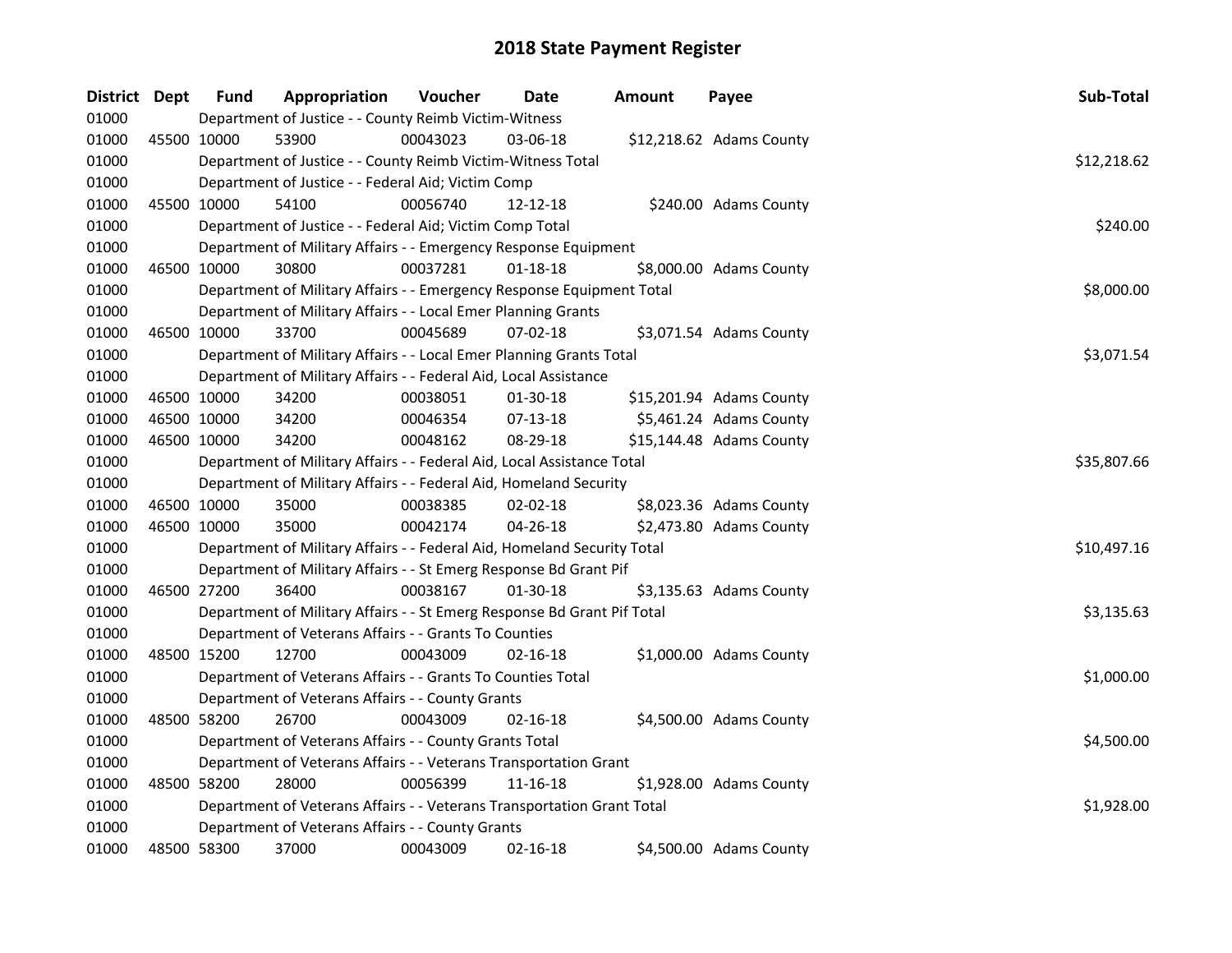| District Dept |             | <b>Fund</b> | Appropriation                                                         | Voucher  | <b>Date</b> | Amount | Payee                    | Sub-Total    |
|---------------|-------------|-------------|-----------------------------------------------------------------------|----------|-------------|--------|--------------------------|--------------|
| 01000         |             |             | Department of Veterans Affairs - - County Grants Total                |          |             |        |                          | \$4,500.00   |
| 01000         |             |             | Department of Administration - - Federal Aid, Local Assistance        |          |             |        |                          |              |
| 01000         |             | 50500 10000 | 15500                                                                 | 00071335 | 01-30-18    |        | \$7,675.51 Adams County  |              |
| 01000         |             | 50500 10000 | 15500                                                                 | 00073938 | 03-01-18    |        | \$5,838.46 Adams County  |              |
| 01000         |             | 50500 10000 | 15500                                                                 | 00079098 | 05-01-18    |        | \$5,699.58 Adams County  |              |
| 01000         |             | 50500 10000 | 15500                                                                 | 00081325 | 05-30-18    |        | \$17,504.04 Adams County |              |
| 01000         |             | 50500 10000 | 15500                                                                 | 00083949 | 06-29-18    |        | \$526.51 Adams County    |              |
| 01000         |             | 50500 10000 | 15500                                                                 | 00086701 | 08-15-18    |        | \$2,094.31 Adams County  |              |
| 01000         | 50500 10000 |             | 15500                                                                 | 00088323 | 09-17-18    |        | \$570.21 Adams County    |              |
| 01000         |             | 50500 10000 | 15500                                                                 | 00090340 | 10-16-18    |        | \$151.20 Adams County    |              |
| 01000         | 50500 10000 |             | 15500                                                                 | 00092909 | 11-29-18    |        | \$4,978.72 Adams County  |              |
| 01000         |             |             | Department of Administration - - Federal Aid, Local Assistance Total  |          |             |        |                          | \$45,038.54  |
| 01000         |             |             | Department of Administration - - Low-Income Assistance Grants         |          |             |        |                          |              |
| 01000         |             | 50500 23500 | 37100                                                                 | 00071335 | 01-30-18    |        | \$6,656.05 Adams County  |              |
| 01000         |             | 50500 23500 | 37100                                                                 | 00073938 | 03-01-18    |        | \$5,062.99 Adams County  |              |
| 01000         |             | 50500 23500 | 37100                                                                 | 00079098 | 05-01-18    |        | \$4,026.82 Adams County  |              |
| 01000         | 50500 23500 |             | 37100                                                                 | 00081325 | 05-30-18    |        | \$3,313.63 Adams County  |              |
| 01000         |             | 50500 23500 | 37100                                                                 | 00083949 | 06-29-18    |        | \$579.52 Adams County    |              |
| 01000         |             | 50500 23500 | 37100                                                                 | 00086701 | 08-15-18    |        | \$506.79 Adams County    |              |
| 01000         |             | 50500 23500 | 37100                                                                 | 00088323 | 09-17-18    |        | \$796.31 Adams County    |              |
| 01000         |             | 50500 23500 | 37100                                                                 | 00090340 | 10-16-18    |        | \$634.04 Adams County    |              |
| 01000         | 50500 23500 |             | 37100                                                                 | 00092909 | 11-29-18    |        | \$4,865.04 Adams County  |              |
| 01000         |             |             | Department of Administration - - Low-Income Assistance Grants Total   |          |             |        |                          | \$26,441.19  |
| 01000         |             |             | Department of Administration - - Land                                 |          |             |        |                          |              |
| 01000         | 50500 26900 |             | 16600                                                                 | 00075658 | 03-22-18    |        | \$25,000.00 Adams County |              |
| 01000         |             |             | Department of Administration - - Land Total                           |          |             |        |                          | \$25,000.00  |
| 01000         |             |             | Department of Administration - - Land Information Program; Loca       |          |             |        |                          |              |
| 01000         |             | 50500 26900 | 17300                                                                 | 00072530 | 02-20-18    |        | \$1,000.00 Adams County  |              |
| 01000         |             | 50500 26900 | 17300                                                                 | 00074910 | 03-20-18    |        | \$51,168.00 Adams County |              |
| 01000         |             | 50500 26900 | 17300                                                                 | 00076871 | 04-06-18    |        | \$25,000.00 Adams County |              |
| 01000         | 50500 26900 |             | 17300                                                                 | 00094065 | 12-26-18    |        | \$25,000.00 Adams County |              |
| 01000         |             |             | Department of Administration - - Land Information Program; Loca Total |          |             |        |                          | \$102,168.00 |
| 01000         |             |             | Public Defender Board - - Private Bar Reimbursement                   |          |             |        |                          |              |
| 01000         |             | 55000 10000 | 10400                                                                 | 00145462 | 06-04-18    |        | \$2.50 Adams County      |              |
| 01000         |             |             | Public Defender Board - - Private Bar Reimbursement Total             |          |             |        |                          | \$2.50       |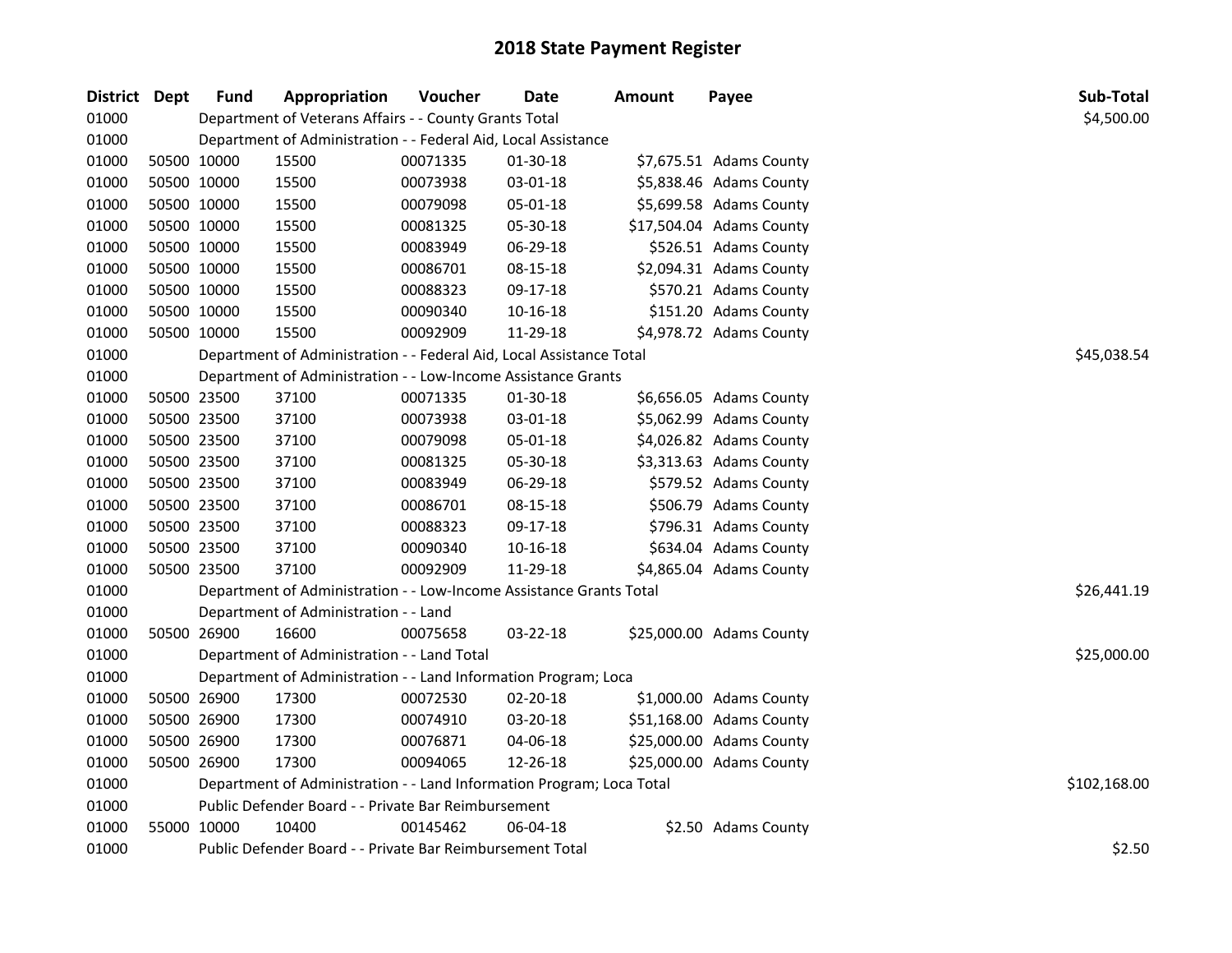| <b>District</b> | <b>Dept</b> | <b>Fund</b>                                                 | Appropriation                                                    | Voucher  | Date     | <b>Amount</b> | Payee                    | Sub-Total   |
|-----------------|-------------|-------------------------------------------------------------|------------------------------------------------------------------|----------|----------|---------------|--------------------------|-------------|
| 01000           |             |                                                             | Public Defender Board - - Transcript, Discovery And Int          |          |          |               |                          |             |
| 01000           |             | 55000 10000                                                 | 10600                                                            | 00123421 | 01-09-18 |               | \$185.00 Adams County    |             |
| 01000           | 55000 10000 |                                                             | 10600                                                            | 00127060 | 02-05-18 |               | \$1,357.49 Adams County  |             |
| 01000           | 55000 10000 |                                                             | 10600                                                            | 00135282 | 04-04-18 |               | \$8.60 Adams County      |             |
| 01000           | 55000 10000 |                                                             | 10600                                                            | 00141047 | 05-08-18 |               | \$1,276.84 Adams County  |             |
| 01000           | 55000 10000 |                                                             | 10600                                                            | 00147509 | 06-15-18 |               | \$580.00 Adams County    |             |
| 01000           | 55000 10000 |                                                             | 10600                                                            | 00154493 | 08-16-18 |               | \$1,057.38 Adams County  |             |
| 01000           | 55000 10000 |                                                             | 10600                                                            | 00159500 | 09-04-18 |               | \$65.00 Adams County     |             |
| 01000           | 55000 10000 |                                                             | 10600                                                            | 00162890 | 09-26-18 |               | \$10.00 Adams County     |             |
| 01000           | 55000 10000 |                                                             | 10600                                                            | 00163648 | 10-05-18 |               | \$90.00 Adams County     |             |
| 01000           | 55000 10000 |                                                             | 10600                                                            | 00168457 | 11-16-18 |               | \$1,244.48 Adams County  |             |
| 01000           |             |                                                             | Public Defender Board - - Transcript, Discovery And Int Total    |          |          |               |                          | \$5,874.79  |
| 01000           |             |                                                             | Department of Revenue - - General Program Operations             |          |          |               |                          |             |
| 01000           | 56600 10000 |                                                             | 10100                                                            | 00096555 | 05-03-18 |               | \$210.50 Adams County    |             |
| 01000           | 56600 10000 |                                                             | 10100                                                            | 00108241 | 08-31-18 |               | \$255.00 Adams County    |             |
| 01000           | 56600 10000 |                                                             | 10100                                                            | 00108888 | 08-31-18 |               | \$5.00 Adams County      |             |
| 01000           |             | 56600 10000                                                 | 10100                                                            | 00110871 | 09-21-18 |               | \$60.47 Adams County     |             |
| 01000           |             |                                                             | Department of Revenue - - General Program Operations Total       |          |          |               |                          | \$530.97    |
| 01000           |             |                                                             | Circuit Courts - - Circuit Court Costs                           |          |          |               |                          |             |
| 01000           | 62500 10000 |                                                             | 10500                                                            | 00000466 | 01-09-18 |               | \$26,137.00 Adams County |             |
| 01000           | 62500 10000 |                                                             | 10500                                                            | 00000631 | 03-01-18 |               | \$70.60 Adams County     |             |
| 01000           | 62500 10000 |                                                             | 10500                                                            | 00000940 | 08-24-18 |               | \$48,715.56 Adams County |             |
| 01000           |             |                                                             | Circuit Courts - - Circuit Court Costs Total                     |          |          |               |                          | \$74,923.16 |
| 01000           |             |                                                             | Supreme Court - - Office Of Lawyer Regulation                    |          |          |               |                          |             |
| 01000           |             | 68000 10000                                                 | 33300                                                            | 00002979 | 08-02-18 |               | \$1.25 Adams County      |             |
| 01000           |             |                                                             | Supreme Court - - Office Of Lawyer Regulation Total              |          |          |               |                          | \$1.25      |
| 01000           |             |                                                             | Shared Revenue and Tax Relief - - County And Municipal Aid       |          |          |               |                          |             |
| 01000           | 83500 10000 |                                                             | 10500                                                            | 00032632 | 07-23-18 |               | \$2,790.95 Adams County  |             |
| 01000           | 83500 10000 |                                                             | 10500                                                            | 00035518 | 11-19-18 |               | \$15,815.36 Adams County |             |
| 01000           |             |                                                             | Shared Revenue and Tax Relief - - County And Municipal Aid Total |          |          |               |                          | \$18,606.31 |
| 01000           |             |                                                             | Shared Revenue and Tax Relief - - Exempt Computer Aid            |          |          |               |                          |             |
| 01000           | 83500 10000 |                                                             | 10900                                                            | 00029870 | 07-23-18 |               | \$5,556.50 Adams County  |             |
| 01000           |             | Shared Revenue and Tax Relief - - Exempt Computer Aid Total |                                                                  |          |          |               |                          |             |
| 01000           |             |                                                             | Shared Revenue and Tax Relief - - Utility Aid                    |          |          |               |                          |             |
| 01000           | 83500 10000 |                                                             | 11000                                                            | 00032632 | 07-23-18 |               | \$16,030.29 Adams County |             |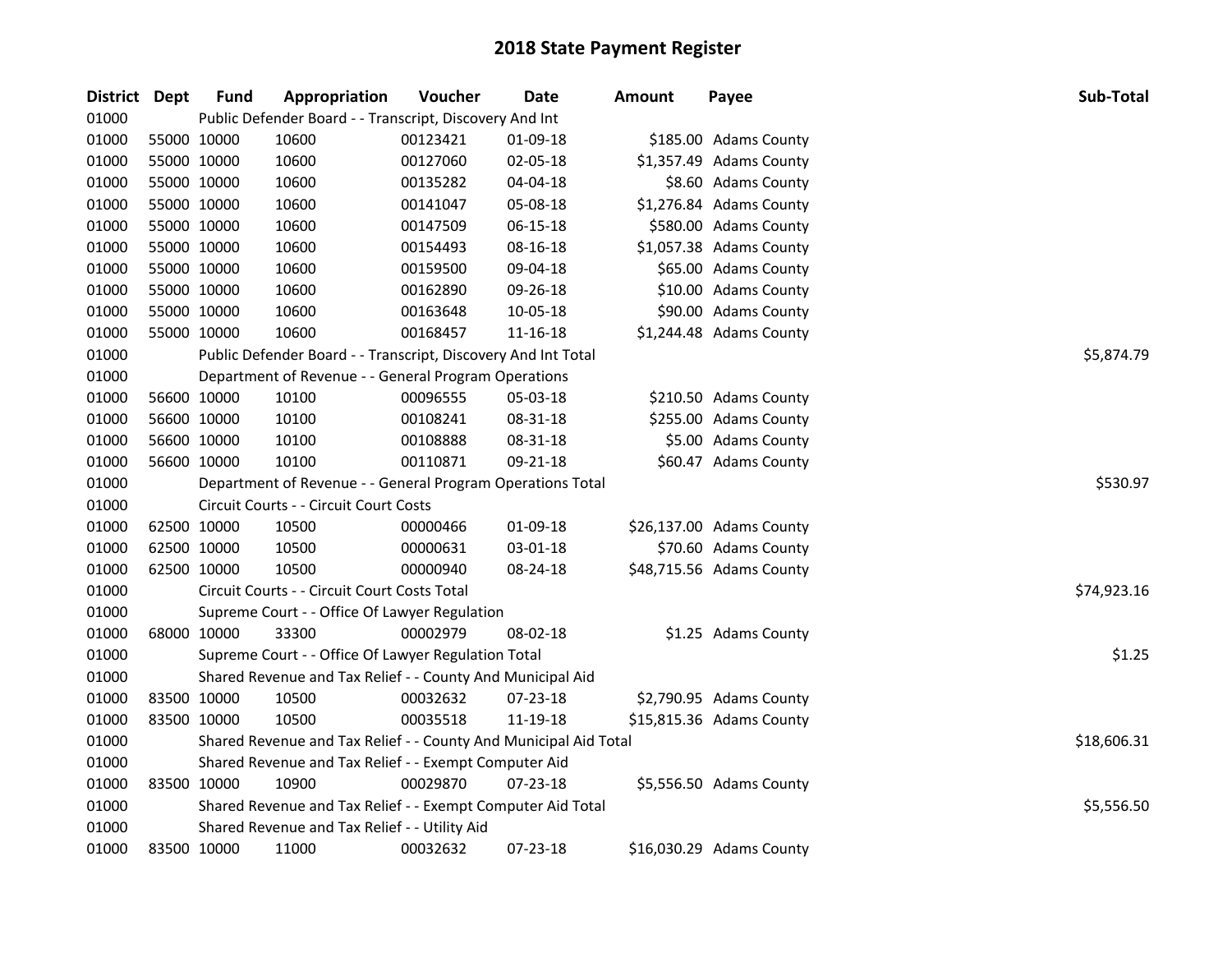| District    | Dept | Fund        | Appropriation                                                         | <b>Voucher</b> | <b>Date</b>    | Amount | Payee                       | Sub-Total       |
|-------------|------|-------------|-----------------------------------------------------------------------|----------------|----------------|--------|-----------------------------|-----------------|
| 01000       |      | 83500 10000 | 11000                                                                 | 00035518       | 11-19-18       |        | \$90,255.51 Adams County    |                 |
| 01000       |      |             | Shared Revenue and Tax Relief - - Utility Aid Total                   |                |                |        |                             | \$106,285.80    |
| 01000       |      |             | Shared Revenue and Tax Relief - - School Lvy Tx/First Dollar Cr       |                |                |        |                             |                 |
| 01000       |      | 83500 10000 | 30200                                                                 | 00029573       | $07 - 23 - 18$ |        | \$1,260,947.38 Adams County |                 |
| 01000       |      | 83500 10000 | 30200                                                                 | 00029721       | $07 - 23 - 18$ |        | \$4,345,263.06 Adams County |                 |
| 01000       |      |             | Shared Revenue and Tax Relief - - School Lvy Tx/First Dollar Cr Total |                |                |        |                             | \$5,606,210.44  |
| 01000       |      |             | Shared Revenue and Tax Relief - - Lottery & Gaming Credit             |                |                |        |                             |                 |
| 01000       |      | 83500 52100 | 36300                                                                 | 00027088       | $03 - 26 - 18$ |        | \$720,076.10 Adams County   |                 |
| 01000       |      |             | Shared Revenue and Tax Relief - - Lottery & Gaming Credit Total       |                |                |        |                             | \$720,076.10    |
| 01000 Total |      |             |                                                                       |                |                |        |                             | \$15,604,912.93 |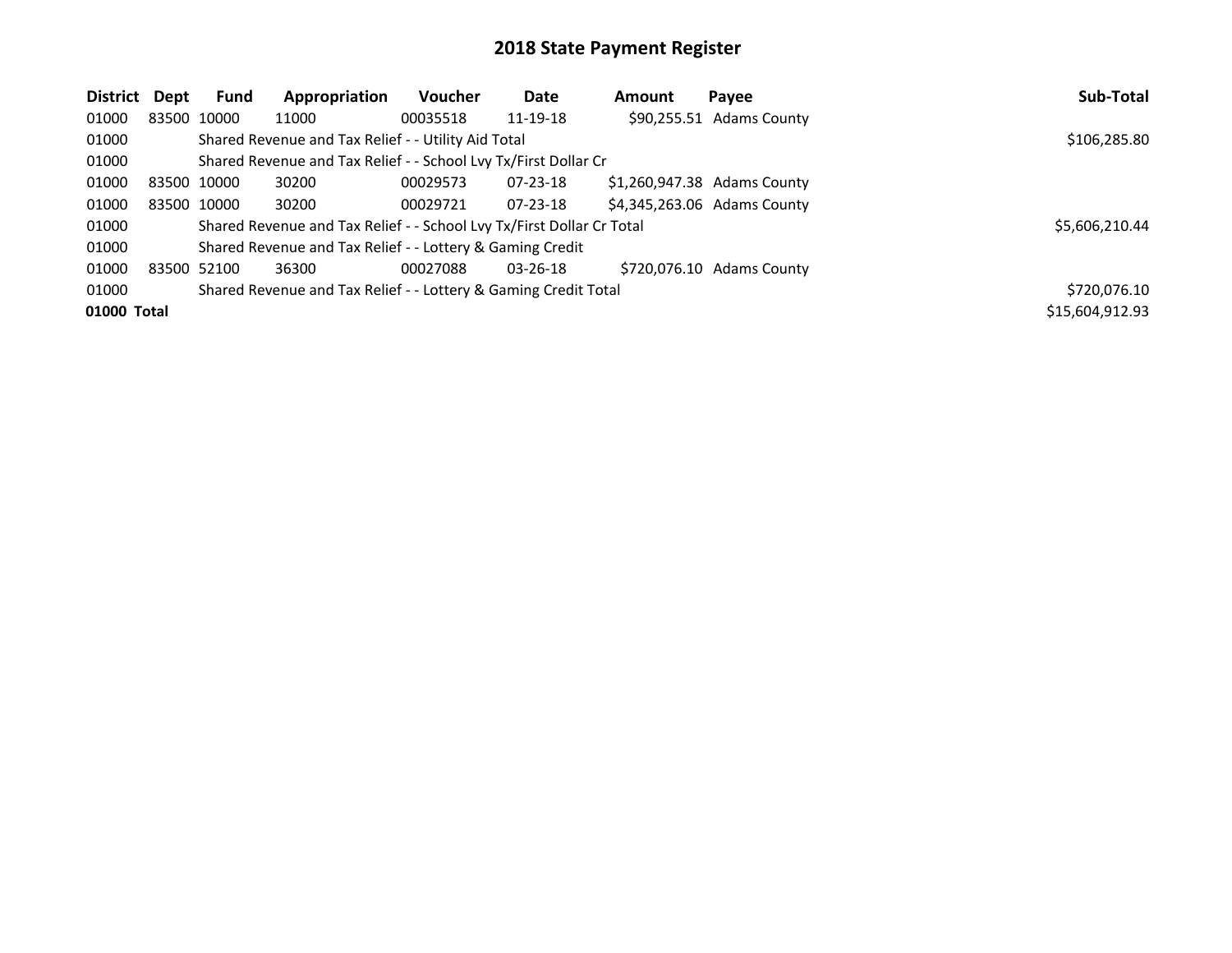| District Dept |             | Fund                                                | Appropriation                                                      | Voucher     | Date           | <b>Amount</b> | Payee                     | Sub-Total    |
|---------------|-------------|-----------------------------------------------------|--------------------------------------------------------------------|-------------|----------------|---------------|---------------------------|--------------|
| 01002         |             |                                                     | Dept of Safety & Prof Services - - Fire Dues Distribution          |             |                |               |                           |              |
| 01002         |             | 16500 10000                                         | 22500                                                              | 00023614    | $07 - 24 - 18$ |               | \$4,077.81 Town Of Adams  |              |
| 01002         |             |                                                     | Dept of Safety & Prof Services - - Fire Dues Distribution Total    |             |                |               |                           | \$4,077.81   |
| 01002         |             |                                                     | Dept of Natural Resources - - Aids In Lieu Of Taxes - Gener        |             |                |               |                           |              |
| 01002         |             | 37000 10000                                         | 50300                                                              | 00210441    | $01 - 31 - 18$ |               | \$47,277.68 Town Of Adams |              |
| 01002         |             | 37000 10000                                         | 50300                                                              | 00229180    | $04 - 20 - 18$ |               | \$49.58 Town Of Adams     |              |
| 01002         |             |                                                     | Dept of Natural Resources - - Aids In Lieu Of Taxes - Gener Total  | \$47,327.26 |                |               |                           |              |
| 01002         |             |                                                     | Dept of Natural Resources - - Resaids - Cnty Forst, Cl & Mfl       |             |                |               |                           |              |
| 01002         |             | 37000 21200                                         | 57100                                                              | 00247046    | 06-28-18       |               | \$1,674.14 Town Of Adams  |              |
| 01002         |             |                                                     | Dept of Natural Resources - - Resaids - Cnty Forst, CI & Mfl Total |             |                |               |                           | \$1,674.14   |
| 01002         |             |                                                     | WI Dept of Transportation - - Trns Aids To Mnc.-Sf                 |             |                |               |                           |              |
| 01002         |             | 39500 21100                                         | 19100                                                              | 00203685    | $01 - 02 - 18$ |               | \$34,622.58 Town Of Adams |              |
| 01002         | 39500 21100 |                                                     | 19100                                                              | 00234194    | 04-02-18       |               | \$34,622.58 Town Of Adams |              |
| 01002         |             | 39500 21100                                         | 19100                                                              | 00267893    | 07-02-18       |               | \$34,622.58 Town Of Adams |              |
| 01002         |             | 39500 21100                                         | 19100                                                              | 00301945    | $10-01-18$     |               | \$34,622.59 Town Of Adams |              |
| 01002         |             |                                                     | WI Dept of Transportation - - Trns Aids To Mnc.-Sf Total           |             |                |               |                           | \$138,490.33 |
| 01002         |             |                                                     | Shared Revenue and Tax Relief - - County And Municipal Aid         |             |                |               |                           |              |
| 01002         |             | 83500 10000                                         | 10500                                                              | 00032613    | 07-23-18       |               | \$1,493.17 Town Of Adams  |              |
| 01002         | 83500 10000 |                                                     | 10500                                                              | 00035499    | 11-19-18       |               | \$23,778.27 Town Of Adams |              |
| 01002         |             |                                                     | Shared Revenue and Tax Relief - - County And Municipal Aid Total   |             |                |               |                           | \$25,271.44  |
| 01002         |             |                                                     | Shared Revenue and Tax Relief - - Exempt Computer Aid              |             |                |               |                           |              |
| 01002         | 83500 10000 |                                                     | 10900                                                              | 00029942    | 07-23-18       |               | \$29.43 Town Of Adams     |              |
| 01002         |             |                                                     | Shared Revenue and Tax Relief - - Exempt Computer Aid Total        |             |                |               |                           | \$29.43      |
| 01002         |             |                                                     | Shared Revenue and Tax Relief - - Utility Aid                      |             |                |               |                           |              |
| 01002         | 83500 10000 |                                                     | 11000                                                              | 00032613    | $07 - 23 - 18$ |               | \$1,014.19 Town Of Adams  |              |
| 01002         | 83500 10000 |                                                     | 11000                                                              | 00035499    | 11-19-18       |               | \$6,051.63 Town Of Adams  |              |
| 01002         |             | Shared Revenue and Tax Relief - - Utility Aid Total | \$7,065.82                                                         |             |                |               |                           |              |
| 01002 Total   |             |                                                     |                                                                    |             |                |               |                           | \$223,936.23 |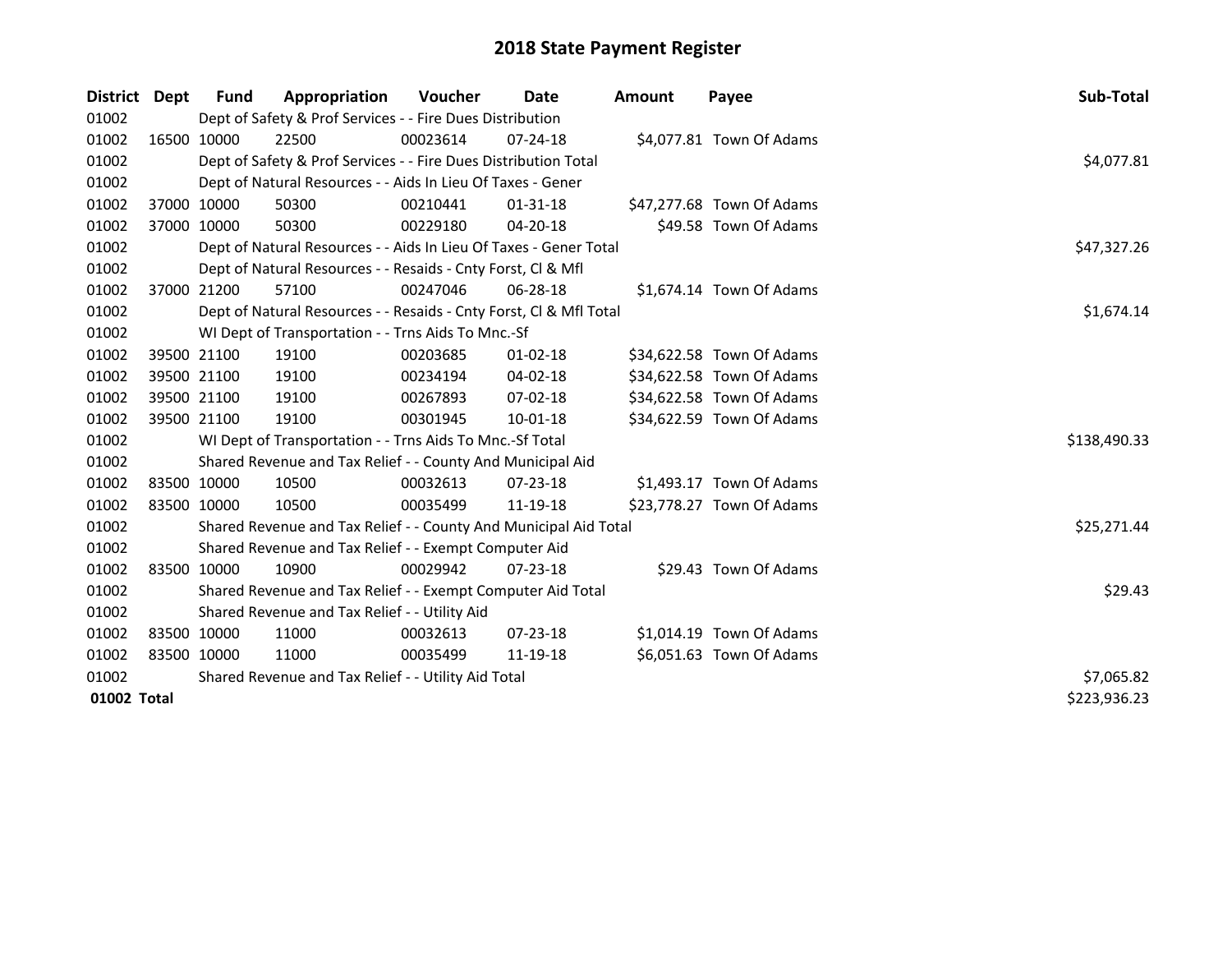| District Dept |             | <b>Fund</b> | Appropriation                                                      | <b>Voucher</b> | Date           | <b>Amount</b> | Payee                         | Sub-Total    |
|---------------|-------------|-------------|--------------------------------------------------------------------|----------------|----------------|---------------|-------------------------------|--------------|
| 01004         |             |             | Dept of Safety & Prof Services - - Fire Dues Distribution          |                |                |               |                               |              |
| 01004         |             | 16500 10000 | 22500                                                              | 00023615       | $07 - 25 - 18$ |               | \$2,540.17 Town Of Big Flats  |              |
| 01004         |             |             | Dept of Safety & Prof Services - - Fire Dues Distribution Total    |                |                |               |                               | \$2,540.17   |
| 01004         |             |             | Dept of Natural Resources - - Aids In Lieu Of Taxes - Gener        |                |                |               |                               |              |
| 01004         |             | 37000 10000 | 50300                                                              | 00210439       | 01-31-18       |               | \$3,840.36 Town Of Big Flats  |              |
| 01004         | 37000 10000 |             | 50300                                                              | 00210440       | $01 - 31 - 18$ |               | \$5,168.91 Town Of Big Flats  |              |
| 01004         |             |             | Dept of Natural Resources - - Aids In Lieu Of Taxes - Gener Total  |                |                |               |                               | \$9,009.27   |
| 01004         |             |             | Dept of Natural Resources - - General Program Operations --        |                |                |               |                               |              |
| 01004         |             | 37000 21200 | 25400                                                              | 00213247       | $02 - 08 - 18$ |               | \$5,613.55 Town Of Big Flats  |              |
| 01004         |             |             | Dept of Natural Resources - - General Program Operations -- Total  |                |                |               |                               | \$5,613.55   |
| 01004         |             |             | Dept of Natural Resources - - Resaids - Cnty Forst, Cl & Mfl       |                |                |               |                               |              |
| 01004         |             | 37000 21200 | 57100                                                              | 00247047       | $06 - 28 - 18$ |               | \$3,160.89 Town Of Big Flats  |              |
| 01004         |             |             | Dept of Natural Resources - - Resaids - Cnty Forst, Cl & Mfl Total | \$3,160.89     |                |               |                               |              |
| 01004         |             |             | WI Dept of Transportation - - Trns Aids To Mnc.-Sf                 |                |                |               |                               |              |
| 01004         |             | 39500 21100 | 19100                                                              | 00203686       | $01 - 02 - 18$ |               | \$44,610.31 Town Of Big Flats |              |
| 01004         |             | 39500 21100 | 19100                                                              | 00234195       | 04-02-18       |               | \$44,610.31 Town Of Big Flats |              |
| 01004         |             | 39500 21100 | 19100                                                              | 00267894       | $07 - 02 - 18$ |               | \$44,610.31 Town Of Big Flats |              |
| 01004         |             | 39500 21100 | 19100                                                              | 00301946       | 10-01-18       |               | \$44,610.34 Town Of Big Flats |              |
| 01004         |             |             | WI Dept of Transportation - - Trns Aids To Mnc.-Sf Total           |                |                |               |                               | \$178,441.27 |
| 01004         |             |             | Shared Revenue and Tax Relief - - County And Municipal Aid         |                |                |               |                               |              |
| 01004         |             | 83500 10000 | 10500                                                              | 00032614       | $07 - 23 - 18$ |               | \$1,811.39 Town Of Big Flats  |              |
| 01004         | 83500 10000 |             | 10500                                                              | 00035500       | 11-19-18       |               | \$10,264.54 Town Of Big Flats |              |
| 01004         |             |             | Shared Revenue and Tax Relief - - County And Municipal Aid Total   |                |                |               |                               | \$12,075.93  |
| 01004         |             |             | Shared Revenue and Tax Relief - - Exempt Computer Aid              |                |                |               |                               |              |
| 01004         |             | 83500 10000 | 10900                                                              | 00029943       | $07 - 23 - 18$ |               | \$30.44 Town Of Big Flats     |              |
| 01004         |             |             | Shared Revenue and Tax Relief - - Exempt Computer Aid Total        | \$30.44        |                |               |                               |              |
| 01004 Total   |             |             |                                                                    |                |                |               |                               | \$210,871.52 |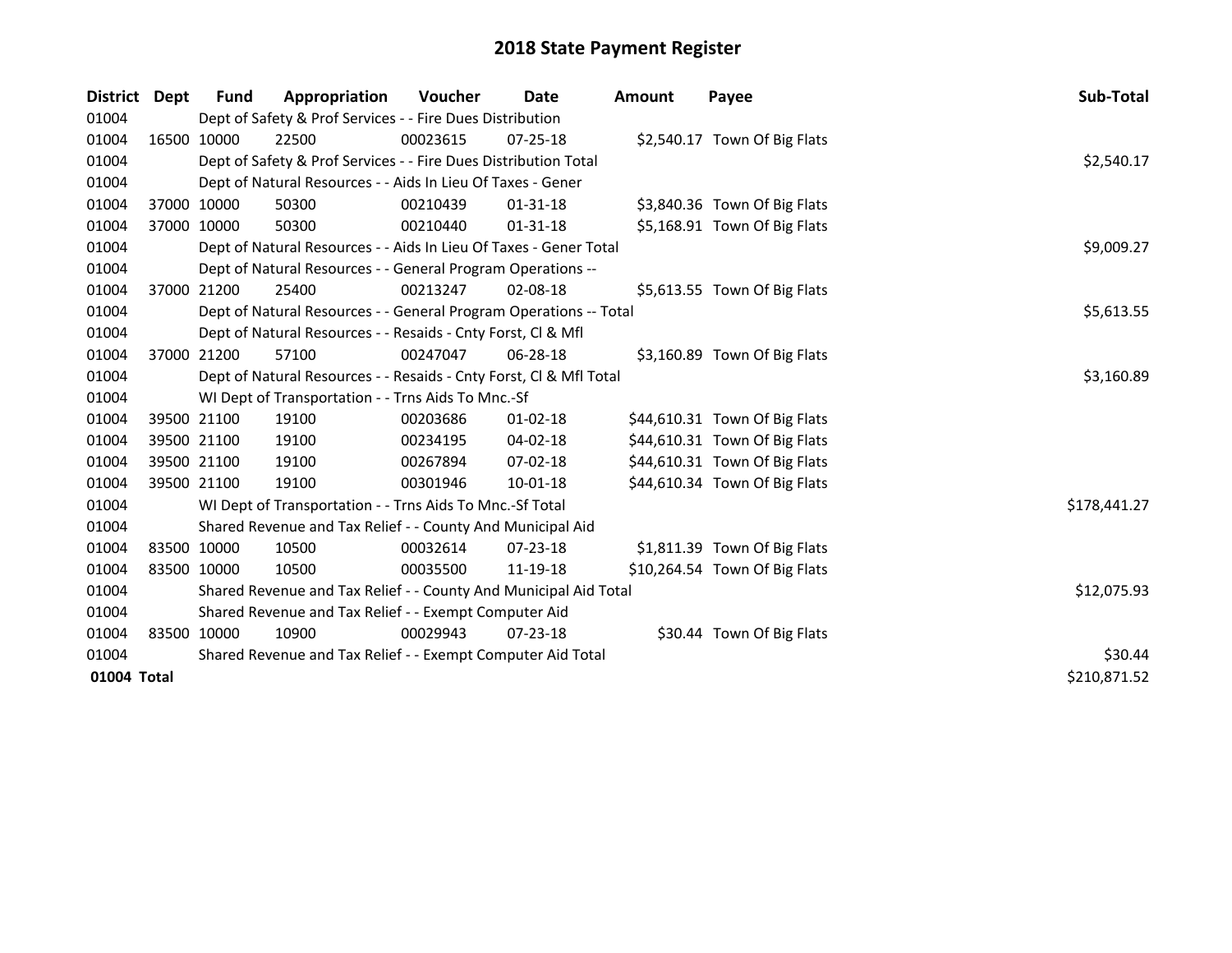| District Dept |             | <b>Fund</b> | Appropriation                                                      | <b>Voucher</b> | Date           | Amount | Payee                       | Sub-Total    |
|---------------|-------------|-------------|--------------------------------------------------------------------|----------------|----------------|--------|-----------------------------|--------------|
| 01006         |             |             | Dept of Safety & Prof Services - - Fire Dues Distribution          |                |                |        |                             |              |
| 01006         |             | 16500 10000 | 22500                                                              | 00023616       | $07 - 25 - 18$ |        | \$1,890.09 Town Of Colburn  |              |
| 01006         |             |             | Dept of Safety & Prof Services - - Fire Dues Distribution Total    |                |                |        |                             | \$1,890.09   |
| 01006         |             |             | Dept of Natural Resources - - Aids In Lieu Of Taxes - Gener        |                |                |        |                             |              |
| 01006         |             | 37000 10000 | 50300                                                              | 00210450       | $01 - 31 - 18$ |        | \$1,524.77 Town Of Colburn  |              |
| 01006         | 37000 10000 |             | 50300                                                              | 00229907       | 04-20-18       |        | \$70.16 Town Of Colburn     |              |
| 01006         |             |             | Dept of Natural Resources - - Aids In Lieu Of Taxes - Gener Total  | \$1,594.93     |                |        |                             |              |
| 01006         |             |             | Dept of Natural Resources - - Resaids - Cnty Forst, Cl & Mfl       |                |                |        |                             |              |
| 01006         |             | 37000 21200 | 57100                                                              | 00247048       | $06 - 28 - 18$ |        | \$699.66 Town Of Colburn    |              |
| 01006         |             |             | Dept of Natural Resources - - Resaids - Cnty Forst, Cl & Mfl Total |                |                |        |                             | \$699.66     |
| 01006         |             |             | Dept of Natural Resources - - Aids In Lieu Of Taxes - Sum S        |                |                |        |                             |              |
| 01006         |             | 37000 21200 | 57900                                                              | 00229908       | 04-20-18       |        | \$4,267.12 Town Of Colburn  |              |
| 01006         |             |             | Dept of Natural Resources - - Aids In Lieu Of Taxes - Sum S Total  | \$4,267.12     |                |        |                             |              |
| 01006         |             |             | WI Dept of Transportation - - Trns Aids To Mnc.-Sf                 |                |                |        |                             |              |
| 01006         |             | 39500 21100 | 19100                                                              | 00203687       | $01 - 02 - 18$ |        | \$22,725.88 Town Of Colburn |              |
| 01006         |             | 39500 21100 | 19100                                                              | 00234196       | 04-02-18       |        | \$22,725.88 Town Of Colburn |              |
| 01006         |             | 39500 21100 | 19100                                                              | 00267895       | 07-02-18       |        | \$22,725.88 Town Of Colburn |              |
| 01006         |             | 39500 21100 | 19100                                                              | 00301947       | 10-01-18       |        | \$22,725.89 Town Of Colburn |              |
| 01006         |             |             | WI Dept of Transportation - - Trns Aids To Mnc.-Sf Total           |                |                |        |                             | \$90,903.53  |
| 01006         |             |             | Shared Revenue and Tax Relief - - County And Municipal Aid         |                |                |        |                             |              |
| 01006         |             | 83500 10000 | 10500                                                              | 00032615       | $07 - 23 - 18$ |        | \$885.72 Town Of Colburn    |              |
| 01006         | 83500 10000 |             | 10500                                                              | 00035501       | 11-19-18       |        | \$5,019.10 Town Of Colburn  |              |
| 01006         |             |             | Shared Revenue and Tax Relief - - County And Municipal Aid Total   |                |                |        |                             | \$5,904.82   |
| 01006         |             |             | Shared Revenue and Tax Relief - - Exempt Computer Aid              |                |                |        |                             |              |
| 01006         |             | 83500 10000 | 10900                                                              | 00029944       | $07 - 23 - 18$ |        | \$188.73 Town Of Colburn    |              |
| 01006         |             |             | Shared Revenue and Tax Relief - - Exempt Computer Aid Total        | \$188.73       |                |        |                             |              |
| 01006 Total   |             |             |                                                                    |                |                |        |                             | \$105,448.88 |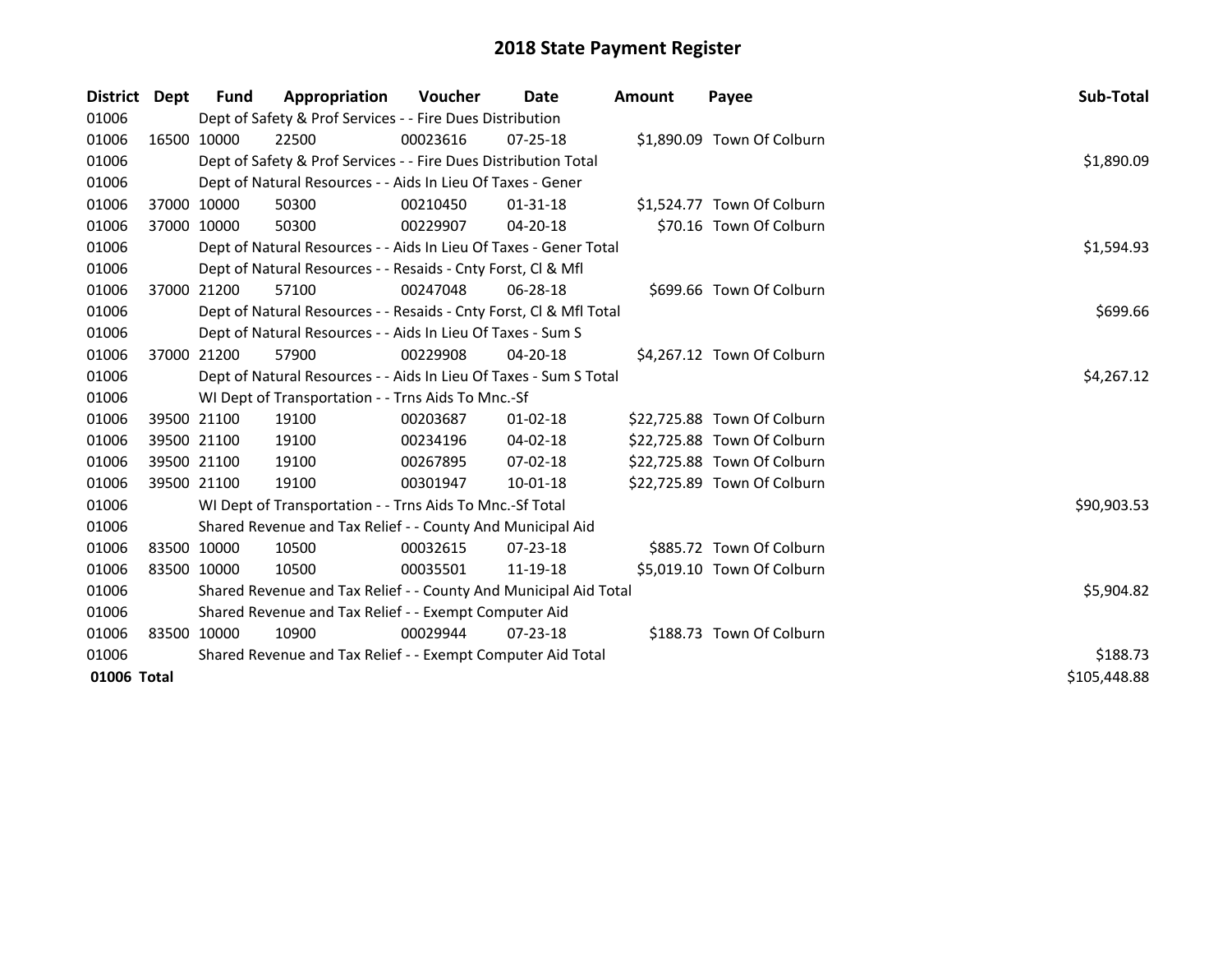| District    | Dept | <b>Fund</b>                                               | Appropriation                                                      | <b>Voucher</b> | Date           | <b>Amount</b> | Payee                            | Sub-Total    |  |
|-------------|------|-----------------------------------------------------------|--------------------------------------------------------------------|----------------|----------------|---------------|----------------------------------|--------------|--|
| 01008       |      |                                                           | Dept of Safety & Prof Services - - Fire Dues Distribution          |                |                |               |                                  |              |  |
| 01008       |      | 16500 10000                                               | 22500                                                              | 00023617       | $07 - 25 - 18$ |               | \$5,774.74 Town Of Dell Prairie  |              |  |
| 01008       |      |                                                           | Dept of Safety & Prof Services - - Fire Dues Distribution Total    |                |                |               |                                  | \$5,774.74   |  |
| 01008       |      |                                                           | Dept of Natural Resources - - Aids In Lieu Of Taxes - Gener        |                |                |               |                                  |              |  |
| 01008       |      | 37000 10000                                               | 50300                                                              | 00210448       | 01-31-18       |               | \$52,257.29 Town Of Dell Prairie |              |  |
| 01008       |      |                                                           | Dept of Natural Resources - - Aids In Lieu Of Taxes - Gener Total  |                |                |               |                                  | \$52,257.29  |  |
| 01008       |      |                                                           | Dept of Natural Resources - - Resaids - Cnty Forst, Cl & Mfl       |                |                |               |                                  |              |  |
| 01008       |      | 37000 21200                                               | 57100                                                              | 00247049       | 06-28-18       |               | \$596.85 Town Of Dell Prairie    |              |  |
| 01008       |      |                                                           | Dept of Natural Resources - - Resaids - Cnty Forst, Cl & Mfl Total |                |                |               |                                  | \$596.85     |  |
| 01008       |      |                                                           | WI Dept of Transportation - - Trns Aids To Mnc.-Sf                 |                |                |               |                                  |              |  |
| 01008       |      | 39500 21100                                               | 19100                                                              | 00203688       | $01-02-18$     |               | \$29,975.97 Town Of Dell Prairie |              |  |
| 01008       |      | 39500 21100                                               | 19100                                                              | 00234197       | 04-02-18       |               | \$29,975.97 Town Of Dell Prairie |              |  |
| 01008       |      | 39500 21100                                               | 19100                                                              | 00267896       | 07-02-18       |               | \$29,975.97 Town Of Dell Prairie |              |  |
| 01008       |      | 39500 21100                                               | 19100                                                              | 00301948       | 10-01-18       |               | \$29,976.00 Town Of Dell Prairie |              |  |
| 01008       |      |                                                           | WI Dept of Transportation - - Trns Aids To Mnc.-Sf Total           |                |                |               |                                  | \$119,903.91 |  |
| 01008       |      |                                                           | WI Dept of Transportation - - Loc Rd Imp Prg St Fd                 |                |                |               |                                  |              |  |
| 01008       |      | 39500 21100                                               | 27800                                                              | 00325766       | $11 - 23 - 18$ |               | \$37,710.35 Town Of Dell Prairie |              |  |
| 01008       |      |                                                           | WI Dept of Transportation - - Loc Rd Imp Prg St Fd Total           |                |                |               |                                  | \$37,710.35  |  |
| 01008       |      |                                                           | Shared Revenue and Tax Relief - - County And Municipal Aid         |                |                |               |                                  |              |  |
| 01008       |      | 83500 10000                                               | 10500                                                              | 00032616       | 07-23-18       |               | \$2,396.94 Town Of Dell Prairie  |              |  |
| 01008       |      | 83500 10000                                               | 10500                                                              | 00035502       | 11-19-18       |               | \$13,680.38 Town Of Dell Prairie |              |  |
| 01008       |      |                                                           | Shared Revenue and Tax Relief - - County And Municipal Aid Total   |                |                |               |                                  | \$16,077.32  |  |
| 01008       |      |                                                           | Shared Revenue and Tax Relief - - Exempt Computer Aid              |                |                |               |                                  |              |  |
| 01008       |      | 83500 10000                                               | 10900                                                              | 00029945       | $07 - 23 - 18$ |               | \$37.54 Town Of Dell Prairie     |              |  |
| 01008       |      |                                                           | Shared Revenue and Tax Relief - - Exempt Computer Aid Total        |                |                |               |                                  | \$37.54      |  |
| 01008       |      | Shared Revenue and Tax Relief - - Lottery & Gaming Credit |                                                                    |                |                |               |                                  |              |  |
| 01008       |      | 83500 52100                                               | 36300                                                              | 00027235       | $03 - 26 - 18$ |               | \$2,859.37 Town Of Dell Prairie  |              |  |
| 01008       |      |                                                           | Shared Revenue and Tax Relief - - Lottery & Gaming Credit Total    | \$2,859.37     |                |               |                                  |              |  |
| 01008 Total |      |                                                           |                                                                    |                |                |               |                                  | \$235,217.37 |  |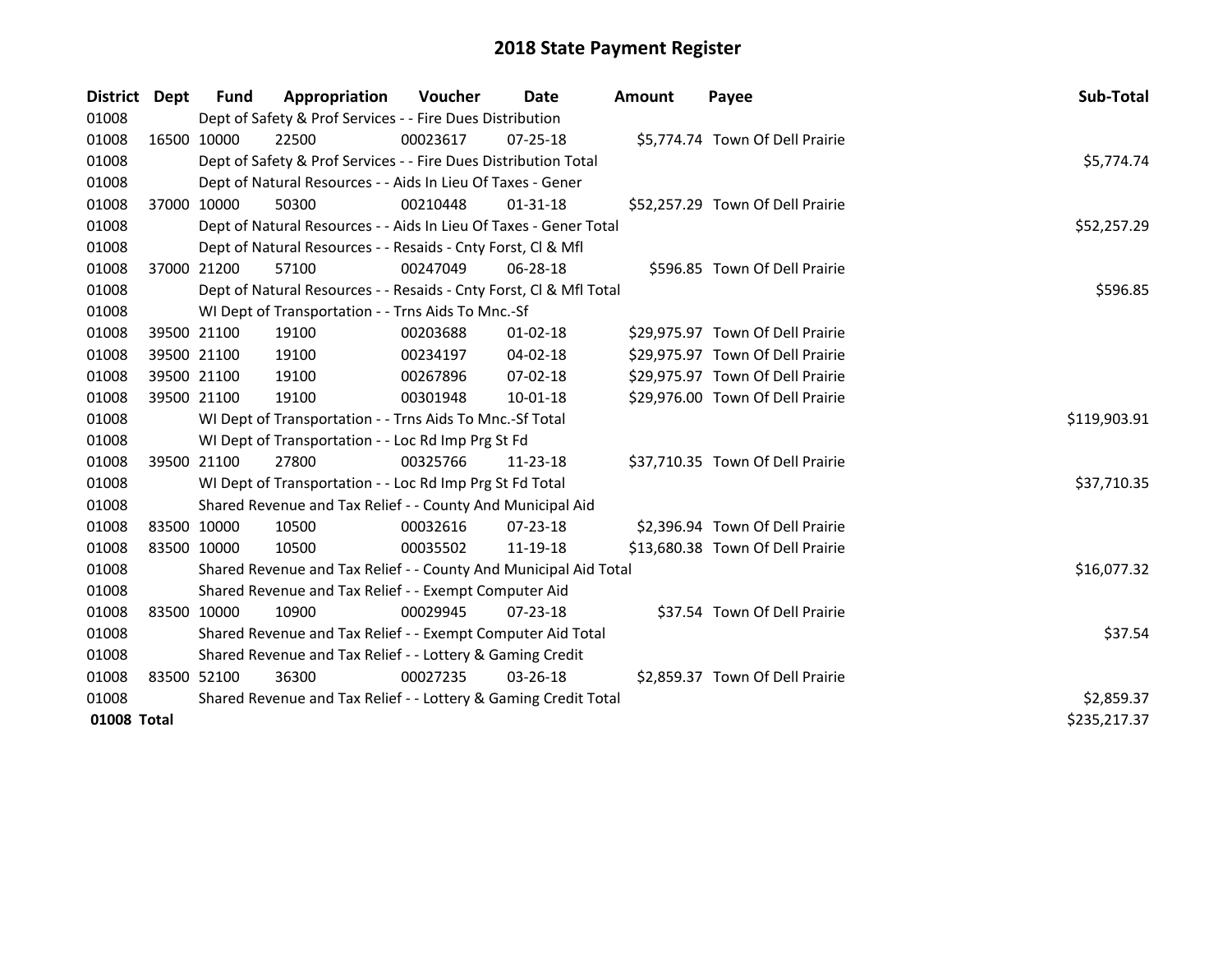| <b>District</b> | <b>Dept</b> | <b>Fund</b>                                                     | Appropriation                                                      | <b>Voucher</b> | Date           | Amount | Payee                       | Sub-Total    |
|-----------------|-------------|-----------------------------------------------------------------|--------------------------------------------------------------------|----------------|----------------|--------|-----------------------------|--------------|
| 01010           |             |                                                                 | Dept of Safety & Prof Services - - Fire Dues Distribution          |                |                |        |                             |              |
| 01010           |             | 16500 10000                                                     | 22500                                                              | 00023618       | 07-25-18       |        | \$2,325.89 Easton, Town Of  |              |
| 01010           |             |                                                                 | Dept of Safety & Prof Services - - Fire Dues Distribution Total    |                |                |        |                             | \$2,325.89   |
| 01010           |             |                                                                 | Dept of Natural Resources - - Aids In Lieu Of Taxes - Gener        |                |                |        |                             |              |
| 01010           |             | 37000 10000                                                     | 50300                                                              | 00210447       | $01 - 31 - 18$ |        | \$12,126.10 Easton, Town Of |              |
| 01010           |             | 37000 10000                                                     | 50300                                                              | 00229545       | 04-20-18       |        | \$14.16 Easton, Town Of     |              |
| 01010           |             |                                                                 | Dept of Natural Resources - - Aids In Lieu Of Taxes - Gener Total  | \$12,140.26    |                |        |                             |              |
| 01010           |             |                                                                 | Dept of Natural Resources - - Resaids - Cnty Forst, Cl & Mfl       |                |                |        |                             |              |
| 01010           |             | 37000 21200                                                     | 57100                                                              | 00247050       | 06-28-18       |        | \$641.74 Easton, Town Of    |              |
| 01010           |             |                                                                 | Dept of Natural Resources - - Resaids - Cnty Forst, Cl & Mfl Total |                |                |        |                             | \$641.74     |
| 01010           |             |                                                                 | Dept of Natural Resources - - Aids In Lieu Of Taxes - Sum S        |                |                |        |                             |              |
| 01010           |             | 37000 21200                                                     | 57900                                                              | 00229546       | 04-20-18       |        | \$8.94 Easton, Town Of      |              |
| 01010           |             |                                                                 | Dept of Natural Resources - - Aids In Lieu Of Taxes - Sum S Total  | \$8.94         |                |        |                             |              |
| 01010           |             |                                                                 | WI Dept of Transportation - - Trns Aids To Mnc.-Sf                 |                |                |        |                             |              |
| 01010           |             | 39500 21100                                                     | 19100                                                              | 00203689       | 01-02-18       |        | \$36,206.17 Easton, Town Of |              |
| 01010           |             | 39500 21100                                                     | 19100                                                              | 00234198       | 04-02-18       |        | \$36,206.17 Easton, Town Of |              |
| 01010           |             | 39500 21100                                                     | 19100                                                              | 00267897       | 07-02-18       |        | \$36,206.17 Easton, Town Of |              |
| 01010           |             | 39500 21100                                                     | 19100                                                              | 00301949       | $10 - 01 - 18$ |        | \$36,206.19 Easton, Town Of |              |
| 01010           |             |                                                                 | WI Dept of Transportation - - Trns Aids To Mnc.-Sf Total           |                |                |        |                             | \$144,824.70 |
| 01010           |             |                                                                 | Shared Revenue and Tax Relief - - County And Municipal Aid         |                |                |        |                             |              |
| 01010           |             | 83500 10000                                                     | 10500                                                              | 00032617       | 07-23-18       |        | \$2,345.03 Easton, Town Of  |              |
| 01010           |             | 83500 10000                                                     | 10500                                                              | 00035503       | 11-19-18       |        | \$13,288.48 Easton, Town Of |              |
| 01010           |             |                                                                 | Shared Revenue and Tax Relief - - County And Municipal Aid Total   |                |                |        |                             | \$15,633.51  |
| 01010           |             |                                                                 | Shared Revenue and Tax Relief - - Exempt Computer Aid              |                |                |        |                             |              |
| 01010           |             | 83500 10000                                                     | 10900                                                              | 00029946       | $07 - 23 - 18$ |        | \$3.04 Easton, Town Of      |              |
| 01010           |             |                                                                 | Shared Revenue and Tax Relief - - Exempt Computer Aid Total        |                |                |        |                             | \$3.04       |
| 01010           |             | Shared Revenue and Tax Relief - - Lottery & Gaming Credit       |                                                                    |                |                |        |                             |              |
| 01010           |             | 83500 52100                                                     | 36300                                                              | 00027236       | 03-26-18       |        | \$2,721.23 Easton, Town Of  |              |
| 01010           |             | Shared Revenue and Tax Relief - - Lottery & Gaming Credit Total | \$2,721.23                                                         |                |                |        |                             |              |
| 01010 Total     |             |                                                                 |                                                                    |                |                |        |                             | \$178,299.31 |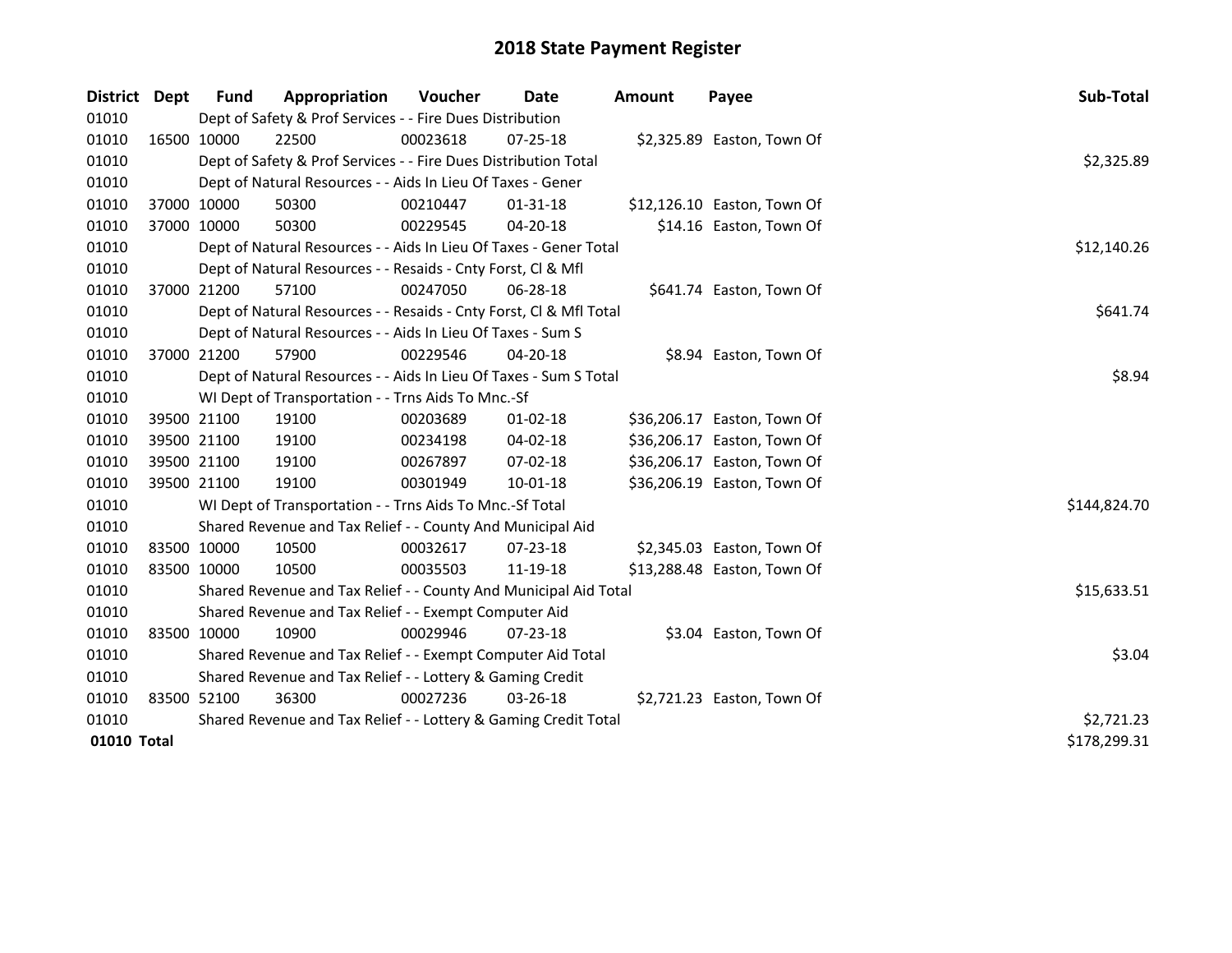| District Dept |             | <b>Fund</b>                                         | Appropriation                                                      | Voucher  | Date           | <b>Amount</b> | Payee                       | Sub-Total    |
|---------------|-------------|-----------------------------------------------------|--------------------------------------------------------------------|----------|----------------|---------------|-----------------------------|--------------|
| 01012         |             |                                                     | Dept of Safety & Prof Services - - Fire Dues Distribution          |          |                |               |                             |              |
| 01012         |             | 16500 10000                                         | 22500                                                              | 00023619 | $07 - 25 - 18$ |               | \$5,349.91 Town Of Jackson  |              |
| 01012         |             |                                                     | Dept of Safety & Prof Services - - Fire Dues Distribution Total    |          |                |               |                             | \$5,349.91   |
| 01012         |             |                                                     | Dept of Natural Resources - - Aids In Lieu Of Taxes - Gener        |          |                |               |                             |              |
| 01012         |             | 37000 10000                                         | 50300                                                              | 00210442 | $01 - 31 - 18$ |               | \$1,237.18 Town Of Jackson  |              |
| 01012         |             | 37000 10000                                         | 50300                                                              | 00229239 | 04-20-18       |               | \$368.21 Town Of Jackson    |              |
| 01012         |             |                                                     | Dept of Natural Resources - - Aids In Lieu Of Taxes - Gener Total  |          |                |               |                             | \$1,605.39   |
| 01012         |             |                                                     | Dept of Natural Resources - - Resaids - Cnty Forst, CI & Mfl       |          |                |               |                             |              |
| 01012         |             | 37000 21200                                         | 57100                                                              | 00247051 | 06-28-18       |               | \$673.72 Town Of Jackson    |              |
| 01012         |             |                                                     | Dept of Natural Resources - - Resaids - Cnty Forst, Cl & Mfl Total |          |                |               |                             | \$673.72     |
| 01012         |             |                                                     | Dept of Natural Resources - - Aids In Lieu Of Taxes - Sum S        |          |                |               |                             |              |
| 01012         |             | 37000 21200                                         | 57900                                                              | 00229240 | $04 - 20 - 18$ |               | \$74.49 Town Of Jackson     |              |
| 01012         |             |                                                     | Dept of Natural Resources - - Aids In Lieu Of Taxes - Sum S Total  |          |                |               |                             | \$74.49      |
| 01012         |             |                                                     | WI Dept of Transportation - - Trns Aids To Mnc.-Sf                 |          |                |               |                             |              |
| 01012         |             | 39500 21100                                         | 19100                                                              | 00203690 | $01-02-18$     |               | \$37,352.01 Town Of Jackson |              |
| 01012         | 39500 21100 |                                                     | 19100                                                              | 00234199 | 04-02-18       |               | \$37,352.01 Town Of Jackson |              |
| 01012         | 39500 21100 |                                                     | 19100                                                              | 00267898 | 07-02-18       |               | \$37,352.01 Town Of Jackson |              |
| 01012         |             | 39500 21100                                         | 19100                                                              | 00301950 | $10 - 01 - 18$ |               | \$37,352.03 Town Of Jackson |              |
| 01012         |             |                                                     | WI Dept of Transportation - - Trns Aids To Mnc.-Sf Total           |          |                |               |                             | \$149,408.06 |
| 01012         |             |                                                     | Shared Revenue and Tax Relief - - County And Municipal Aid         |          |                |               |                             |              |
| 01012         | 83500 10000 |                                                     | 10500                                                              | 00032618 | 07-23-18       |               | \$1,439.10 Town Of Jackson  |              |
| 01012         | 83500 10000 |                                                     | 10500                                                              | 00035504 | 11-19-18       |               | \$8,154.91 Town Of Jackson  |              |
| 01012         |             |                                                     | Shared Revenue and Tax Relief - - County And Municipal Aid Total   |          |                |               |                             | \$9,594.01   |
| 01012         |             |                                                     | Shared Revenue and Tax Relief - - Exempt Computer Aid              |          |                |               |                             |              |
| 01012         | 83500 10000 |                                                     | 10900                                                              | 00029947 | $07 - 23 - 18$ |               | \$9.13 Town Of Jackson      |              |
| 01012         |             |                                                     | Shared Revenue and Tax Relief - - Exempt Computer Aid Total        |          |                |               |                             | \$9.13       |
| 01012         |             |                                                     | Shared Revenue and Tax Relief - - Utility Aid                      |          |                |               |                             |              |
| 01012         | 83500 10000 |                                                     | 11000                                                              | 00032618 | $07 - 23 - 18$ |               | \$173.26 Town Of Jackson    |              |
| 01012         | 83500 10000 |                                                     | 11000                                                              | 00035504 | 11-19-18       |               | \$973.99 Town Of Jackson    |              |
| 01012         |             | Shared Revenue and Tax Relief - - Utility Aid Total | \$1,147.25                                                         |          |                |               |                             |              |
| 01012 Total   |             |                                                     |                                                                    |          |                |               |                             | \$167,861.96 |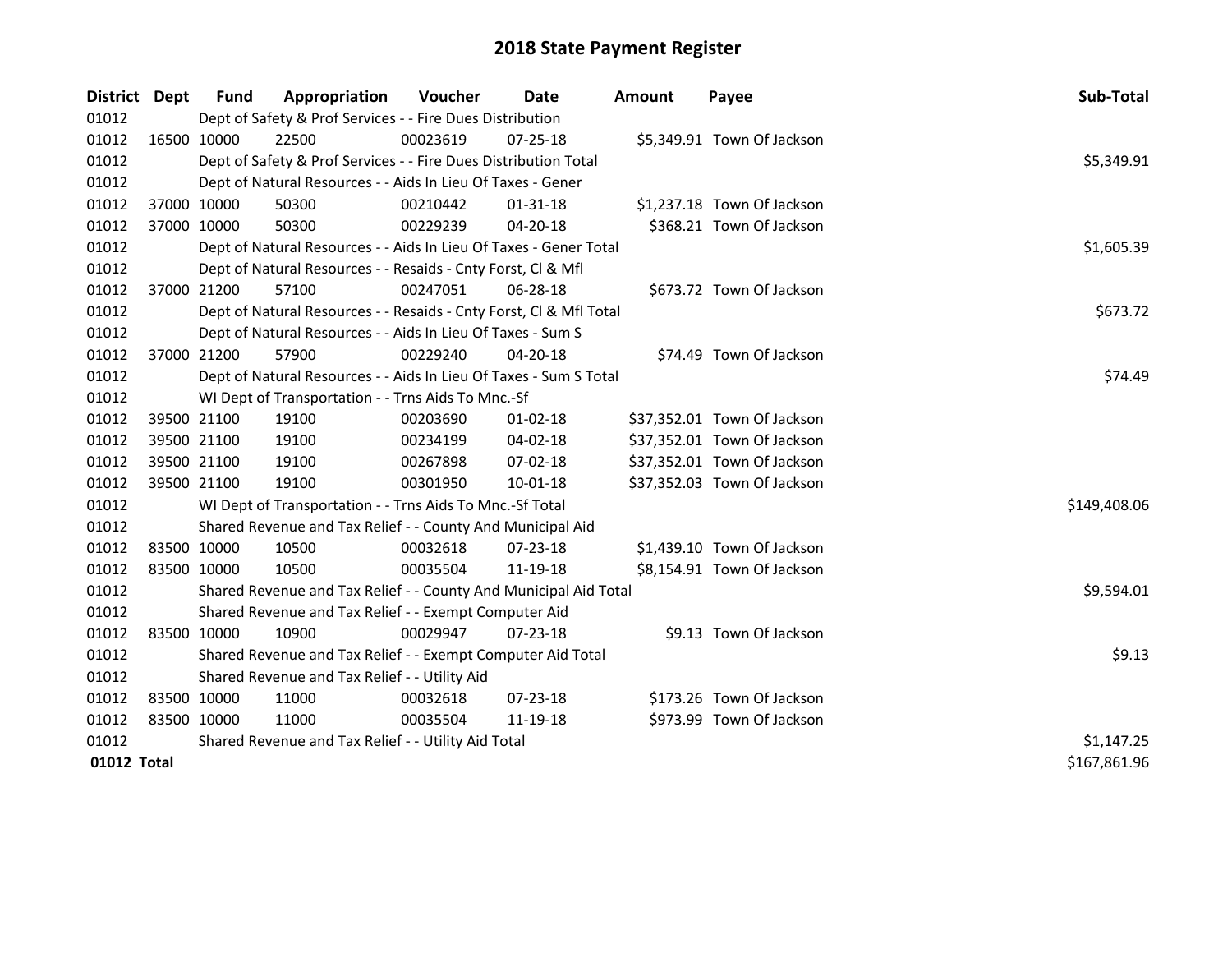| District Dept | <b>Fund</b>                                                      | Appropriation                                                      | Voucher     | Date           | <b>Amount</b> | Payee                     | Sub-Total    |  |
|---------------|------------------------------------------------------------------|--------------------------------------------------------------------|-------------|----------------|---------------|---------------------------|--------------|--|
| 01014         |                                                                  | Dept of Safety & Prof Services - - Fire Dues Distribution          |             |                |               |                           |              |  |
| 01014         | 16500 10000                                                      | 22500                                                              | 00023620    | 07-25-18       |               | \$1,193.25 Town Of Leola  |              |  |
| 01014         |                                                                  | Dept of Safety & Prof Services - - Fire Dues Distribution Total    |             |                |               |                           | \$1,193.25   |  |
| 01014         |                                                                  | Dept of Natural Resources - - Aids In Lieu Of Taxes - Gener        |             |                |               |                           |              |  |
| 01014         | 37000 10000                                                      | 50300                                                              | 00210444    | 01-31-18       |               | \$5,351.78 Town Of Leola  |              |  |
| 01014         | 37000 10000                                                      | 50300                                                              | 00210445    | $01 - 31 - 18$ |               | \$13,805.98 Town Of Leola |              |  |
| 01014         | 37000 10000                                                      | 50300                                                              | 00229490    | 04-20-18       |               | \$255.45 Town Of Leola    |              |  |
| 01014         | 37000 10000                                                      | 50300                                                              | 00229492    | 04-20-18       |               | \$514.41 Town Of Leola    |              |  |
| 01014         |                                                                  | Dept of Natural Resources - - Aids In Lieu Of Taxes - Gener Total  | \$19,927.62 |                |               |                           |              |  |
| 01014         |                                                                  | Dept of Natural Resources - - Resaids - Cnty Forst, Cl & Mfl       |             |                |               |                           |              |  |
| 01014         | 37000 21200                                                      | 57100                                                              | 00247052    | 06-28-18       |               | \$407.08 Town Of Leola    |              |  |
| 01014         |                                                                  | Dept of Natural Resources - - Resaids - Cnty Forst, Cl & Mfl Total |             |                |               |                           | \$407.08     |  |
| 01014         |                                                                  | Dept of Natural Resources - - Aids In Lieu Of Taxes - Sum S        |             |                |               |                           |              |  |
| 01014         | 37000 21200                                                      | 57900                                                              | 00229491    | 04-20-18       |               | \$36.80 Town Of Leola     |              |  |
| 01014         | 37000 21200                                                      | 57900                                                              | 00229493    | 04-20-18       |               | \$492.80 Town Of Leola    |              |  |
| 01014         |                                                                  | Dept of Natural Resources - - Aids In Lieu Of Taxes - Sum S Total  | \$529.60    |                |               |                           |              |  |
| 01014         |                                                                  | WI Dept of Transportation - - Trns Aids To Mnc.-Sf                 |             |                |               |                           |              |  |
| 01014         | 39500 21100                                                      | 19100                                                              | 00203691    | $01-02-18$     |               | \$27,610.86 Town Of Leola |              |  |
| 01014         | 39500 21100                                                      | 19100                                                              | 00234200    | 04-02-18       |               | \$27,610.86 Town Of Leola |              |  |
| 01014         | 39500 21100                                                      | 19100                                                              | 00267899    | 07-02-18       |               | \$27,610.86 Town Of Leola |              |  |
| 01014         | 39500 21100                                                      | 19100                                                              | 00301951    | $10 - 01 - 18$ |               | \$27,610.89 Town Of Leola |              |  |
| 01014         |                                                                  | WI Dept of Transportation - - Trns Aids To Mnc.-Sf Total           |             |                |               |                           | \$110,443.47 |  |
| 01014         |                                                                  | Department of Revenue - - Payments For Municipal Svcs              |             |                |               |                           |              |  |
| 01014         | 56600 10000                                                      | 50100                                                              | 00026672    | 01-31-18       |               | \$330.44 Town Of Leola    |              |  |
| 01014         |                                                                  | Department of Revenue - - Payments For Municipal Svcs Total        |             |                |               |                           | \$330.44     |  |
| 01014         |                                                                  | Shared Revenue and Tax Relief - - County And Municipal Aid         |             |                |               |                           |              |  |
| 01014         | 83500 10000                                                      | 10500                                                              | 00032619    | 07-23-18       |               | \$1,333.42 Town Of Leola  |              |  |
| 01014         | 83500 10000                                                      | 10500                                                              | 00035505    | 11-19-18       |               | \$7,556.02 Town Of Leola  |              |  |
| 01014         | Shared Revenue and Tax Relief - - County And Municipal Aid Total | \$8,889.44                                                         |             |                |               |                           |              |  |
| 01014         | Shared Revenue and Tax Relief - - Exempt Computer Aid            |                                                                    |             |                |               |                           |              |  |
| 01014         | 83500 10000                                                      | 10900                                                              | 00029948    | 07-23-18       |               | \$2.03 Town Of Leola      |              |  |
| 01014         |                                                                  | Shared Revenue and Tax Relief - - Exempt Computer Aid Total        |             |                |               |                           | \$2.03       |  |
| 01014 Total   |                                                                  |                                                                    |             |                |               |                           | \$141,722.93 |  |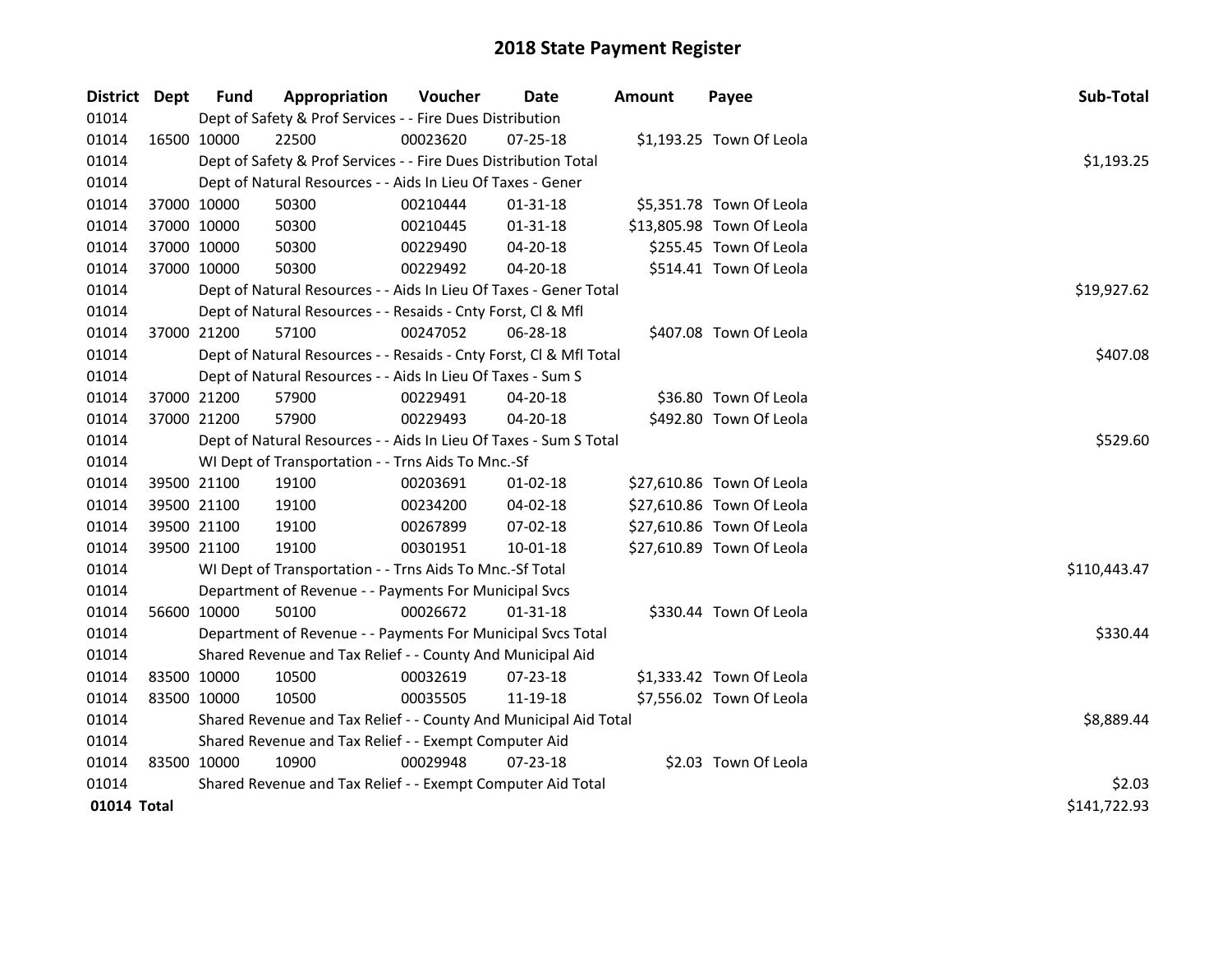| District Dept |             | <b>Fund</b> | Appropriation                                                      | <b>Voucher</b> | Date           | Amount | Payee                       | Sub-Total    |
|---------------|-------------|-------------|--------------------------------------------------------------------|----------------|----------------|--------|-----------------------------|--------------|
| 01016         |             |             | Dept of Safety & Prof Services - - Fire Dues Distribution          |                |                |        |                             |              |
| 01016         |             | 16500 10000 | 22500                                                              | 00023621       | $07 - 24 - 18$ |        | \$1,124.78 Town Of Lincoln  |              |
| 01016         |             |             | Dept of Safety & Prof Services - - Fire Dues Distribution Total    |                |                |        |                             | \$1,124.78   |
| 01016         |             |             | Dept of Natural Resources - - Aids In Lieu Of Taxes - Gener        |                |                |        |                             |              |
| 01016         |             | 37000 10000 | 50300                                                              | 00229463       | 04-20-18       |        | \$40.00 Town Of Lincoln     |              |
| 01016         |             |             | Dept of Natural Resources - - Aids In Lieu Of Taxes - Gener Total  |                |                |        |                             | \$40.00      |
| 01016         |             |             | Dept of Natural Resources - - Resaids - Cnty Forst, Cl & Mfl       |                |                |        |                             |              |
| 01016         |             | 37000 21200 | 57100                                                              | 00247053       | 06-28-18       |        | \$762.37 Town Of Lincoln    |              |
| 01016         |             |             | Dept of Natural Resources - - Resaids - Cnty Forst, CI & Mfl Total |                |                |        |                             | \$762.37     |
| 01016         |             |             | Dept of Natural Resources - - Aids In Lieu Of Taxes - Sum S        |                |                |        |                             |              |
| 01016         |             | 37000 21200 | 57900                                                              | 00229462       | 04-20-18       |        | \$158.40 Town Of Lincoln    |              |
| 01016         |             |             | Dept of Natural Resources - - Aids In Lieu Of Taxes - Sum S Total  |                |                |        |                             | \$158.40     |
| 01016         |             |             | WI Dept of Transportation - - Trns Aids To Mnc.-Sf                 |                |                |        |                             |              |
| 01016         |             | 39500 21100 | 19100                                                              | 00203692       | $01 - 02 - 18$ |        | \$25,032.92 Town Of Lincoln |              |
| 01016         |             | 39500 21100 | 19100                                                              | 00234201       | $04 - 02 - 18$ |        | \$25,032.92 Town Of Lincoln |              |
| 01016         |             | 39500 21100 | 19100                                                              | 00267900       | 07-02-18       |        | \$25,032.92 Town Of Lincoln |              |
| 01016         | 39500 21100 |             | 19100                                                              | 00301952       | 10-01-18       |        | \$25,032.94 Town Of Lincoln |              |
| 01016         |             |             | WI Dept of Transportation - - Trns Aids To Mnc.-Sf Total           |                |                |        |                             | \$100,131.70 |
| 01016         |             |             | Shared Revenue and Tax Relief - - County And Municipal Aid         |                |                |        |                             |              |
| 01016         |             | 83500 10000 | 10500                                                              | 00032620       | 07-23-18       |        | \$1,654.82 Town Of Lincoln  |              |
| 01016         | 83500 10000 |             | 10500                                                              | 00035506       | 11-19-18       |        | \$9,377.30 Town Of Lincoln  |              |
| 01016         |             |             | Shared Revenue and Tax Relief - - County And Municipal Aid Total   |                |                |        |                             | \$11,032.12  |
| 01016         |             |             | Shared Revenue and Tax Relief - - Utility Aid                      |                |                |        |                             |              |
| 01016         |             | 83500 10000 | 11000                                                              | 00032620       | $07 - 23 - 18$ |        | \$418.09 Town Of Lincoln    |              |
| 01016         |             | 83500 10000 | 11000                                                              | 00035506       | 11-19-18       |        | \$2,496.10 Town Of Lincoln  |              |
| 01016         |             |             | Shared Revenue and Tax Relief - - Utility Aid Total                | \$2,914.19     |                |        |                             |              |
| 01016 Total   |             |             |                                                                    |                |                |        |                             | \$116,163.56 |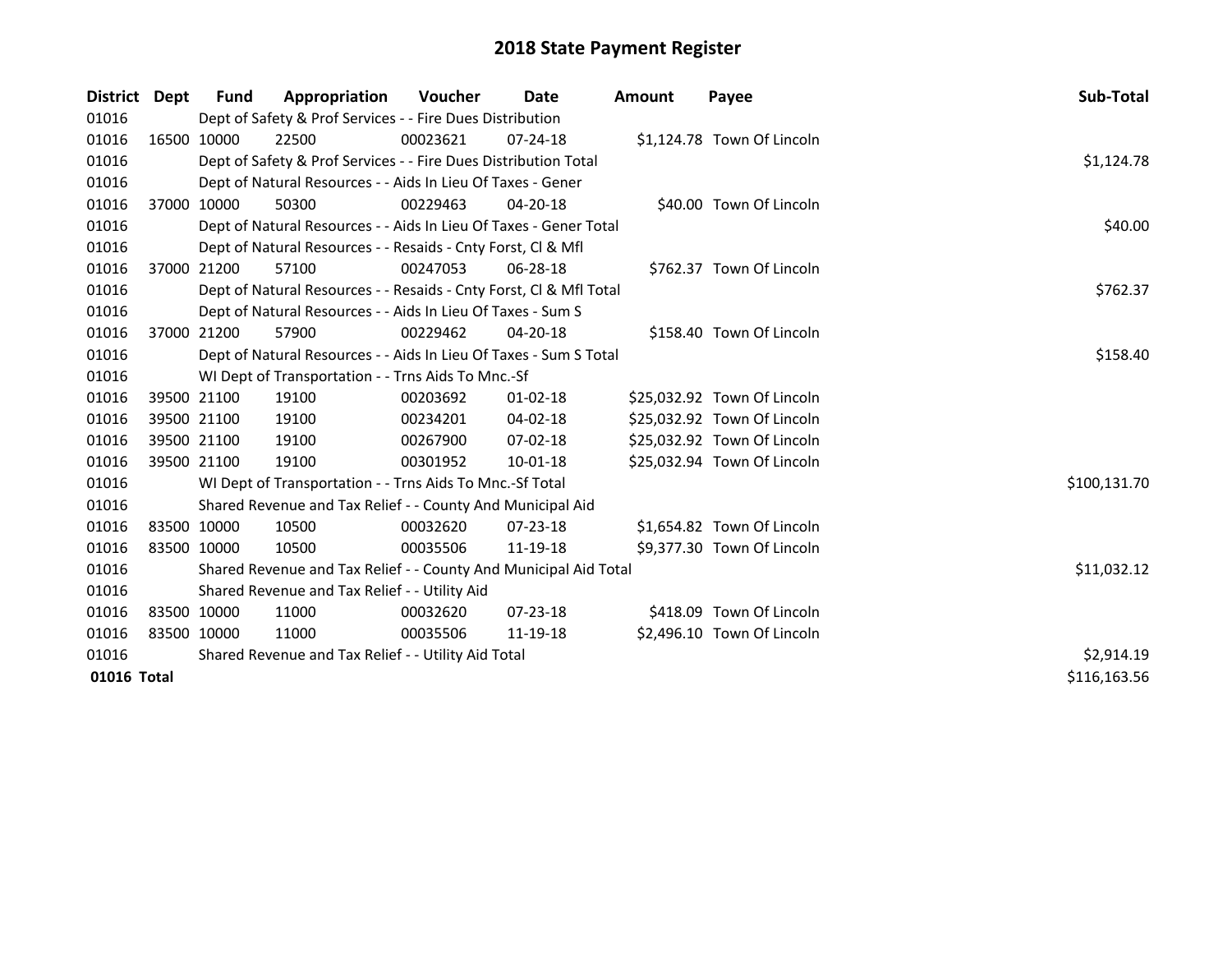| District Dept | <b>Fund</b> | Appropriation                                                      | <b>Voucher</b> | Date           | Amount | Payee                      | Sub-Total    |
|---------------|-------------|--------------------------------------------------------------------|----------------|----------------|--------|----------------------------|--------------|
| 01018         |             | Dept of Safety & Prof Services - - Fire Dues Distribution          |                |                |        |                            |              |
| 01018         | 16500 10000 | 22500                                                              | 00023622       | $07 - 24 - 18$ |        | \$2,921.98 Town Of Monroe  |              |
| 01018         |             | Dept of Safety & Prof Services - - Fire Dues Distribution Total    |                |                |        |                            | \$2,921.98   |
| 01018         |             | Dept of Natural Resources - - Resaids - Cnty Forst, Cl & Mfl       |                |                |        |                            |              |
| 01018         | 37000 21200 | 57100                                                              | 00247054       | 06-28-18       |        | \$1,139.33 Town Of Monroe  |              |
| 01018         |             | Dept of Natural Resources - - Resaids - Cnty Forst, Cl & Mfl Total |                |                |        |                            | \$1,139.33   |
| 01018         |             | WI Dept of Transportation - - Trns Aids To Mnc.-Sf                 |                |                |        |                            |              |
| 01018         | 39500 21100 | 19100                                                              | 00203693       | $01 - 02 - 18$ |        | \$26,505.95 Town Of Monroe |              |
| 01018         | 39500 21100 | 19100                                                              | 00234202       | 04-02-18       |        | \$26,505.95 Town Of Monroe |              |
| 01018         | 39500 21100 | 19100                                                              | 00267901       | 07-02-18       |        | \$26,505.95 Town Of Monroe |              |
| 01018         | 39500 21100 | 19100                                                              | 00301953       | 10-01-18       |        | \$26,505.97 Town Of Monroe |              |
| 01018         |             | WI Dept of Transportation - - Trns Aids To Mnc.-Sf Total           |                |                |        |                            | \$106,023.82 |
| 01018         |             | WI Dept of Transportation - - Loc Rd Imp Prg St Fd                 |                |                |        |                            |              |
| 01018         | 39500 21100 | 27800                                                              | 00226358       | $03-01-18$     |        | \$31,788.82 Town Of Monroe |              |
| 01018         |             | WI Dept of Transportation - - Loc Rd Imp Prg St Fd Total           |                |                |        |                            | \$31,788.82  |
| 01018         |             | Shared Revenue and Tax Relief - - County And Municipal Aid         |                |                |        |                            |              |
| 01018         | 83500 10000 | 10500                                                              | 00032621       | $07 - 23 - 18$ |        | \$748.56 Town Of Monroe    |              |
| 01018         | 83500 10000 | 10500                                                              | 00035507       | 11-19-18       |        | \$4,241.82 Town Of Monroe  |              |
| 01018         |             | Shared Revenue and Tax Relief - - County And Municipal Aid Total   |                |                |        |                            | \$4,990.38   |
| 01018         |             | Shared Revenue and Tax Relief - - Exempt Computer Aid              |                |                |        |                            |              |
| 01018         | 83500 10000 | 10900                                                              | 00029949       | $07 - 23 - 18$ |        | \$24.35 Town Of Monroe     |              |
| 01018         |             | Shared Revenue and Tax Relief - - Exempt Computer Aid Total        |                |                |        |                            | \$24.35      |
| 01018         |             | Shared Revenue and Tax Relief - - Utility Aid                      |                |                |        |                            |              |
| 01018         | 83500 10000 | 11000                                                              | 00032621       | $07 - 23 - 18$ |        | \$533.40 Town Of Monroe    |              |
| 01018         | 83500 10000 | 11000                                                              | 00035507       | 11-19-18       |        | \$2,576.42 Town Of Monroe  |              |
| 01018         |             | Shared Revenue and Tax Relief - - Utility Aid Total                | \$3,109.82     |                |        |                            |              |
| 01018 Total   |             |                                                                    |                |                |        |                            | \$149,998.50 |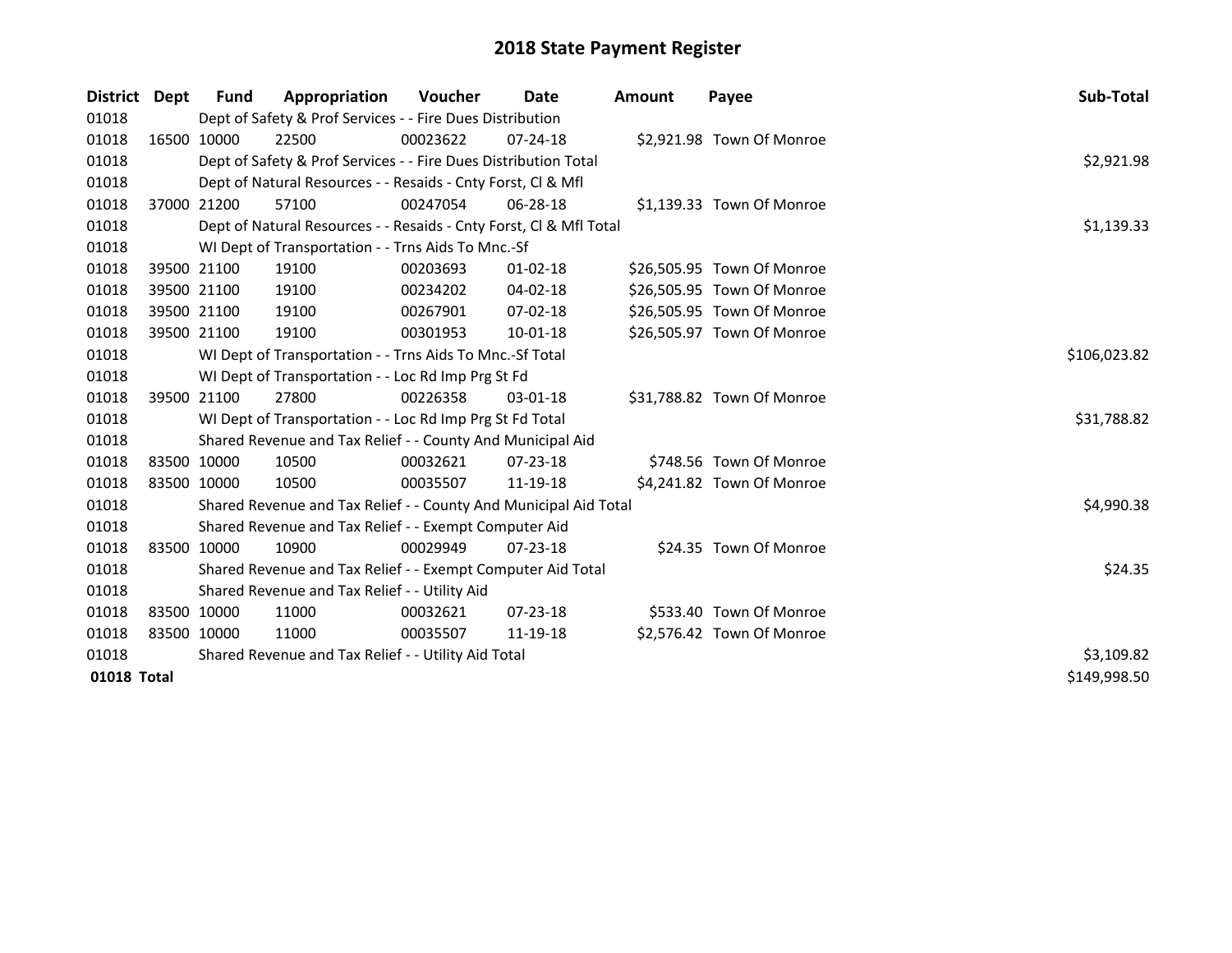| District Dept |             | <b>Fund</b>                                   | Appropriation                                                      | Voucher    | <b>Date</b>    | <b>Amount</b> | Payee                           | Sub-Total    |  |
|---------------|-------------|-----------------------------------------------|--------------------------------------------------------------------|------------|----------------|---------------|---------------------------------|--------------|--|
| 01020         |             |                                               | Dept of Safety & Prof Services - - Fire Dues Distribution          |            |                |               |                                 |              |  |
| 01020         | 16500 10000 |                                               | 22500                                                              | 00023623   | $07 - 24 - 18$ |               | \$3,327.20 Town Of New Chester  |              |  |
| 01020         |             |                                               | Dept of Safety & Prof Services - - Fire Dues Distribution Total    |            |                |               |                                 | \$3,327.20   |  |
| 01020         |             |                                               | Dept of Natural Resources - - Aids In Lieu Of Taxes - Gener        |            |                |               |                                 |              |  |
| 01020         | 37000 10000 |                                               | 50300                                                              | 00210443   | $01 - 31 - 18$ |               | \$3,371.35 Town Of New Chester  |              |  |
| 01020         | 37000 10000 |                                               | 50300                                                              | 00229482   | 04-20-18       |               | \$49.25 Town Of New Chester     |              |  |
| 01020         | 37000 10000 |                                               | 50300                                                              | 00229483   | $04 - 20 - 18$ |               | \$52.48 Town Of New Chester     |              |  |
| 01020         | 37000 10000 |                                               | 50300                                                              | 00229484   | 04-20-18       |               | \$22.23 Town Of New Chester     |              |  |
| 01020         |             |                                               | Dept of Natural Resources - - Aids In Lieu Of Taxes - Gener Total  | \$3,495.31 |                |               |                                 |              |  |
| 01020         |             |                                               | Dept of Natural Resources - - Resaids - Cnty Forst, Cl & Mfl       |            |                |               |                                 |              |  |
| 01020         | 37000 21200 |                                               | 57100                                                              | 00247055   | 06-28-18       |               | \$644.72 Town Of New Chester    |              |  |
| 01020         |             |                                               | Dept of Natural Resources - - Resaids - Cnty Forst, Cl & Mfl Total | \$644.72   |                |               |                                 |              |  |
| 01020         |             |                                               | Dept of Natural Resources - - Aids In Lieu Of Taxes - Sum S        |            |                |               |                                 |              |  |
| 01020         | 37000 21200 |                                               | 57900                                                              | 00229481   | 04-20-18       |               | \$111.62 Town Of New Chester    |              |  |
| 01020         |             |                                               | Dept of Natural Resources - - Aids In Lieu Of Taxes - Sum S Total  | \$111.62   |                |               |                                 |              |  |
| 01020         |             |                                               | WI Dept of Transportation - - Trns Aids To Mnc.-Sf                 |            |                |               |                                 |              |  |
| 01020         | 39500 21100 |                                               | 19100                                                              | 00203694   | $01 - 02 - 18$ |               | \$33,810.32 Town Of New Chester |              |  |
| 01020         | 39500 21100 |                                               | 19100                                                              | 00234203   | 04-02-18       |               | \$33,810.32 Town Of New Chester |              |  |
| 01020         | 39500 21100 |                                               | 19100                                                              | 00267902   | 07-02-18       |               | \$33,810.32 Town Of New Chester |              |  |
| 01020         | 39500 21100 |                                               | 19100                                                              | 00301954   | $10 - 01 - 18$ |               | \$33,810.33 Town Of New Chester |              |  |
| 01020         |             |                                               | WI Dept of Transportation - - Trns Aids To Mnc.-Sf Total           |            |                |               |                                 | \$135,241.29 |  |
| 01020         |             |                                               | Shared Revenue and Tax Relief - - County And Municipal Aid         |            |                |               |                                 |              |  |
| 01020         | 83500 10000 |                                               | 10500                                                              | 00032622   | 07-23-18       |               | \$12,336.75 Town Of New Chester |              |  |
| 01020         | 83500 10000 |                                               | 10500                                                              | 00035508   | 11-19-18       |               | \$69,908.23 Town Of New Chester |              |  |
| 01020         |             |                                               | Shared Revenue and Tax Relief - - County And Municipal Aid Total   |            |                |               |                                 | \$82,244.98  |  |
| 01020         |             |                                               | Shared Revenue and Tax Relief - - Exempt Computer Aid              |            |                |               |                                 |              |  |
| 01020         | 83500 10000 |                                               | 10900                                                              | 00029950   | 07-23-18       |               | \$32.47 Town Of New Chester     |              |  |
| 01020         |             |                                               | Shared Revenue and Tax Relief - - Exempt Computer Aid Total        |            |                |               |                                 | \$32.47      |  |
| 01020         |             | Shared Revenue and Tax Relief - - Utility Aid |                                                                    |            |                |               |                                 |              |  |
| 01020         | 83500 10000 |                                               | 11000                                                              | 00032622   | $07 - 23 - 18$ |               | \$441.17 Town Of New Chester    |              |  |
| 01020         | 83500 10000 |                                               | 11000                                                              | 00035508   | 11-19-18       |               | \$2,461.41 Town Of New Chester  |              |  |
| 01020         |             |                                               | Shared Revenue and Tax Relief - - Utility Aid Total                |            |                |               |                                 | \$2,902.58   |  |
| 01020 Total   |             |                                               |                                                                    |            |                |               |                                 | \$228,000.17 |  |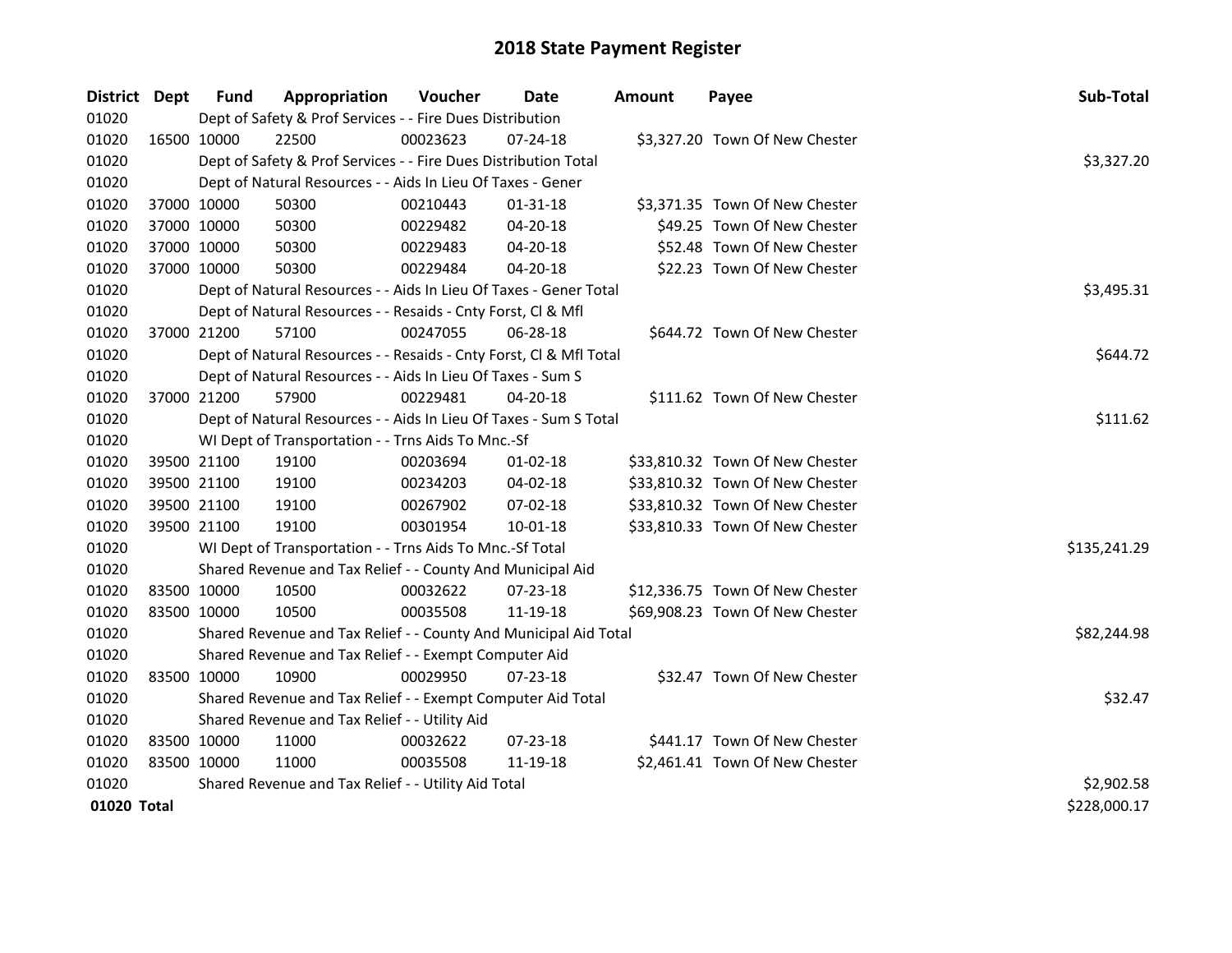| District Dept |             | <b>Fund</b>                                                     | Appropriation                                                          | Voucher     | <b>Date</b>    | <b>Amount</b> | Payee                         | Sub-Total    |  |  |  |
|---------------|-------------|-----------------------------------------------------------------|------------------------------------------------------------------------|-------------|----------------|---------------|-------------------------------|--------------|--|--|--|
| 01022         |             |                                                                 | Dept of Safety & Prof Services - - Fire Dues Distribution              |             |                |               |                               |              |  |  |  |
| 01022         | 16500 10000 |                                                                 | 22500                                                                  | 00023624    | 07-25-18       |               | \$1,814.78 Town Of New Haven  |              |  |  |  |
| 01022         |             |                                                                 | Dept of Safety & Prof Services - - Fire Dues Distribution Total        |             |                |               |                               | \$1,814.78   |  |  |  |
| 01022         |             |                                                                 | Dept of Natural Resources - - Aids In Lieu Of Taxes - Gener            |             |                |               |                               |              |  |  |  |
| 01022         | 37000 10000 |                                                                 | 50300                                                                  | 00210446    | $01 - 31 - 18$ |               | \$72.36 Town Of New Haven     |              |  |  |  |
| 01022         | 37000 10000 |                                                                 | 50300                                                                  | 00229530    | $04 - 20 - 18$ |               | \$243.50 Town Of New Haven    |              |  |  |  |
| 01022         |             |                                                                 | Dept of Natural Resources - - Aids In Lieu Of Taxes - Gener Total      |             |                |               |                               | \$315.86     |  |  |  |
| 01022         |             |                                                                 | Dept of Natural Resources - - Resaids - Cnty Forst, Cl & Mfl           |             |                |               |                               |              |  |  |  |
| 01022         | 37000 21200 |                                                                 | 57100                                                                  | 00247056    | 06-28-18       |               | \$652.17 Town Of New Haven    |              |  |  |  |
| 01022         |             |                                                                 | Dept of Natural Resources - - Resaids - Cnty Forst, Cl & Mfl Total     |             |                |               |                               |              |  |  |  |
| 01022         |             |                                                                 | WI Dept of Transportation - - Trns Aids To Mnc.-Sf                     |             |                |               |                               |              |  |  |  |
| 01022         | 39500 21100 |                                                                 | 19100                                                                  | 00203695    | $01 - 02 - 18$ |               | \$21,047.09 Town Of New Haven |              |  |  |  |
| 01022         | 39500 21100 |                                                                 | 19100                                                                  | 00234204    | 04-02-18       |               | \$21,047.09 Town Of New Haven |              |  |  |  |
| 01022         | 39500 21100 |                                                                 | 19100                                                                  | 00267903    | 07-02-18       |               | \$21,047.09 Town Of New Haven |              |  |  |  |
| 01022         | 39500 21100 |                                                                 | 19100                                                                  | 00301955    | 10-01-18       |               | \$21,047.09 Town Of New Haven |              |  |  |  |
| 01022         |             |                                                                 | WI Dept of Transportation - - Trns Aids To Mnc.-Sf Total               | \$84,188.36 |                |               |                               |              |  |  |  |
| 01022         |             |                                                                 | Department of Military Affairs - - Disaster Recovery Aid               |             |                |               |                               |              |  |  |  |
| 01022         | 46500 10000 |                                                                 | 30500                                                                  | 00042208    | 04-30-18       |               | \$1,856.02 Town Of New Haven  |              |  |  |  |
| 01022         |             |                                                                 | Department of Military Affairs - - Disaster Recovery Aid Total         |             |                |               |                               | \$1,856.02   |  |  |  |
| 01022         |             |                                                                 | Department of Military Affairs - - Federal Aid, Local Assistance       |             |                |               |                               |              |  |  |  |
| 01022         | 46500 10000 |                                                                 | 34200                                                                  | 00042208    | 04-30-18       |               | \$11,136.11 Town Of New Haven |              |  |  |  |
| 01022         |             |                                                                 | Department of Military Affairs - - Federal Aid, Local Assistance Total |             |                |               |                               | \$11,136.11  |  |  |  |
| 01022         |             |                                                                 | Shared Revenue and Tax Relief - - County And Municipal Aid             |             |                |               |                               |              |  |  |  |
| 01022         | 83500 10000 |                                                                 | 10500                                                                  | 00032623    | 07-23-18       |               | \$2,104.85 Town Of New Haven  |              |  |  |  |
| 01022         | 83500 10000 |                                                                 | 10500                                                                  | 00035509    | 11-19-18       |               | \$11,927.48 Town Of New Haven |              |  |  |  |
| 01022         |             |                                                                 | Shared Revenue and Tax Relief - - County And Municipal Aid Total       |             |                |               |                               | \$14,032.33  |  |  |  |
| 01022         |             |                                                                 | Shared Revenue and Tax Relief - - Exempt Computer Aid                  |             |                |               |                               |              |  |  |  |
| 01022         | 83500 10000 |                                                                 | 10900                                                                  | 00029951    | 07-23-18       |               | \$7.10 Town Of New Haven      |              |  |  |  |
| 01022         |             |                                                                 | Shared Revenue and Tax Relief - - Exempt Computer Aid Total            |             |                |               |                               | \$7.10       |  |  |  |
| 01022         |             | Shared Revenue and Tax Relief - - Lottery & Gaming Credit       |                                                                        |             |                |               |                               |              |  |  |  |
| 01022         | 83500 52100 |                                                                 | 36300                                                                  | 00027237    | 03-26-18       |               | \$1,875.51 Town Of New Haven  |              |  |  |  |
| 01022         |             | Shared Revenue and Tax Relief - - Lottery & Gaming Credit Total | \$1,875.51                                                             |             |                |               |                               |              |  |  |  |
| 01022 Total   |             |                                                                 |                                                                        |             |                |               |                               | \$115,878.24 |  |  |  |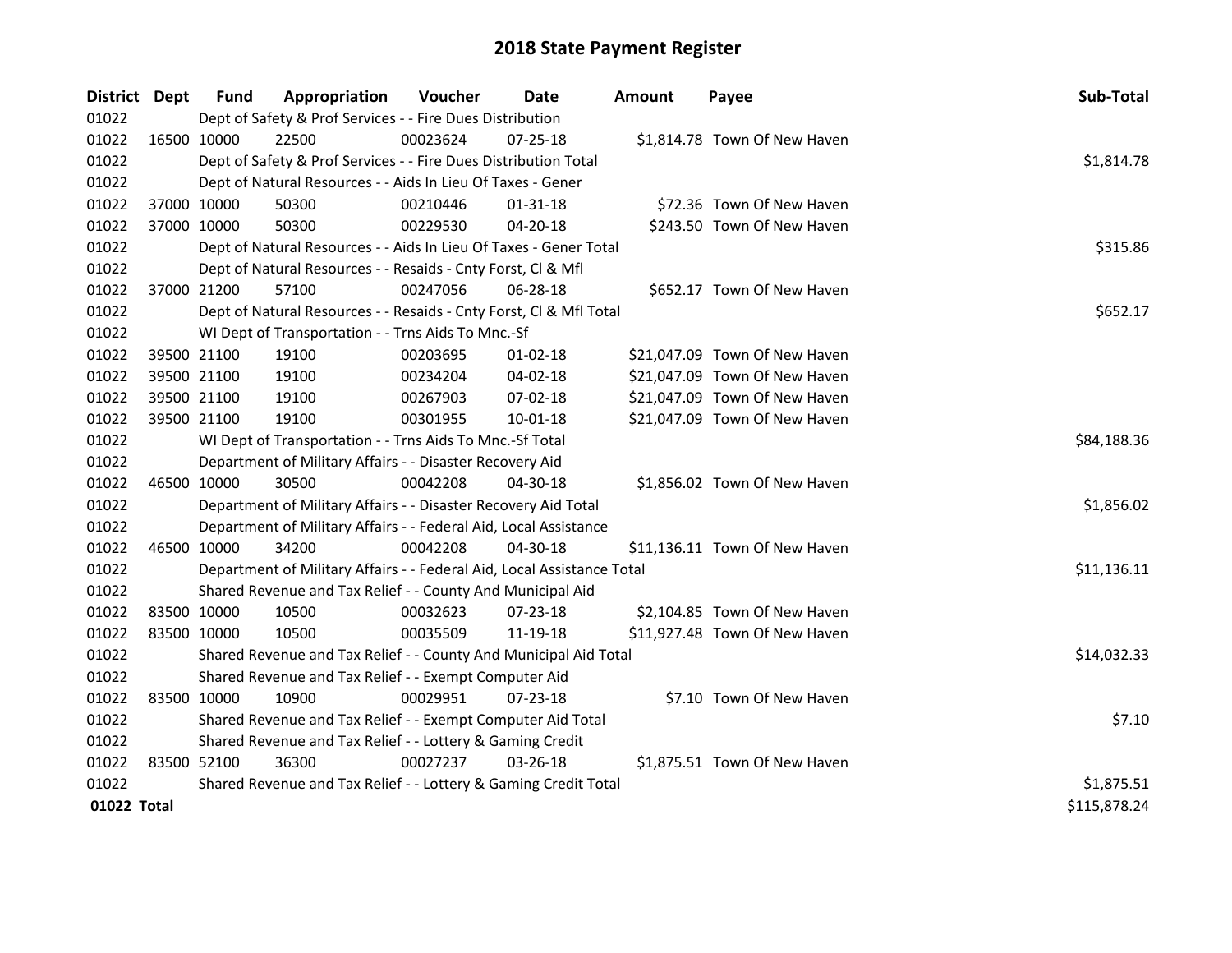| District Dept |             | <b>Fund</b> | Appropriation                                                          | Voucher  | Date           | <b>Amount</b> | Payee                       | Sub-Total    |
|---------------|-------------|-------------|------------------------------------------------------------------------|----------|----------------|---------------|-----------------------------|--------------|
| 01024         |             |             | Dept of Safety & Prof Services - - Fire Dues Distribution              |          |                |               |                             |              |
| 01024         | 16500 10000 |             | 22500                                                                  | 00018341 | 07-02-18       |               | \$4,187.74 Town Of Preston  |              |
| 01024         |             |             | Dept of Safety & Prof Services - - Fire Dues Distribution Total        |          |                |               |                             | \$4,187.74   |
| 01024         |             |             | Dept of Natural Resources - - Aids In Lieu Of Taxes - Gener            |          |                |               |                             |              |
| 01024         |             | 37000 10000 | 50300                                                                  | 00210436 | 01-30-18       |               | \$9,710.38 Town Of Preston  |              |
| 01024         | 37000 10000 |             | 50300                                                                  | 00228955 | 04-20-18       |               | \$427.36 Town Of Preston    |              |
| 01024         | 37000 10000 |             | 50300                                                                  | 00228956 | $04 - 20 - 18$ |               | \$178.79 Town Of Preston    |              |
| 01024         |             |             | Dept of Natural Resources - - Aids In Lieu Of Taxes - Gener Total      |          |                | \$10,316.53   |                             |              |
| 01024         |             |             | Dept of Natural Resources - - Gen Program Ops-State Funds              |          |                |               |                             |              |
| 01024         |             | 37000 21200 | 16100                                                                  | 00225629 | 04-20-18       |               | \$407.96 Town Of Preston    |              |
| 01024         |             |             | Dept of Natural Resources - - Gen Program Ops-State Funds Total        |          |                |               |                             | \$407.96     |
| 01024         |             |             | Dept of Natural Resources - - Resaids - Cnty Forst, Cl & Mfl           |          |                |               |                             |              |
| 01024         | 37000 21200 |             | 57100                                                                  | 00247057 | 06-28-18       |               | \$1,554.72 Town Of Preston  |              |
| 01024         |             |             | Dept of Natural Resources - - Resaids - Cnty Forst, Cl & Mfl Total     |          |                |               |                             | \$1,554.72   |
| 01024         |             |             | Dept of Natural Resources - - Aids In Lieu Of Taxes - Sum S            |          |                |               |                             |              |
| 01024         | 37000 21200 |             | 57900                                                                  | 00228957 | 04-20-18       |               | \$233.34 Town Of Preston    |              |
| 01024         |             |             | Dept of Natural Resources - - Aids In Lieu Of Taxes - Sum S Total      | \$233.34 |                |               |                             |              |
| 01024         |             |             | WI Dept of Transportation - - Trns Aids To Mnc.-Sf                     |          |                |               |                             |              |
| 01024         |             | 39500 21100 | 19100                                                                  | 00203696 | $01-02-18$     |               | \$43,055.75 Town Of Preston |              |
| 01024         | 39500 21100 |             | 19100                                                                  | 00234205 | $04 - 02 - 18$ |               | \$43,055.75 Town Of Preston |              |
| 01024         | 39500 21100 |             | 19100                                                                  | 00267904 | 07-02-18       |               | \$43,055.75 Town Of Preston |              |
| 01024         | 39500 21100 |             | 19100                                                                  | 00301956 | 10-01-18       |               | \$43,055.76 Town Of Preston |              |
| 01024         |             |             | WI Dept of Transportation - - Trns Aids To Mnc.-Sf Total               |          |                |               |                             | \$172,223.01 |
| 01024         |             |             | Department of Military Affairs - - Disaster Recovery Aid               |          |                |               |                             |              |
| 01024         | 46500 10000 |             | 30500                                                                  | 00037988 | 01-29-18       |               | \$3,042.00 Town Of Preston  |              |
| 01024         |             |             | Department of Military Affairs - - Disaster Recovery Aid Total         |          |                |               |                             | \$3,042.00   |
| 01024         |             |             | Department of Military Affairs - - Federal Aid, Local Assistance       |          |                |               |                             |              |
| 01024         | 46500 10000 |             | 34200                                                                  | 00037988 | $01-29-18$     |               | \$18,251.99 Town Of Preston |              |
| 01024         |             |             | Department of Military Affairs - - Federal Aid, Local Assistance Total |          |                |               |                             | \$18,251.99  |
| 01024         |             |             | Department of Revenue - - Payments For Municipal Svcs                  |          |                |               |                             |              |
| 01024         |             | 56600 10000 | 50100                                                                  | 00026673 | $01 - 31 - 18$ |               | \$292.00 Town Of Preston    |              |
| 01024         |             |             | Department of Revenue - - Payments For Municipal Svcs Total            |          |                |               |                             | \$292.00     |
| 01024         |             |             | Shared Revenue and Tax Relief - - County And Municipal Aid             |          |                |               |                             |              |
| 01024         | 83500 10000 |             | 10500                                                                  | 00032624 | 07-23-18       |               | \$2,110.15 Town Of Preston  |              |
| 01024         | 83500 10000 |             | 10500                                                                  | 00035510 | 11-19-18       |               | \$13,120.50 Town Of Preston |              |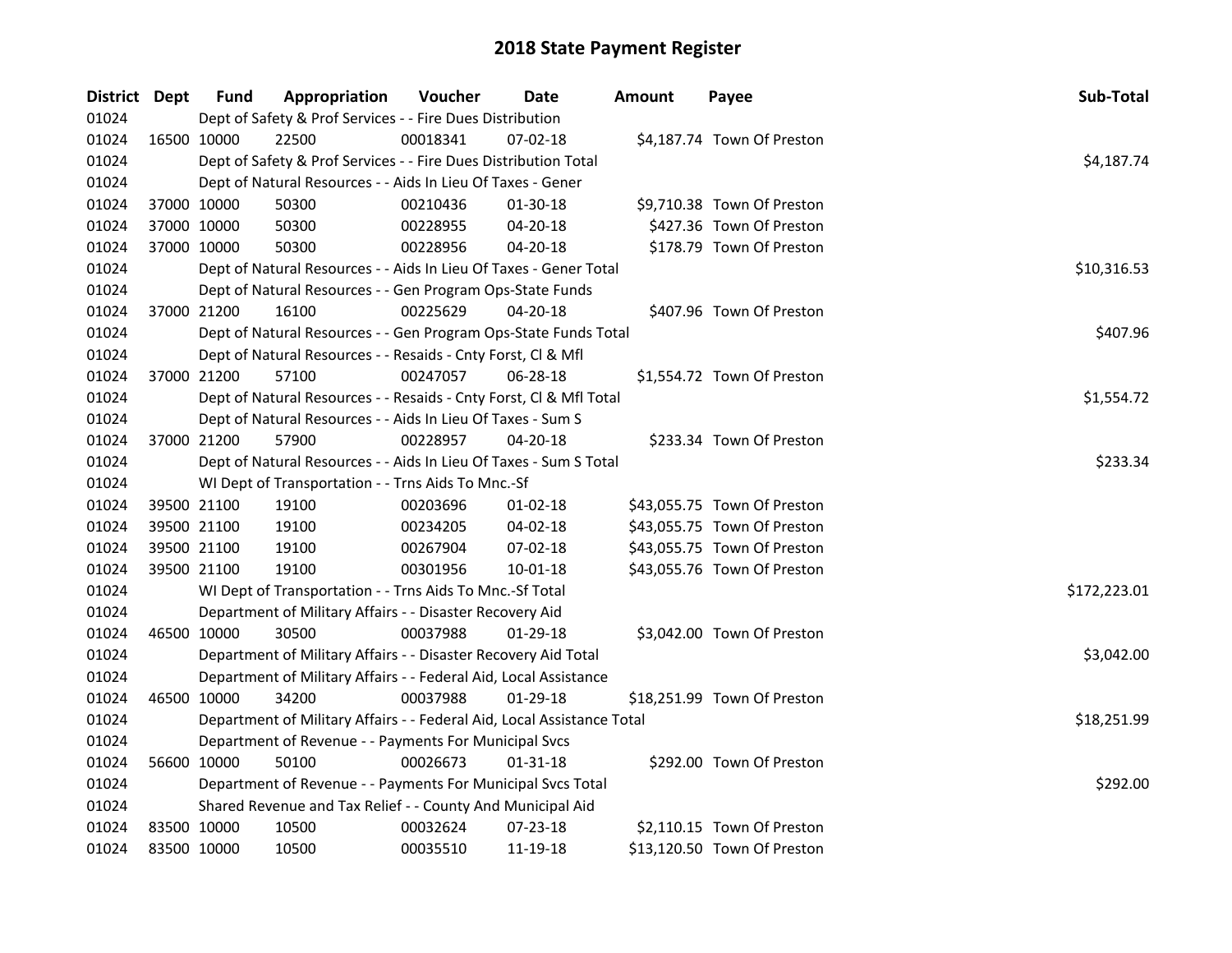| <b>District</b> | Dept | <b>Fund</b> | Appropriation                                                    | <b>Voucher</b> | Date           | Amount | Payee                   | Sub-Total    |
|-----------------|------|-------------|------------------------------------------------------------------|----------------|----------------|--------|-------------------------|--------------|
| 01024           |      |             | Shared Revenue and Tax Relief - - County And Municipal Aid Total |                |                |        |                         | \$15,230.65  |
| 01024           |      |             | Shared Revenue and Tax Relief - - Exempt Computer Aid            |                |                |        |                         |              |
| 01024           |      | 83500 10000 | 10900                                                            | 00029952       | $07 - 23 - 18$ |        | \$28.41 Town Of Preston |              |
| 01024           |      |             | Shared Revenue and Tax Relief - - Exempt Computer Aid Total      | \$28.41        |                |        |                         |              |
| 01024           |      |             | Shared Revenue and Tax Relief - - Utility Aid                    |                |                |        |                         |              |
| 01024           |      | 83500 10000 | 11000                                                            | 00035510       | 11-19-18       |        | \$0.17 Town Of Preston  |              |
| 01024           |      |             | Shared Revenue and Tax Relief - - Utility Aid Total              |                |                |        |                         | 50.17        |
| 01024 Total     |      |             |                                                                  |                |                |        |                         | \$225,768.52 |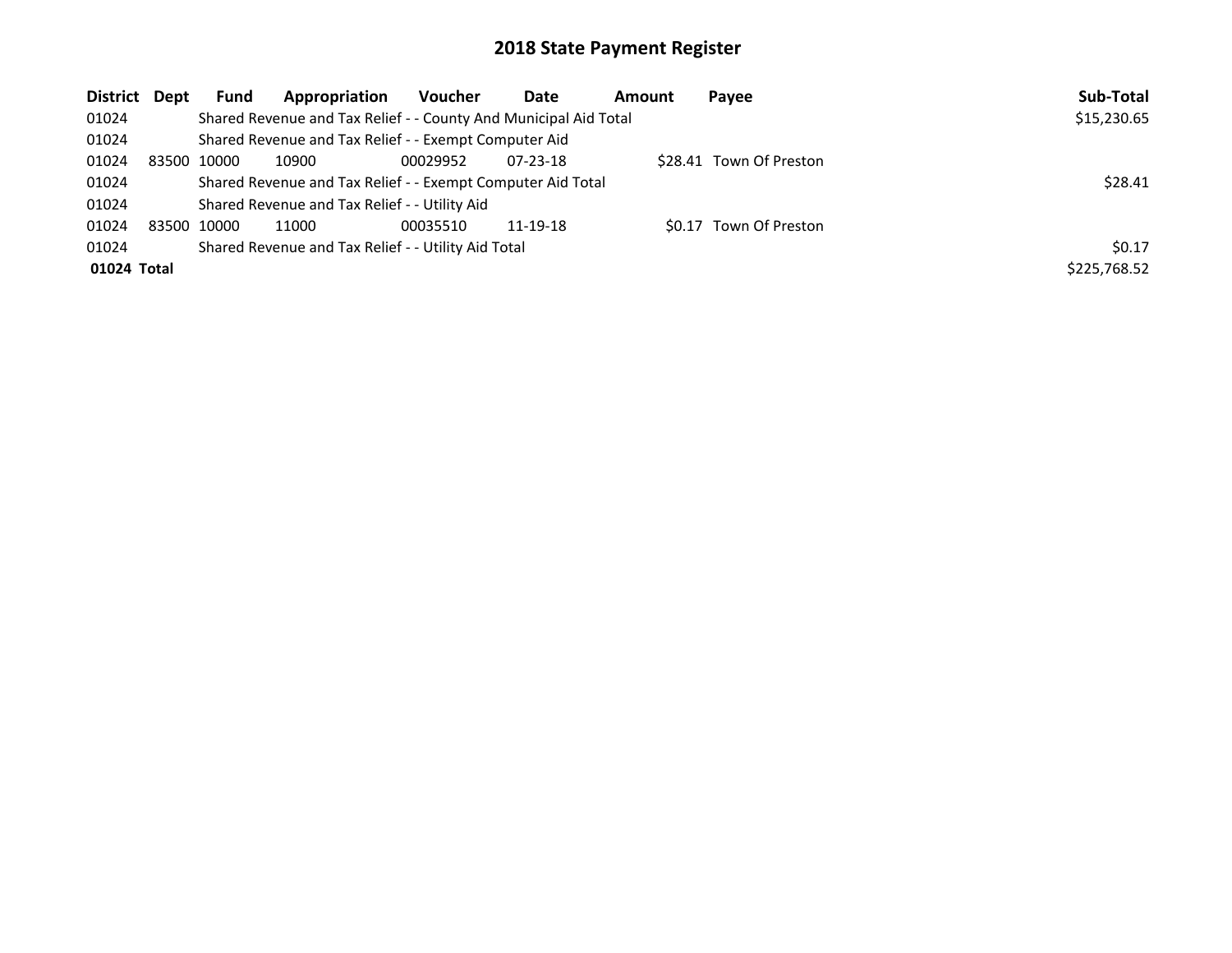| District Dept |             | <b>Fund</b> | Appropriation                                                      | Voucher      | Date           | <b>Amount</b> | Payee                       | Sub-Total    |
|---------------|-------------|-------------|--------------------------------------------------------------------|--------------|----------------|---------------|-----------------------------|--------------|
| 01026         |             |             | Dept of Safety & Prof Services - - Fire Dues Distribution          |              |                |               |                             |              |
| 01026         |             | 16500 10000 | 22500                                                              | 00023625     | 07-25-18       |               | \$5,501.44 Town Of Quincy   |              |
| 01026         |             |             | Dept of Safety & Prof Services - - Fire Dues Distribution Total    |              |                |               |                             | \$5,501.44   |
| 01026         |             |             | Dept of Natural Resources - - Aids In Lieu Of Taxes - Gener        |              |                |               |                             |              |
| 01026         |             | 37000 10000 | 50300                                                              | 00210437     | 01-31-18       |               | \$539.35 Town Of Quincy     |              |
| 01026         | 37000 10000 |             | 50300                                                              | 00210438     | $01 - 31 - 18$ |               | \$131,419.40 Town Of Quincy |              |
| 01026         |             | 37000 10000 | 50300                                                              | 00228970     | 04-20-18       |               | \$90.22 Town Of Quincy      |              |
| 01026         |             |             | Dept of Natural Resources - - Aids In Lieu Of Taxes - Gener Total  | \$132,048.97 |                |               |                             |              |
| 01026         |             |             | Dept of Natural Resources - - Resaids - Cnty Forst, Cl & Mfl       |              |                |               |                             |              |
| 01026         |             | 37000 21200 | 57100                                                              | 00247058     | 06-28-18       |               | \$632.12 Town Of Quincy     |              |
| 01026         |             |             | Dept of Natural Resources - - Resaids - Cnty Forst, Cl & Mfl Total |              |                |               |                             | \$632.12     |
| 01026         |             |             | WI Dept of Transportation - - Trns Aids To Mnc.-Sf                 |              |                |               |                             |              |
| 01026         | 39500 21100 |             | 19100                                                              | 00203697     | $01 - 02 - 18$ |               | \$44,196.50 Town Of Quincy  |              |
| 01026         | 39500 21100 |             | 19100                                                              | 00234206     | 04-02-18       |               | \$44,196.50 Town Of Quincy  |              |
| 01026         | 39500 21100 |             | 19100                                                              | 00267905     | 07-02-18       |               | \$44,196.50 Town Of Quincy  |              |
| 01026         |             | 39500 21100 | 19100                                                              | 00301957     | $10 - 01 - 18$ |               | \$44,196.50 Town Of Quincy  |              |
| 01026         |             |             | WI Dept of Transportation - - Trns Aids To Mnc.-Sf Total           |              |                |               |                             | \$176,786.00 |
| 01026         |             |             | Department of Revenue - - Payments For Municipal Svcs              |              |                |               |                             |              |
| 01026         |             | 56600 10000 | 50100                                                              | 00026674     | $01 - 31 - 18$ |               | \$53.26 Town Of Quincy      |              |
| 01026         |             |             | Department of Revenue - - Payments For Municipal Svcs Total        |              |                |               |                             | \$53.26      |
| 01026         |             |             | Shared Revenue and Tax Relief - - County And Municipal Aid         |              |                |               |                             |              |
| 01026         | 83500 10000 |             | 10500                                                              | 00032625     | 07-23-18       |               | \$2,036.30 Town Of Quincy   |              |
| 01026         | 83500 10000 |             | 10500                                                              | 00035511     | 11-19-18       |               | \$11,539.01 Town Of Quincy  |              |
| 01026         |             |             | Shared Revenue and Tax Relief - - County And Municipal Aid Total   |              |                |               |                             | \$13,575.31  |
| 01026         |             |             | Shared Revenue and Tax Relief - - Exempt Computer Aid              |              |                |               |                             |              |
| 01026         | 83500 10000 |             | 10900                                                              | 00029953     | 07-23-18       |               | \$41.60 Town Of Quincy      |              |
| 01026         |             |             | Shared Revenue and Tax Relief - - Exempt Computer Aid Total        |              |                |               |                             | \$41.60      |
| 01026         |             |             | Shared Revenue and Tax Relief - - Utility Aid                      |              |                |               |                             |              |
| 01026         | 83500 10000 |             | 11000                                                              | 00032625     | 07-23-18       |               | \$4,058.13 Town Of Quincy   |              |
| 01026         | 83500 10000 |             | 11000                                                              | 00035511     | 11-19-18       |               | \$22,971.69 Town Of Quincy  |              |
| 01026         |             |             | Shared Revenue and Tax Relief - - Utility Aid Total                | \$27,029.82  |                |               |                             |              |
| 01026 Total   |             |             |                                                                    |              |                |               |                             | \$355,668.52 |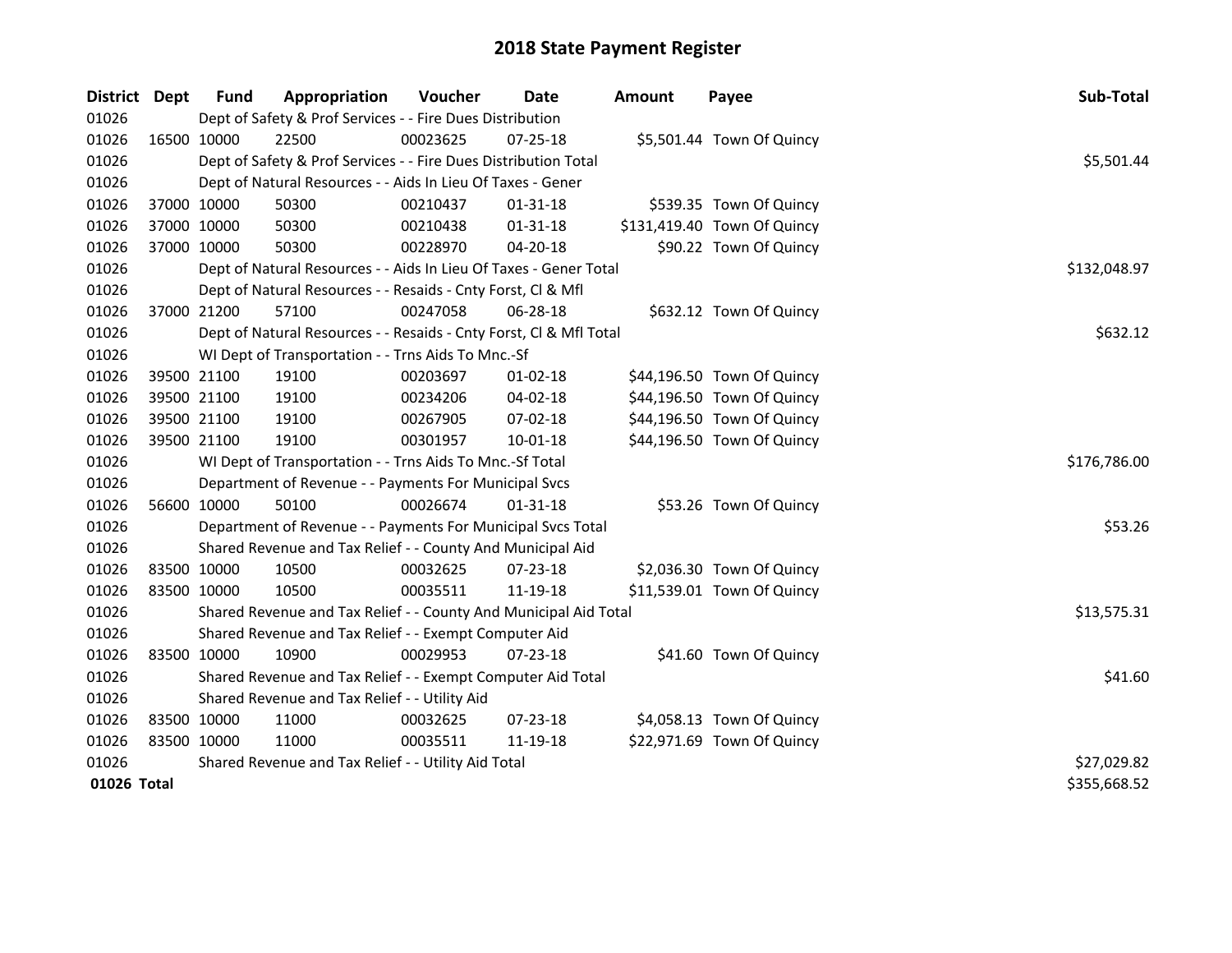| District Dept |  | <b>Fund</b> | Appropriation                                                      | Voucher  | Date           | <b>Amount</b> | Payee                         | Sub-Total   |
|---------------|--|-------------|--------------------------------------------------------------------|----------|----------------|---------------|-------------------------------|-------------|
| 01028         |  |             | Dept of Safety & Prof Services - - Fire Dues Distribution          |          |                |               |                               |             |
| 01028         |  | 16500 10000 | 22500                                                              | 00018343 | $07 - 02 - 18$ |               | \$804.42 Town Of Richfield    |             |
| 01028         |  |             | Dept of Safety & Prof Services - - Fire Dues Distribution Total    |          |                |               |                               | \$804.42    |
| 01028         |  |             | Dept of Natural Resources - - Aids In Lieu Of Taxes - Gener        |          |                |               |                               |             |
| 01028         |  | 37000 10000 | 50300                                                              | 00228949 | 04-20-18       |               | \$10.62 Town Of Richfield     |             |
| 01028         |  |             | Dept of Natural Resources - - Aids In Lieu Of Taxes - Gener Total  | \$10.62  |                |               |                               |             |
| 01028         |  |             | Dept of Natural Resources - - Resaids - Cnty Forst, Cl & Mfl       |          |                |               |                               |             |
| 01028         |  | 37000 21200 | 57100                                                              | 00247059 | 06-28-18       |               | \$956.91 Town Of Richfield    |             |
| 01028         |  |             | Dept of Natural Resources - - Resaids - Cnty Forst, Cl & Mfl Total |          |                |               |                               | \$956.91    |
| 01028         |  |             | WI Dept of Transportation - - Trns Aids To Mnc.-Sf                 |          |                |               |                               |             |
| 01028         |  | 39500 21100 | 19100                                                              | 00203698 | $01 - 02 - 18$ |               | \$21,437.21 Town Of Richfield |             |
| 01028         |  | 39500 21100 | 19100                                                              | 00234207 | $04 - 02 - 18$ |               | \$21,437.21 Town Of Richfield |             |
| 01028         |  | 39500 21100 | 19100                                                              | 00267906 | $07 - 02 - 18$ |               | \$21,437.21 Town Of Richfield |             |
| 01028         |  | 39500 21100 | 19100                                                              | 00301958 | $10-01-18$     |               | \$21,437.22 Town Of Richfield |             |
| 01028         |  |             | WI Dept of Transportation - - Trns Aids To Mnc.-Sf Total           |          |                |               |                               | \$85,748.85 |
| 01028         |  |             | Shared Revenue and Tax Relief - - County And Municipal Aid         |          |                |               |                               |             |
| 01028         |  | 83500 10000 | 10500                                                              | 00032626 | 07-23-18       |               | \$977.54 Town Of Richfield    |             |
| 01028         |  | 83500 10000 | 10500                                                              | 00035512 | 11-19-18       |               | \$5,539.40 Town Of Richfield  |             |
| 01028         |  |             | Shared Revenue and Tax Relief - - County And Municipal Aid Total   |          |                |               |                               | \$6,516.94  |
| 01028         |  |             | Shared Revenue and Tax Relief - - Exempt Computer Aid              |          |                |               |                               |             |
| 01028         |  | 83500 10000 | 10900                                                              | 00029954 | $07 - 23 - 18$ |               | \$1.01 Town Of Richfield      |             |
| 01028         |  |             | Shared Revenue and Tax Relief - - Exempt Computer Aid Total        |          |                |               |                               | \$1.01      |
| 01028         |  |             | Shared Revenue and Tax Relief - - Utility Aid                      |          |                |               |                               |             |
| 01028         |  | 83500 10000 | 11000                                                              | 00032626 | $07 - 23 - 18$ |               | \$86.47 Town Of Richfield     |             |
| 01028         |  | 83500 10000 | 11000                                                              | 00035512 | 11-19-18       |               | \$461.23 Town Of Richfield    |             |
| 01028         |  |             | Shared Revenue and Tax Relief - - Utility Aid Total                | \$547.70 |                |               |                               |             |
| 01028 Total   |  |             |                                                                    |          |                |               |                               | \$94,586.45 |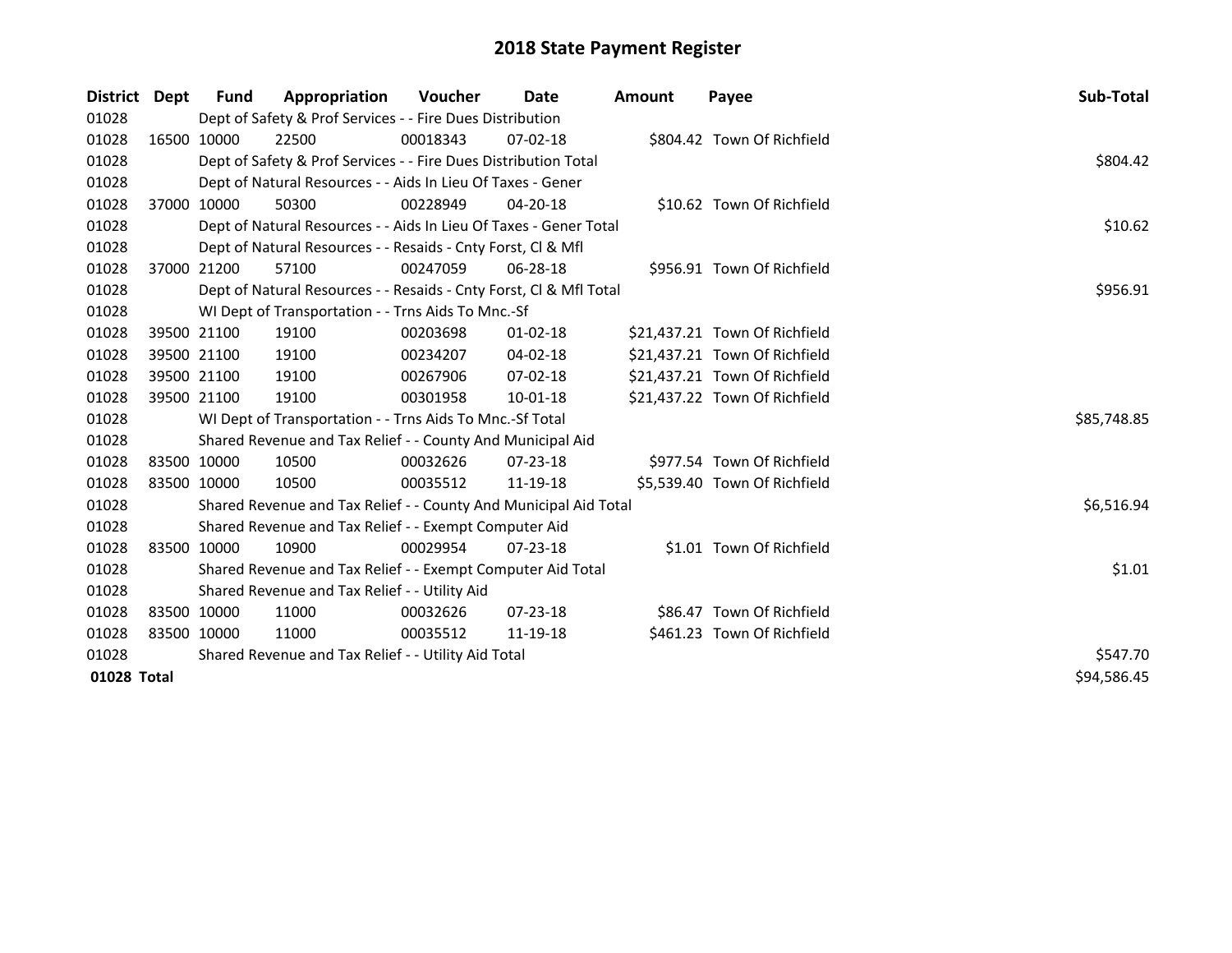| District Dept |             | <b>Fund</b> | Appropriation                                                      | Voucher  | Date           | <b>Amount</b> | Payee                     | Sub-Total    |
|---------------|-------------|-------------|--------------------------------------------------------------------|----------|----------------|---------------|---------------------------|--------------|
| 01030         |             |             | Dept of Safety & Prof Services - - Fire Dues Distribution          |          |                |               |                           |              |
| 01030         |             | 16500 10000 | 22500                                                              | 00023626 | $07 - 26 - 18$ |               | \$20,961.47 Town Of Rome  |              |
| 01030         |             |             | Dept of Safety & Prof Services - - Fire Dues Distribution Total    |          |                |               |                           | \$20,961.47  |
| 01030         |             |             | Dept of Natural Resources - - Aids In Lieu Of Taxes - Gener        |          |                |               |                           |              |
| 01030         |             | 37000 10000 | 50300                                                              | 00229009 | 04-20-18       |               | \$177.60 Town Of Rome     |              |
| 01030         |             |             | Dept of Natural Resources - - Aids In Lieu Of Taxes - Gener Total  |          |                |               |                           | \$177.60     |
| 01030         |             |             | Dept of Natural Resources - - General Program Operations --        |          |                |               |                           |              |
| 01030         |             | 37000 21200 | 25400                                                              | 00285744 | 12-21-18       |               | \$7,171.00 Town Of Rome   |              |
| 01030         |             |             | Dept of Natural Resources - - General Program Operations -- Total  |          |                |               |                           | \$7,171.00   |
| 01030         |             |             | Dept of Natural Resources - - Gpo -Federal Funds                   |          |                |               |                           |              |
| 01030         |             | 37000 21200 | 38100                                                              | 00222258 | $03 - 23 - 18$ |               | \$3,165.64 Town Of Rome   |              |
| 01030         |             |             | Dept of Natural Resources - - Gpo -Federal Funds Total             |          |                |               |                           | \$3,165.64   |
| 01030         |             |             | Dept of Natural Resources - - Enf A - Boating Enforcement          |          |                |               |                           |              |
| 01030         |             | 37000 21200 | 55000                                                              | 00222258 | $03 - 23 - 18$ |               | \$6,945.66 Town Of Rome   |              |
| 01030         |             |             | Dept of Natural Resources - - Enf A - Boating Enforcement Total    |          |                |               |                           | \$6,945.66   |
| 01030         |             |             | Dept of Natural Resources - - Resaids - Cnty Forst, Cl & Mfl       |          |                |               |                           |              |
| 01030         |             | 37000 21200 | 57100                                                              | 00247060 | 06-28-18       |               | \$3,081.18 Town Of Rome   |              |
| 01030         |             |             | Dept of Natural Resources - - Resaids - Cnty Forst, Cl & Mfl Total |          |                |               |                           | \$3,081.18   |
| 01030         |             |             | Dept of Natural Resources - - Aids In Lieu Of Taxes - Sum S        |          |                |               |                           |              |
| 01030         |             | 37000 21200 | 57900                                                              | 00229008 | $04 - 20 - 18$ |               | \$142.48 Town Of Rome     |              |
| 01030         |             |             | Dept of Natural Resources - - Aids In Lieu Of Taxes - Sum S Total  |          |                |               |                           | \$142.48     |
| 01030         |             |             | WI Dept of Transportation - - Trns Aids To Mnc.-Sf                 |          |                |               |                           |              |
| 01030         | 39500 21100 |             | 19100                                                              | 00203699 | $01-02-18$     |               | \$89,217.20 Town Of Rome  |              |
| 01030         | 39500 21100 |             | 19100                                                              | 00234208 | 04-02-18       |               | \$89,217.20 Town Of Rome  |              |
| 01030         | 39500 21100 |             | 19100                                                              | 00267907 | 07-02-18       |               | \$89,217.20 Town Of Rome  |              |
| 01030         |             | 39500 21100 | 19100                                                              | 00301959 | 10-01-18       |               | \$89,217.22 Town Of Rome  |              |
| 01030         |             |             | WI Dept of Transportation - - Trns Aids To Mnc.-Sf Total           |          |                |               |                           | \$356,868.82 |
| 01030         |             |             | WI Dept of Transportation - - Local Rds, Grants Sf                 |          |                |               |                           |              |
| 01030         |             | 39500 21100 | 27000                                                              | 00215813 | $01 - 26 - 18$ |               | \$363,817.64 Town Of Rome |              |
| 01030         |             |             | WI Dept of Transportation - - Local Rds, Grants Sf Total           |          |                |               |                           | \$363,817.64 |
| 01030         |             |             | Department of Justice - - Law Enforcement Train, Local             |          |                |               |                           |              |
| 01030         |             | 45500 10000 | 23100                                                              | 00053690 | 10-18-18       |               | \$1,120.00 Town Of Rome   |              |
| 01030         |             |             | Department of Justice - - Law Enforcement Train, Local Total       |          |                |               |                           | \$1,120.00   |
| 01030         |             |             | Shared Revenue and Tax Relief - - Expenditure Restraint Program    |          |                |               |                           |              |
| 01030         |             | 83500 10000 | 10100                                                              | 00032627 | 07-23-18       |               | \$465.22 Town Of Rome     |              |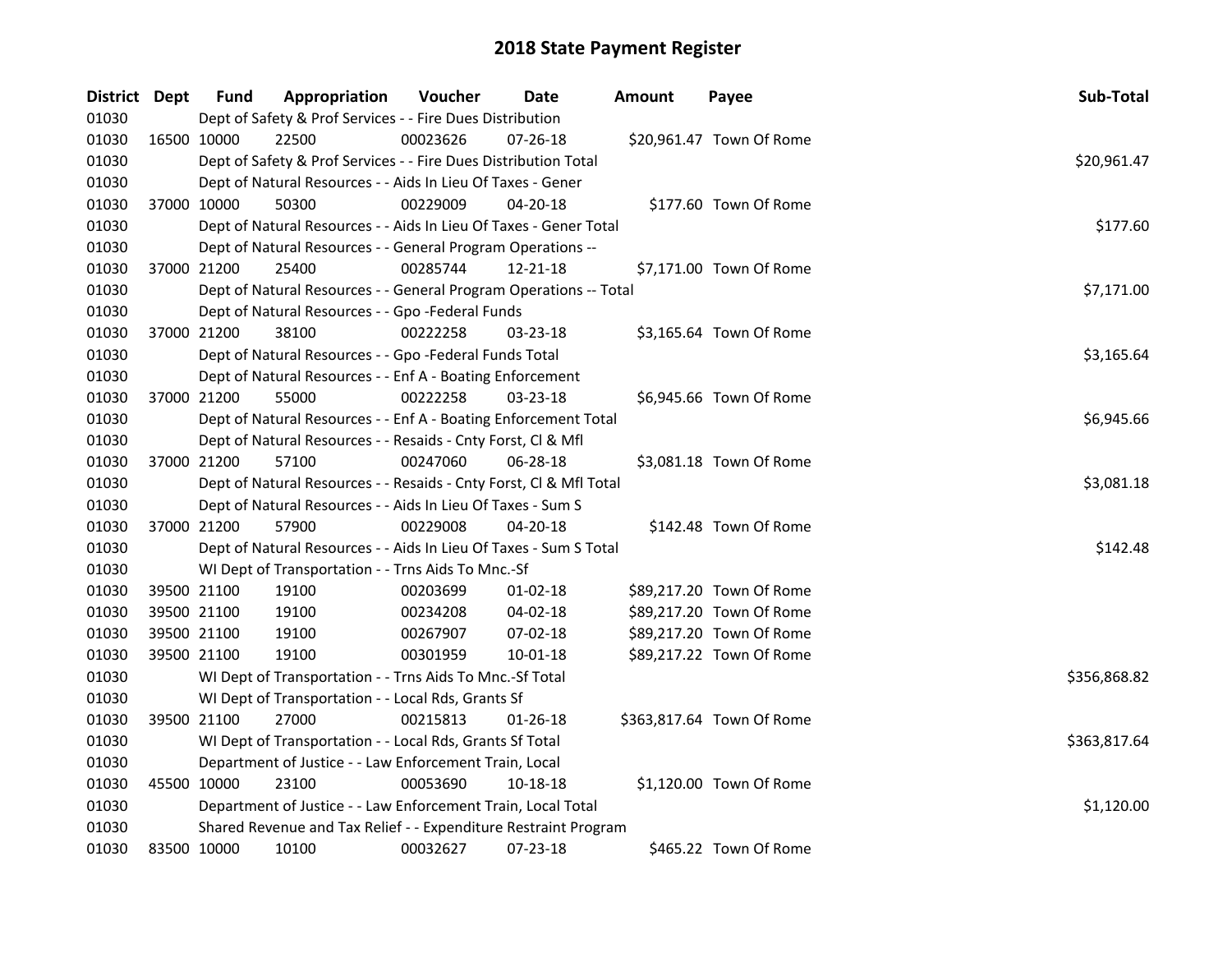| District    | Dept | Fund        | Appropriation                                                         | <b>Voucher</b> | Date           | Amount | Payee                    | Sub-Total    |
|-------------|------|-------------|-----------------------------------------------------------------------|----------------|----------------|--------|--------------------------|--------------|
| 01030       |      | 83500 10000 | 10100                                                                 | 00035513       | 11-19-18       |        | \$0.07 Town Of Rome      |              |
| 01030       |      |             | Shared Revenue and Tax Relief - - Expenditure Restraint Program Total |                |                |        |                          | \$465.29     |
| 01030       |      |             | Shared Revenue and Tax Relief - - County And Municipal Aid            |                |                |        |                          |              |
| 01030       |      | 83500 10000 | 10500                                                                 | 00032627       | $07 - 23 - 18$ |        | \$5,569.08 Town Of Rome  |              |
| 01030       |      | 83500 10000 | 10500                                                                 | 00035513       | 11-19-18       |        | \$31,558.12 Town Of Rome |              |
| 01030       |      |             | Shared Revenue and Tax Relief - - County And Municipal Aid Total      | \$37,127.20    |                |        |                          |              |
| 01030       |      |             | Shared Revenue and Tax Relief - - Exempt Computer Aid                 |                |                |        |                          |              |
| 01030       |      | 83500 10000 | 10900                                                                 | 00029955       | $07 - 23 - 18$ |        | \$448.50 Town Of Rome    |              |
| 01030       |      |             | Shared Revenue and Tax Relief - - Exempt Computer Aid Total           |                |                |        |                          | \$448.50     |
| 01030       |      |             | Shared Revenue and Tax Relief - - Utility Aid                         |                |                |        |                          |              |
| 01030       |      | 83500 10000 | 11000                                                                 | 00032627       | $07 - 23 - 18$ |        | \$638.33 Town Of Rome    |              |
| 01030       |      | 83500 10000 | 11000                                                                 | 00035513       | 11-19-18       |        | \$2,728.08 Town Of Rome  |              |
| 01030       |      |             | Shared Revenue and Tax Relief - - Utility Aid Total                   |                |                |        |                          | \$3,366.41   |
| 01030 Total |      |             |                                                                       |                |                |        |                          | \$804,858.89 |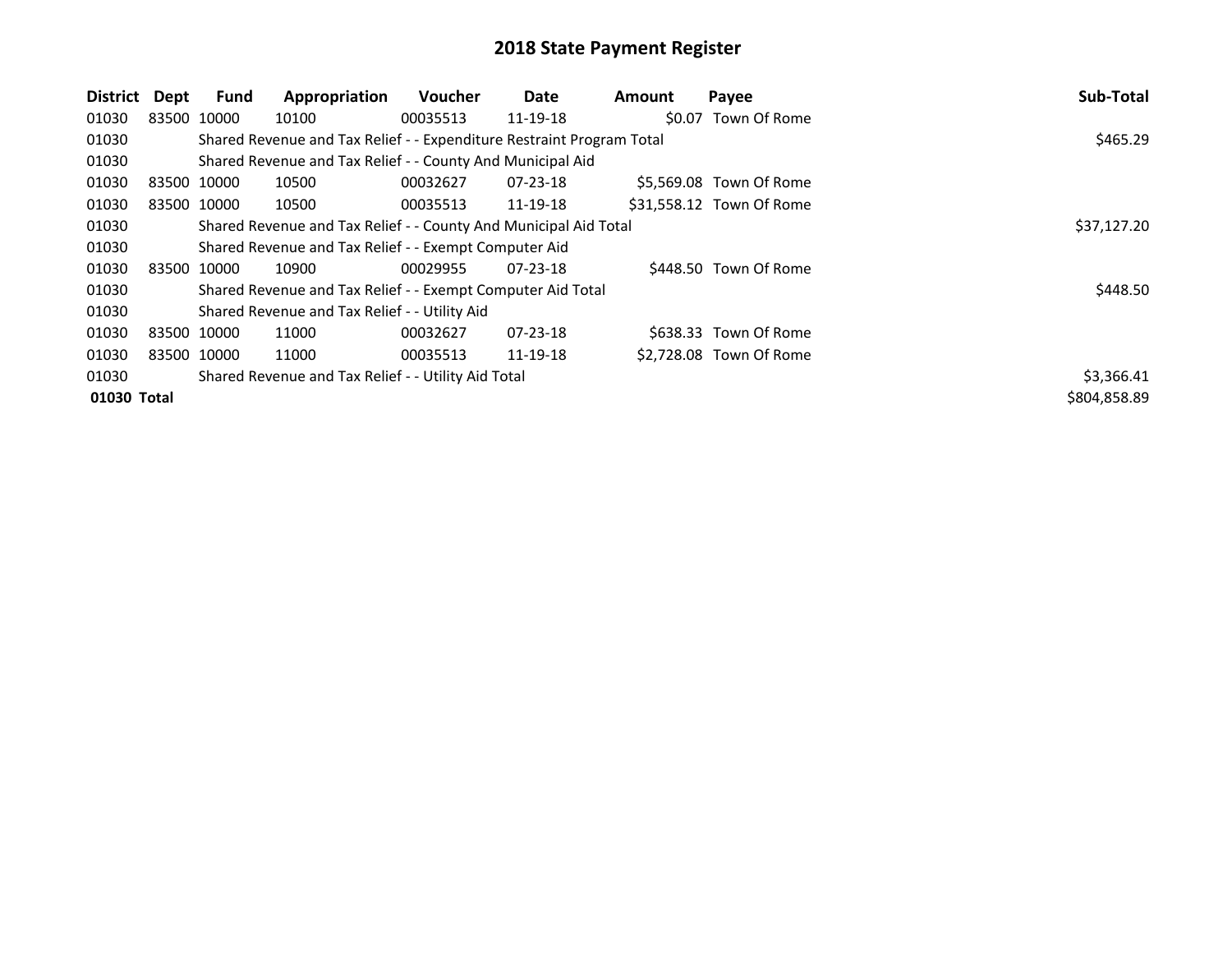| <b>District</b> | Dept | <b>Fund</b> | Appropriation                                                      | Voucher      | Date           | Amount | Payee                           | Sub-Total    |
|-----------------|------|-------------|--------------------------------------------------------------------|--------------|----------------|--------|---------------------------------|--------------|
| 01032           |      |             | Dept of Safety & Prof Services - - Fire Dues Distribution          |              |                |        |                                 |              |
| 01032           |      | 16500 10000 | 22500                                                              | 00023627     | $07 - 24 - 18$ |        | \$3,717.38 Town Of Springville  |              |
| 01032           |      |             | Dept of Safety & Prof Services - - Fire Dues Distribution Total    |              |                |        |                                 | \$3,717.38   |
| 01032           |      |             | Dept of Natural Resources - - Resaids - Cnty Forst, CI & Mfl       |              |                |        |                                 |              |
| 01032           |      | 37000 21200 | 57100                                                              | 00247061     | $06 - 28 - 18$ |        | \$1,116.88 Town Of Springville  |              |
| 01032           |      |             | Dept of Natural Resources - - Resaids - Cnty Forst, CI & Mfl Total |              | \$1,116.88     |        |                                 |              |
| 01032           |      |             | WI Dept of Transportation - - Trns Aids To Mnc.-Sf                 |              |                |        |                                 |              |
| 01032           |      | 39500 21100 | 19100                                                              | 00203700     | 01-02-18       |        | \$43,258.81 Town Of Springville |              |
| 01032           |      | 39500 21100 | 19100                                                              | 00234209     | 04-02-18       |        | \$43,258.81 Town Of Springville |              |
| 01032           |      | 39500 21100 | 19100                                                              | 00267908     | 07-02-18       |        | \$43,258.81 Town Of Springville |              |
| 01032           |      | 39500 21100 | 19100                                                              | 00301960     | 10-01-18       |        | \$43,258.84 Town Of Springville |              |
| 01032           |      |             | WI Dept of Transportation - - Trns Aids To Mnc.-Sf Total           | \$173,035.27 |                |        |                                 |              |
| 01032           |      |             | Shared Revenue and Tax Relief - - County And Municipal Aid         |              |                |        |                                 |              |
| 01032           |      | 83500 10000 | 10500                                                              | 00032628     | 07-23-18       |        | \$1,714.91 Town Of Springville  |              |
| 01032           |      | 83500 10000 | 10500                                                              | 00035514     | 11-19-18       |        | \$9,717.85 Town Of Springville  |              |
| 01032           |      |             | Shared Revenue and Tax Relief - - County And Municipal Aid Total   |              |                |        |                                 | \$11,432.76  |
| 01032           |      |             | Shared Revenue and Tax Relief - - Exempt Computer Aid              |              |                |        |                                 |              |
| 01032           |      | 83500 10000 | 10900                                                              | 00029956     | $07 - 23 - 18$ |        | \$19.28 Town Of Springville     |              |
| 01032           |      |             | Shared Revenue and Tax Relief - - Exempt Computer Aid Total        |              |                |        |                                 | \$19.28      |
| 01032           |      |             | Shared Revenue and Tax Relief - - Utility Aid                      |              |                |        |                                 |              |
| 01032           |      | 83500 10000 | 11000                                                              | 00032628     | 07-23-18       |        | \$43.08 Town Of Springville     |              |
| 01032           |      | 83500 10000 | 11000                                                              | 00035514     | 11-19-18       |        | \$1,315.55 Town Of Springville  |              |
| 01032           |      |             | Shared Revenue and Tax Relief - - Utility Aid Total                |              |                |        |                                 | \$1,358.63   |
| 01032 Total     |      |             |                                                                    |              |                |        |                                 | \$190,680.20 |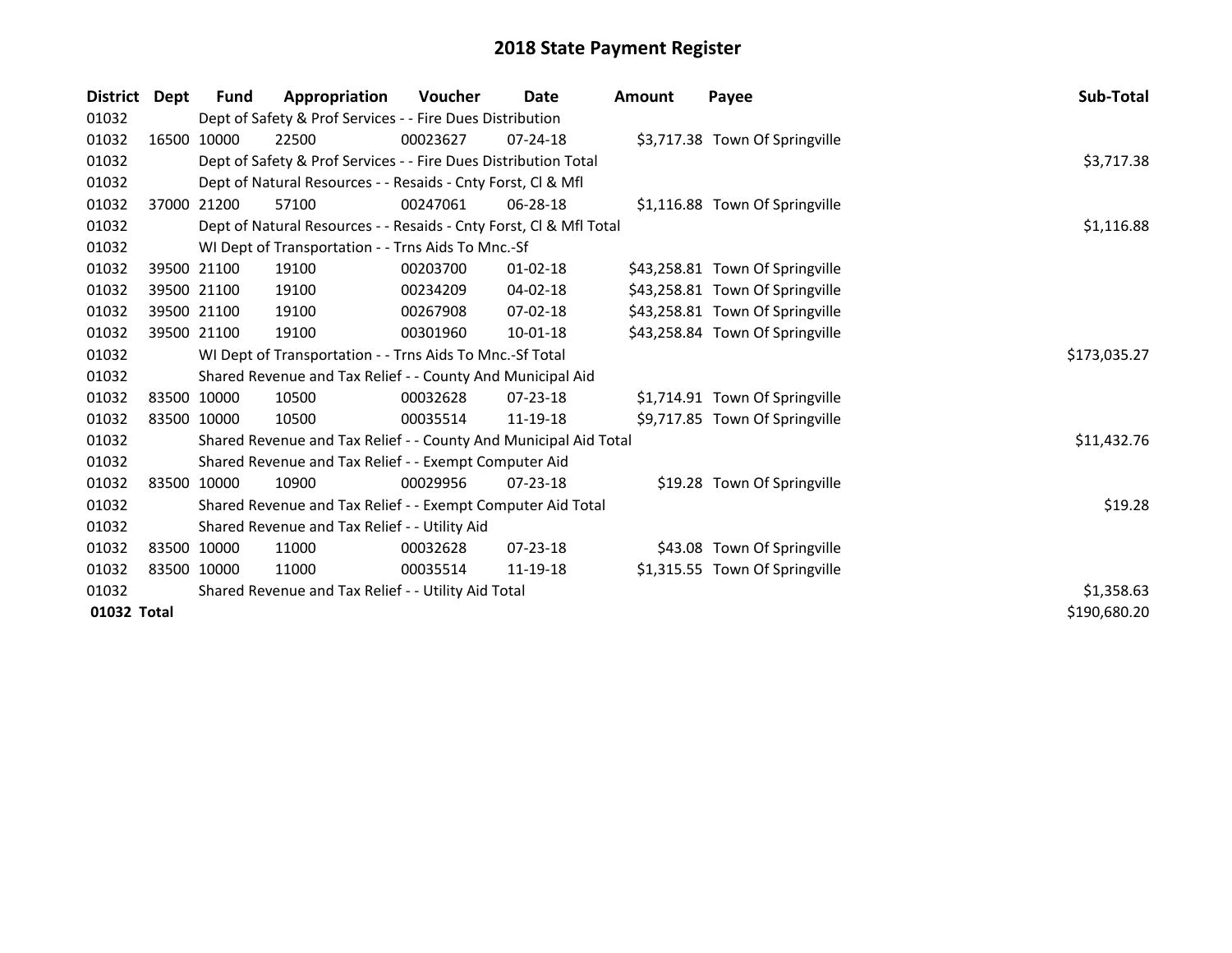| <b>District</b> | Dept | Fund        | Appropriation                                                      | Voucher  | Date           | Amount | Payee                               | Sub-Total    |
|-----------------|------|-------------|--------------------------------------------------------------------|----------|----------------|--------|-------------------------------------|--------------|
| 01034           |      |             | Dept of Safety & Prof Services - - Fire Dues Distribution          |          |                |        |                                     |              |
| 01034           |      | 16500 10000 | 22500                                                              | 00018346 | $07 - 02 - 18$ |        | \$6,936.33 Town Of Strongs Prairie  |              |
| 01034           |      |             | Dept of Safety & Prof Services - - Fire Dues Distribution Total    |          |                |        |                                     | \$6,936.33   |
| 01034           |      |             | Dept of Natural Resources - - Resaids - Cnty Forst, Cl & Mfl       |          |                |        |                                     |              |
| 01034           |      | 37000 21200 | 57100                                                              | 00247062 | $06 - 28 - 18$ |        | \$780.66 Town Of Strongs Prairie    |              |
| 01034           |      |             | Dept of Natural Resources - - Resaids - Cnty Forst, CI & Mfl Total | \$780.66 |                |        |                                     |              |
| 01034           |      |             | WI Dept of Transportation - - Trns Aids To Mnc.-Sf                 |          |                |        |                                     |              |
| 01034           |      | 39500 21100 | 19100                                                              | 00203701 | $01 - 02 - 18$ |        | \$45,316.83 Town Of Strongs Prairie |              |
| 01034           |      | 39500 21100 | 19100                                                              | 00234210 | 04-02-18       |        | \$45,316.83 Town Of Strongs Prairie |              |
| 01034           |      | 39500 21100 | 19100                                                              | 00267909 | $07 - 02 - 18$ |        | \$45,316.83 Town Of Strongs Prairie |              |
| 01034           |      | 39500 21100 | 19100                                                              | 00301961 | 10-01-18       |        | \$45,316.83 Town Of Strongs Prairie |              |
| 01034           |      |             | WI Dept of Transportation - - Trns Aids To Mnc.-Sf Total           |          |                |        |                                     | \$181,267.32 |
| 01034           |      |             | Shared Revenue and Tax Relief - - County And Municipal Aid         |          |                |        |                                     |              |
| 01034           |      | 83500 10000 | 10500                                                              | 00032629 | $07 - 23 - 18$ |        | \$2,228.06 Town Of Strongs Prairie  |              |
| 01034           |      | 83500 10000 | 10500                                                              | 00035515 | 11-19-18       |        | \$12,625.69 Town Of Strongs Prairie |              |
| 01034           |      |             | Shared Revenue and Tax Relief - - County And Municipal Aid Total   |          |                |        |                                     | \$14,853.75  |
| 01034           |      |             | Shared Revenue and Tax Relief - - Exempt Computer Aid              |          |                |        |                                     |              |
| 01034           |      | 83500 10000 | 10900                                                              | 00029957 | $07 - 23 - 18$ |        | \$37.54 Town Of Strongs Prairie     |              |
| 01034           |      |             | Shared Revenue and Tax Relief - - Exempt Computer Aid Total        |          |                |        |                                     | \$37.54      |
| 01034           |      |             | Shared Revenue and Tax Relief - - Utility Aid                      |          |                |        |                                     |              |
| 01034           |      | 83500 10000 | 11000                                                              | 00032629 | $07 - 23 - 18$ |        | \$1,280.95 Town Of Strongs Prairie  |              |
| 01034           |      | 83500 10000 | 11000                                                              | 00035515 | 11-19-18       |        | \$6,536.64 Town Of Strongs Prairie  |              |
| 01034           |      |             | Shared Revenue and Tax Relief - - Utility Aid Total                |          |                |        |                                     | \$7,817.59   |
| 01034 Total     |      |             |                                                                    |          |                |        |                                     | \$211,693.19 |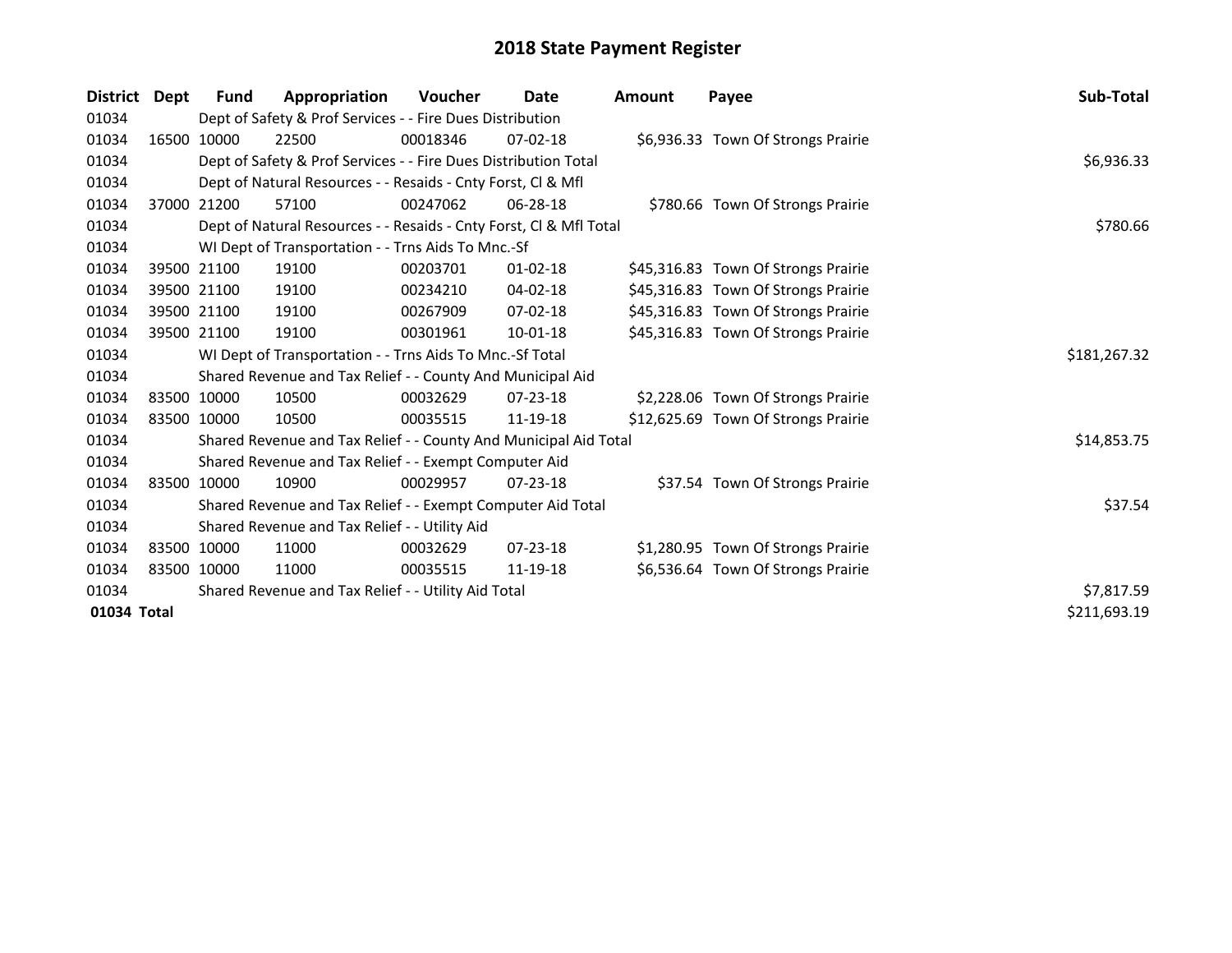| <b>District</b> | Dept         | Fund        | Appropriation                                                      | Voucher     | Date           | Amount | Payee                              | Sub-Total    |
|-----------------|--------------|-------------|--------------------------------------------------------------------|-------------|----------------|--------|------------------------------------|--------------|
| 01126           |              |             | Dept of Safety & Prof Services - - Fire Dues Distribution          |             |                |        |                                    |              |
| 01126           |              | 16500 10000 | 22500                                                              | 00023628    | $07 - 24 - 18$ |        | \$1,084.43 Village Of Friendship   |              |
| 01126           |              |             | Dept of Safety & Prof Services - - Fire Dues Distribution Total    |             |                |        |                                    | \$1,084.43   |
| 01126           |              |             | Dept of Natural Resources - - Resaids - Cnty Forst, Cl & Mfl       |             |                |        |                                    |              |
| 01126           |              | 37000 21200 | 57100                                                              | 00247063    | $06 - 28 - 18$ |        | \$4.40 Village Of Friendship       |              |
| 01126           |              |             | Dept of Natural Resources - - Resaids - Cnty Forst, CI & Mfl Total |             |                |        |                                    | \$4.40       |
| 01126           |              |             | WI Dept of Transportation - - Trns Aids To Mnc.-Sf                 |             |                |        |                                    |              |
| 01126           |              | 39500 21100 | 19100                                                              | 00203702    | $01 - 02 - 18$ |        | \$5,952.50 Village Of Friendship   |              |
| 01126           |              | 39500 21100 | 19100                                                              | 00234211    | 04-02-18       |        | \$5,952.50 Village Of Friendship   |              |
| 01126           |              | 39500 21100 | 19100                                                              | 00267910    | 07-02-18       |        | \$5,952.50 Village Of Friendship   |              |
| 01126           |              | 39500 21100 | 19100                                                              | 00301962    | $10 - 01 - 18$ |        | \$5,952.53 Village Of Friendship   |              |
| 01126           |              |             | WI Dept of Transportation - - Trns Aids To Mnc.-Sf Total           | \$23,810.03 |                |        |                                    |              |
| 01126           |              |             | Shared Revenue and Tax Relief - - County And Municipal Aid         |             |                |        |                                    |              |
| 01126           |              | 83500 10000 | 10500                                                              | 00032630    | $07 - 23 - 18$ |        | \$23,695.95 Village Of Friendship  |              |
| 01126           |              | 83500 10000 | 10500                                                              | 00035516    | 11-19-18       |        | \$134,277.06 Village Of Friendship |              |
| 01126           |              |             | Shared Revenue and Tax Relief - - County And Municipal Aid Total   |             |                |        |                                    | \$157,973.01 |
| 01126           |              |             | Shared Revenue and Tax Relief - - Exempt Computer Aid              |             |                |        |                                    |              |
| 01126           |              | 83500 10000 | 10900                                                              | 00029958    | $07 - 23 - 18$ |        | \$597.66 Village Of Friendship     |              |
| 01126           |              | 83500 10000 | 10900                                                              | 00032207    | 07-23-18       |        | \$9.46 Village Of Friendship       |              |
| 01126           |              |             | Shared Revenue and Tax Relief - - Exempt Computer Aid Total        |             |                |        |                                    | \$607.12     |
| 01126           |              |             | Shared Revenue and Tax Relief - - Utility Aid                      |             |                |        |                                    |              |
| 01126           |              | 83500 10000 | 11000                                                              | 00032630    | $07 - 23 - 18$ |        | \$1,544.44 Village Of Friendship   |              |
| 01126           |              | 83500 10000 | 11000                                                              | 00035516    | 11-19-18       |        | \$11,719.30 Village Of Friendship  |              |
| 01126           |              |             | Shared Revenue and Tax Relief - - Utility Aid Total                |             |                |        |                                    | \$13,263.74  |
| 01126 Total     | \$196,742.73 |             |                                                                    |             |                |        |                                    |              |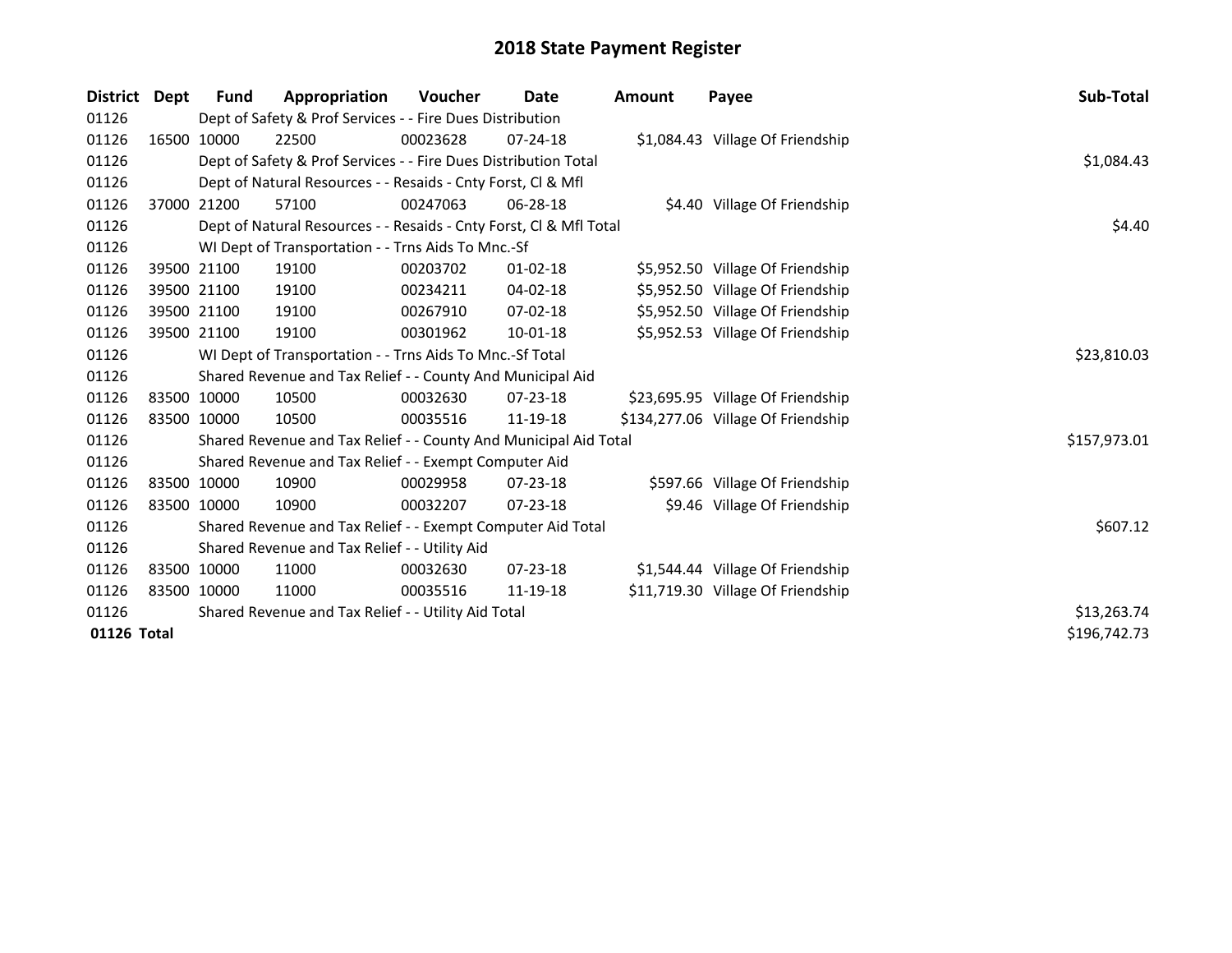| District Dept |             | <b>Fund</b> | Appropriation                                                      | Voucher  | <b>Date</b>    | <b>Amount</b> | Payee                     | Sub-Total    |
|---------------|-------------|-------------|--------------------------------------------------------------------|----------|----------------|---------------|---------------------------|--------------|
| 01201         |             |             | Dept of Safety & Prof Services - - Fire Dues Distribution          |          |                |               |                           |              |
| 01201         | 16500 10000 |             | 22500                                                              | 00023629 | 07-24-18       |               | \$3,447.38 City Of Adams  |              |
| 01201         |             |             | Dept of Safety & Prof Services - - Fire Dues Distribution Total    |          |                |               |                           | \$3,447.38   |
| 01201         |             |             | Dept of Natural Resources - - Gen Program Ops-State Funds-Fr       |          |                |               |                           |              |
| 01201         |             | 37000 21200 | 16600                                                              | 00207095 | $01 - 11 - 18$ |               | \$1,244.29 City Of Adams  |              |
| 01201         |             |             | Dept of Natural Resources - - Gen Program Ops-State Funds-Fr Total |          |                |               |                           | \$1,244.29   |
| 01201         |             |             | Dept of Natural Resources - - Gen Program Ops-Fed Funds            |          |                |               |                           |              |
| 01201         |             | 37000 21200 | 18100                                                              | 00240773 | $06 - 01 - 18$ |               | \$14,839.77 City Of Adams |              |
| 01201         |             |             | Dept of Natural Resources - - Gen Program Ops-Fed Funds Total      |          |                |               |                           | \$14,839.77  |
| 01201         |             |             | Dept of Natural Resources - - General Program Operations --        |          |                |               |                           |              |
| 01201         |             | 37000 21200 | 25400                                                              | 00226464 | $04 - 11 - 18$ |               | \$1,262.42 City Of Adams  |              |
| 01201         |             | 37000 21200 | 25400                                                              | 00251812 | $07-12-18$     |               | \$1,141.64 City Of Adams  |              |
| 01201         | 37000 21200 |             | 25400                                                              | 00270921 | 10-04-18       |               | \$1,316.91 City Of Adams  |              |
| 01201         |             |             | Dept of Natural Resources - - General Program Operations -- Total  |          |                |               |                           | \$3,720.97   |
| 01201         |             |             | Dept of Natural Resources - - Resaids - Cnty Forst, Cl & Mfl       |          |                |               |                           |              |
| 01201         | 37000 21200 |             | 57100                                                              | 00247064 | 06-28-18       |               | \$28.12 City Of Adams     |              |
| 01201         |             |             | Dept of Natural Resources - - Resaids - Cnty Forst, Cl & Mfl Total | \$28.12  |                |               |                           |              |
| 01201         |             |             | Dept of Natural Resources - - Aids In Lieu Of Taxes - Sum S        |          |                |               |                           |              |
| 01201         | 37000 21200 |             | 57900                                                              | 00229775 | 04-20-18       |               | \$7.02 City Of Adams      |              |
| 01201         |             |             | Dept of Natural Resources - - Aids In Lieu Of Taxes - Sum S Total  |          |                |               |                           | \$7.02       |
| 01201         |             |             | Dept of Natural Resources - - Fin Asst For Responsible Units       |          |                |               |                           |              |
| 01201         | 37000 27400 |             | 67000                                                              | 00235345 | 05-11-18       |               | \$6,441.97 City Of Adams  |              |
| 01201         |             |             | Dept of Natural Resources - - Fin Asst For Responsible Units Total |          |                |               |                           | \$6,441.97   |
| 01201         |             |             | WI Dept of Transportation - - Trns Aids To Mnc.-Sf                 |          |                |               |                           |              |
| 01201         |             | 39500 21100 | 19100                                                              | 00203703 | 01-02-18       |               | \$28,779.28 City Of Adams |              |
| 01201         |             | 39500 21100 | 19100                                                              | 00234212 | 04-02-18       |               | \$28,779.28 City Of Adams |              |
| 01201         |             | 39500 21100 | 19100                                                              | 00267911 | 07-02-18       |               | \$28,779.28 City Of Adams |              |
| 01201         | 39500 21100 |             | 19100                                                              | 00301963 | $10 - 01 - 18$ |               | \$28,779.30 City Of Adams |              |
| 01201         |             |             | WI Dept of Transportation - - Trns Aids To Mnc.-Sf Total           |          |                |               |                           | \$115,117.14 |
| 01201         |             |             | Department of Justice - - Law Enforcement Train, Local             |          |                |               |                           |              |
| 01201         | 45500 10000 |             | 23100                                                              | 00051879 | 09-21-18       |               | \$640.00 City Of Adams    |              |
| 01201         |             |             | Department of Justice - - Law Enforcement Train, Local Total       | \$640.00 |                |               |                           |              |
| 01201         |             |             | Department of Revenue - - Payments For Municipal Svcs              |          |                |               |                           |              |
| 01201         | 56600 10000 |             | 50100                                                              | 00026675 | $01 - 31 - 18$ |               | \$1,487.56 City Of Adams  |              |
| 01201         |             |             | Department of Revenue - - Payments For Municipal Svcs Total        |          |                |               |                           | \$1,487.56   |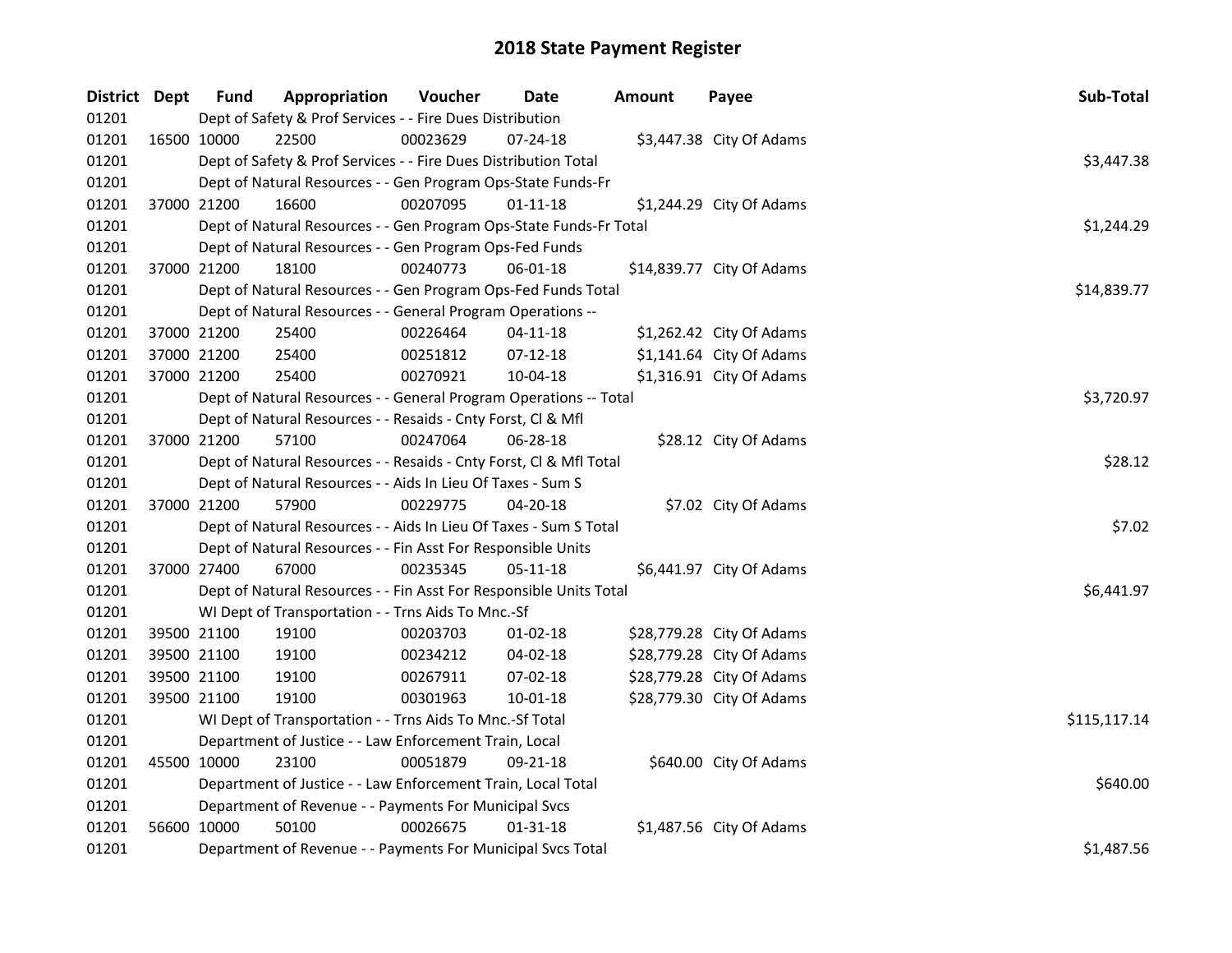| District Dept | <b>Fund</b>                                                      | Appropriation                                               | Voucher  | Date           | Amount | Payee                      | Sub-Total    |
|---------------|------------------------------------------------------------------|-------------------------------------------------------------|----------|----------------|--------|----------------------------|--------------|
| 01201         |                                                                  | Shared Revenue and Tax Relief - - County And Municipal Aid  |          |                |        |                            |              |
| 01201         | 83500 10000                                                      | 10500                                                       | 00032631 | $07 - 23 - 18$ |        | $$91,024.28$ City Of Adams |              |
| 01201         | 83500 10000                                                      | 10500                                                       | 00035517 | 11-19-18       |        | \$515,804.24 City Of Adams |              |
| 01201         | Shared Revenue and Tax Relief - - County And Municipal Aid Total | \$606,828.52                                                |          |                |        |                            |              |
| 01201         |                                                                  | Shared Revenue and Tax Relief - - Exempt Computer Aid       |          |                |        |                            |              |
| 01201         | 83500 10000                                                      | 10900                                                       | 00029959 | 07-23-18       |        | \$433.28 City Of Adams     |              |
| 01201         | 83500 10000                                                      | 10900                                                       | 00032208 | $07 - 23 - 18$ |        | \$6,929.42 City Of Adams   |              |
| 01201         |                                                                  | Shared Revenue and Tax Relief - - Exempt Computer Aid Total |          |                |        |                            | \$7,362.70   |
| 01201 Total   |                                                                  |                                                             |          |                |        |                            | \$761.165.44 |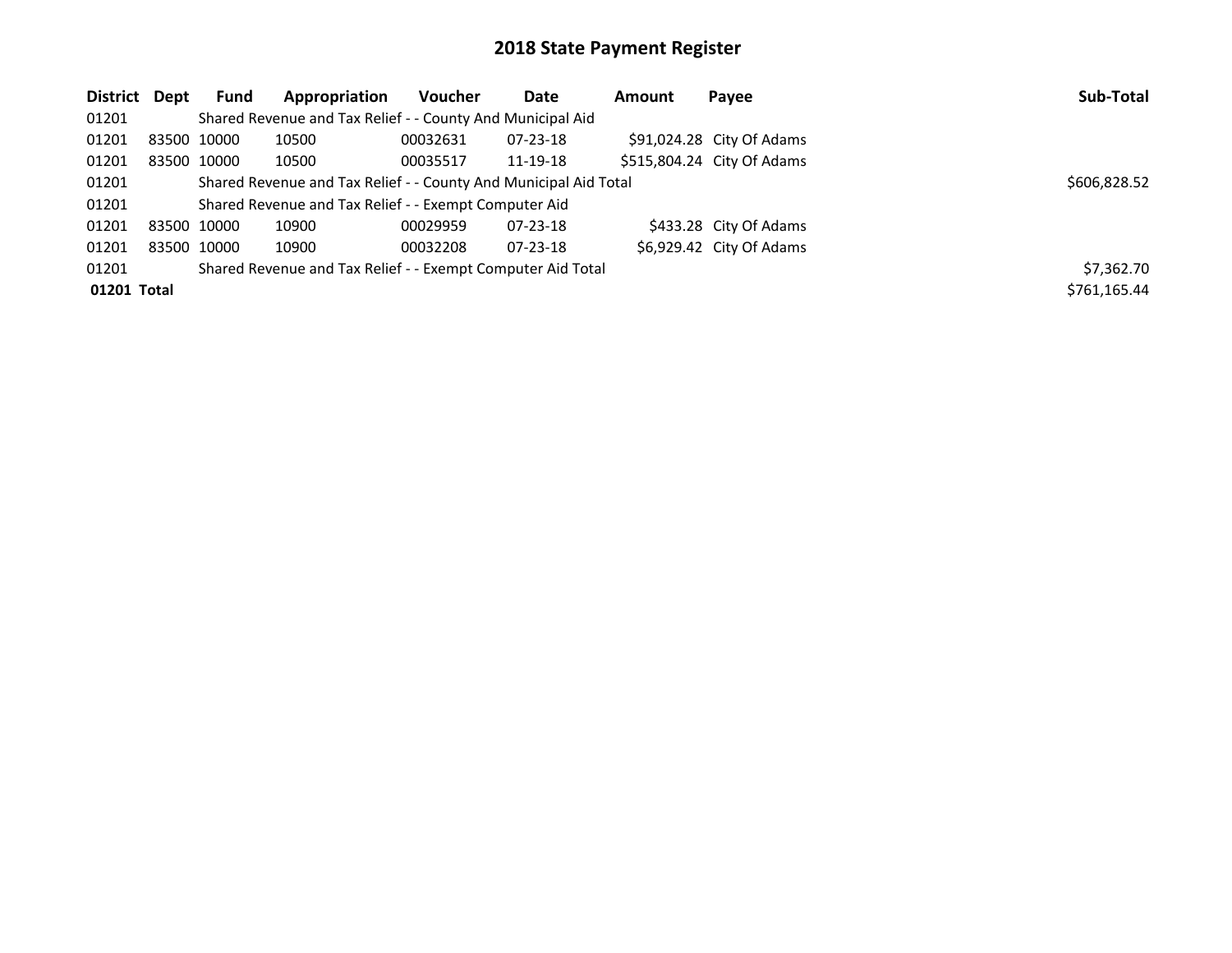| District Dept |             | <b>Fund</b> | Appropriation                                                         | Voucher     | Date           | <b>Amount</b> | Payee                                | Sub-Total   |
|---------------|-------------|-------------|-----------------------------------------------------------------------|-------------|----------------|---------------|--------------------------------------|-------------|
| 01291         |             |             | Wisconsin Historical Society - - General Program Operations-Gpr       |             |                |               |                                      |             |
| 01291         |             | 24500 10000 | 10100                                                                 | 00016544    | $04 - 10 - 18$ |               | \$1,835.77 Wisconsin Dells, City Of  |             |
| 01291         | 24500 10000 |             | 10100                                                                 | 00016935    | 05-09-18       |               | \$1,249.50 Wisconsin Dells, City Of  |             |
| 01291         | 24500 10000 |             | 10100                                                                 | 00017435    | 06-12-18       |               | \$1,194.24 Wisconsin Dells, City Of  |             |
| 01291         |             | 24500 10000 | 10100                                                                 | 00017920    | 07-09-18       |               | \$1,598.39 Wisconsin Dells, City Of  |             |
| 01291         |             |             | Wisconsin Historical Society - - General Program Operations-Gpr Total |             |                |               |                                      | \$5,877.90  |
| 01291         |             |             | Wisconsin Historical Society - - Energy Costs                         |             |                |               |                                      |             |
| 01291         | 24500 10000 |             | 10500                                                                 | 00015130    | $01-10-18$     |               | \$1,107.15 Wisconsin Dells, City Of  |             |
| 01291         | 24500 10000 |             | 10500                                                                 | 00015636    | 02-07-18       |               | \$1,659.61 Wisconsin Dells, City Of  |             |
| 01291         | 24500 10000 |             | 10500                                                                 | 00016131    | 03-07-18       |               | \$2,980.77 Wisconsin Dells, City Of  |             |
| 01291         | 24500 10000 |             | 10500                                                                 | 00018350    | 07-27-18       |               | \$104.11 Wisconsin Dells, City Of    |             |
| 01291         | 24500 10000 |             | 10500                                                                 | 00018572    | 08-08-18       |               | \$1,660.95 Wisconsin Dells, City Of  |             |
| 01291         | 24500 10000 |             | 10500                                                                 | 00019107    | 09-11-18       |               | \$1,690.75 Wisconsin Dells, City Of  |             |
| 01291         | 24500 10000 |             | 10500                                                                 | 00019598    | 10-09-18       |               | \$1,540.84 Wisconsin Dells, City Of  |             |
| 01291         |             | 24500 10000 | 10500                                                                 | 00020135    | 11-08-18       |               | \$1,427.44 Wisconsin Dells, City Of  |             |
| 01291         |             | 24500 10000 | 10500                                                                 | 00020793    | 12-07-18       |               | \$1,463.65 Wisconsin Dells, City Of  |             |
| 01291         |             |             | Wisconsin Historical Society - - Energy Costs Total                   | \$13,635.27 |                |               |                                      |             |
| 01291         |             |             | Dept of Natural Resources - - Am- Stationary Sources                  |             |                |               |                                      |             |
| 01291         |             | 37000 10000 | 23600                                                                 | 00207157    | $01 - 11 - 18$ |               | \$53.56 Wisconsin Dells, City Of     |             |
| 01291         |             |             | Dept of Natural Resources - - Am- Stationary Sources Total            |             |                |               |                                      | \$53.56     |
| 01291         |             |             | Dept of Natural Resources - - Air Management -- Stationary S          |             |                |               |                                      |             |
| 01291         | 37000 10000 |             | 43700                                                                 | 00213412    | 02-09-18       |               | \$63.04 Wisconsin Dells, City Of     |             |
| 01291         | 37000 10000 |             | 43700                                                                 | 00221471    | 03-20-18       |               | \$59.30 Wisconsin Dells, City Of     |             |
| 01291         | 37000 10000 |             | 43700                                                                 | 00226439    | $04 - 11 - 18$ |               | \$48.58 Wisconsin Dells, City Of     |             |
| 01291         |             | 37000 10000 | 43700                                                                 | 00234659    | 05-10-18       |               | \$54.32 Wisconsin Dells, City Of     |             |
| 01291         |             | 37000 10000 | 43700                                                                 | 00243126    | 06-14-18       |               | \$40.24 Wisconsin Dells, City Of     |             |
| 01291         |             | 37000 10000 | 43700                                                                 | 00252340    | 07-18-18       |               | \$41.20 Wisconsin Dells, City Of     |             |
| 01291         |             | 37000 10000 | 43700                                                                 | 00260231    | 08-20-18       |               | \$43.43 Wisconsin Dells, City Of     |             |
| 01291         |             | 37000 10000 | 43700                                                                 | 00265237    | 09-06-18       |               | \$46.68 Wisconsin Dells, City Of     |             |
| 01291         |             | 37000 10000 | 43700                                                                 | 00271188    | 10-09-18       |               | \$45.56 Wisconsin Dells, City Of     |             |
| 01291         |             | 37000 10000 | 43700                                                                 | 00277790    | 11-08-18       |               | \$40.42 Wisconsin Dells, City Of     |             |
| 01291         |             |             | Dept of Natural Resources - - Air Management -- Stationary S Total    |             |                |               |                                      | \$482.77    |
| 01291         |             |             | Dept of Natural Resources - - Aids In Lieu Of Taxes - Gener           |             |                |               |                                      |             |
| 01291         |             | 37000 10000 | 50300                                                                 | 00210449    | $01 - 31 - 18$ |               | \$52,450.59 Wisconsin Dells, City Of |             |
| 01291         |             |             | Dept of Natural Resources - - Aids In Lieu Of Taxes - Gener Total     |             |                |               |                                      | \$52,450.59 |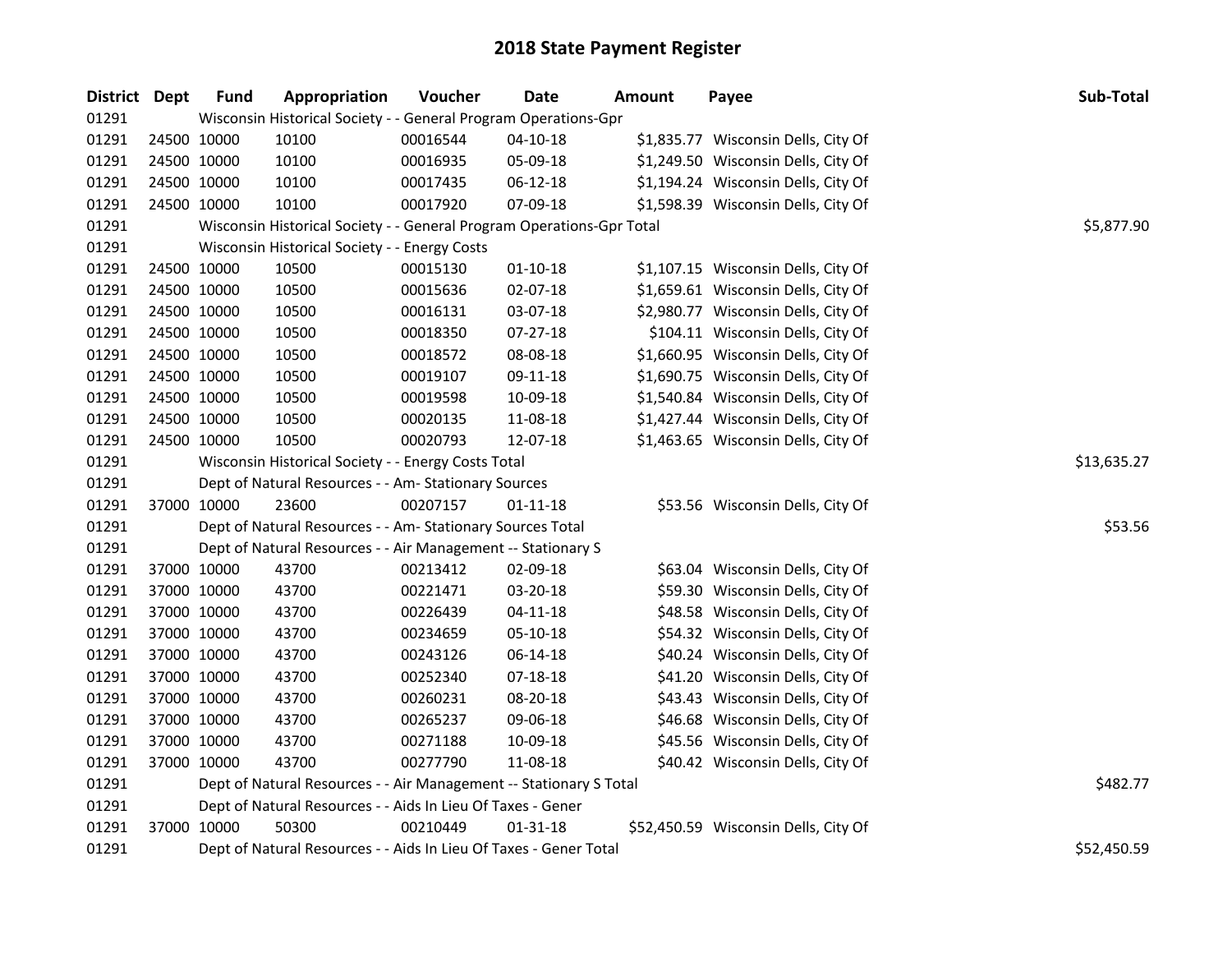| District Dept                                                      |             | <b>Fund</b>                                                        | Appropriation                                                   | Voucher  | <b>Date</b>    | <b>Amount</b> | Payee                             | Sub-Total |  |
|--------------------------------------------------------------------|-------------|--------------------------------------------------------------------|-----------------------------------------------------------------|----------|----------------|---------------|-----------------------------------|-----------|--|
| 01291<br>Dept of Natural Resources - - Gen Program Ops-State Funds |             |                                                                    |                                                                 |          |                |               |                                   |           |  |
| 01291                                                              | 37000 21200 |                                                                    | 16100                                                           | 00207157 | $01 - 11 - 18$ |               | \$53.56 Wisconsin Dells, City Of  |           |  |
| 01291                                                              | 37000 21200 |                                                                    | 16100                                                           | 00213412 | 02-09-18       |               | \$63.04 Wisconsin Dells, City Of  |           |  |
| 01291                                                              | 37000 21200 |                                                                    | 16100                                                           | 00221471 | 03-20-18       |               | \$59.30 Wisconsin Dells, City Of  |           |  |
| 01291                                                              | 37000 21200 |                                                                    | 16100                                                           | 00226439 | $04 - 11 - 18$ |               | \$48.58 Wisconsin Dells, City Of  |           |  |
| 01291                                                              | 37000 21200 |                                                                    | 16100                                                           | 00234659 | 05-10-18       |               | \$54.32 Wisconsin Dells, City Of  |           |  |
| 01291                                                              | 37000 21200 |                                                                    | 16100                                                           | 00243126 | 06-14-18       |               | \$40.24 Wisconsin Dells, City Of  |           |  |
| 01291                                                              | 37000 21200 |                                                                    | 16100                                                           | 00252340 | 07-18-18       |               | \$41.20 Wisconsin Dells, City Of  |           |  |
| 01291                                                              | 37000 21200 |                                                                    | 16100                                                           | 00260231 | 08-20-18       |               | \$43.43 Wisconsin Dells, City Of  |           |  |
| 01291                                                              | 37000 21200 |                                                                    | 16100                                                           | 00265237 | 09-06-18       |               | \$46.68 Wisconsin Dells, City Of  |           |  |
| 01291                                                              | 37000 21200 |                                                                    | 16100                                                           | 00271188 | 10-09-18       |               | \$45.56 Wisconsin Dells, City Of  |           |  |
| 01291                                                              |             | 37000 21200                                                        | 16100                                                           | 00277790 | 11-08-18       |               | \$40.42 Wisconsin Dells, City Of  |           |  |
| 01291                                                              |             |                                                                    | Dept of Natural Resources - - Gen Program Ops-State Funds Total |          |                |               |                                   | \$536.33  |  |
| 01291                                                              |             |                                                                    | Dept of Natural Resources - - Gen Program Ops-State Funds-Fr    |          |                |               |                                   |           |  |
| 01291                                                              | 37000 21200 |                                                                    | 16600                                                           | 00207157 | $01 - 11 - 18$ |               | \$434.41 Wisconsin Dells, City Of |           |  |
| 01291                                                              |             | Dept of Natural Resources - - Gen Program Ops-State Funds-Fr Total | \$434.41                                                        |          |                |               |                                   |           |  |
| 01291                                                              |             |                                                                    | Dept of Natural Resources - - General Program Operations --     |          |                |               |                                   |           |  |
| 01291                                                              | 37000 21200 |                                                                    | 25400                                                           | 00213412 | 02-09-18       |               | \$511.21 Wisconsin Dells, City Of |           |  |
| 01291                                                              | 37000 21200 |                                                                    | 25400                                                           | 00221471 | 03-20-18       |               | \$480.99 Wisconsin Dells, City Of |           |  |
| 01291                                                              | 37000 21200 |                                                                    | 25400                                                           | 00226439 | $04 - 11 - 18$ |               | \$394.03 Wisconsin Dells, City Of |           |  |
| 01291                                                              | 37000 21200 |                                                                    | 25400                                                           | 00234659 | 05-10-18       |               | \$440.61 Wisconsin Dells, City Of |           |  |
| 01291                                                              | 37000 21200 |                                                                    | 25400                                                           | 00243126 | 06-14-18       |               | \$326.32 Wisconsin Dells, City Of |           |  |
| 01291                                                              | 37000 21200 |                                                                    | 25400                                                           | 00252340 | $07 - 18 - 18$ |               | \$334.21 Wisconsin Dells, City Of |           |  |
| 01291                                                              | 37000 21200 |                                                                    | 25400                                                           | 00260231 | 08-20-18       |               | \$352.23 Wisconsin Dells, City Of |           |  |
| 01291                                                              | 37000 21200 |                                                                    | 25400                                                           | 00265237 | 09-06-18       |               | \$378.57 Wisconsin Dells, City Of |           |  |
| 01291                                                              | 37000 21200 |                                                                    | 25400                                                           | 00271188 | 10-09-18       |               | \$369.60 Wisconsin Dells, City Of |           |  |
| 01291                                                              | 37000 21200 |                                                                    | 25400                                                           | 00277790 | 11-08-18       |               | \$327.88 Wisconsin Dells, City Of |           |  |
| 01291                                                              |             | Dept of Natural Resources - - General Program Operations -- Total  | \$3,915.65                                                      |          |                |               |                                   |           |  |
| 01291                                                              |             | Dept of Natural Resources - - Gpo - State Funds                    |                                                                 |          |                |               |                                   |           |  |
| 01291                                                              | 37000 21200 |                                                                    | 96100                                                           | 00207157 | $01 - 11 - 18$ |               | \$53.56 Wisconsin Dells, City Of  |           |  |
| 01291                                                              | 37000 21200 |                                                                    | 96100                                                           | 00213412 | 02-09-18       |               | \$63.04 Wisconsin Dells, City Of  |           |  |
| 01291                                                              | 37000 21200 |                                                                    | 96100                                                           | 00221471 | 03-20-18       |               | \$59.30 Wisconsin Dells, City Of  |           |  |
| 01291                                                              | 37000 21200 |                                                                    | 96100                                                           | 00226439 | $04 - 11 - 18$ |               | \$48.58 Wisconsin Dells, City Of  |           |  |
| 01291                                                              | 37000 21200 |                                                                    | 96100                                                           | 00234659 | 05-10-18       |               | \$54.32 Wisconsin Dells, City Of  |           |  |
| 01291                                                              |             | 37000 21200                                                        | 96100                                                           | 00243126 | 06-14-18       |               | \$40.24 Wisconsin Dells, City Of  |           |  |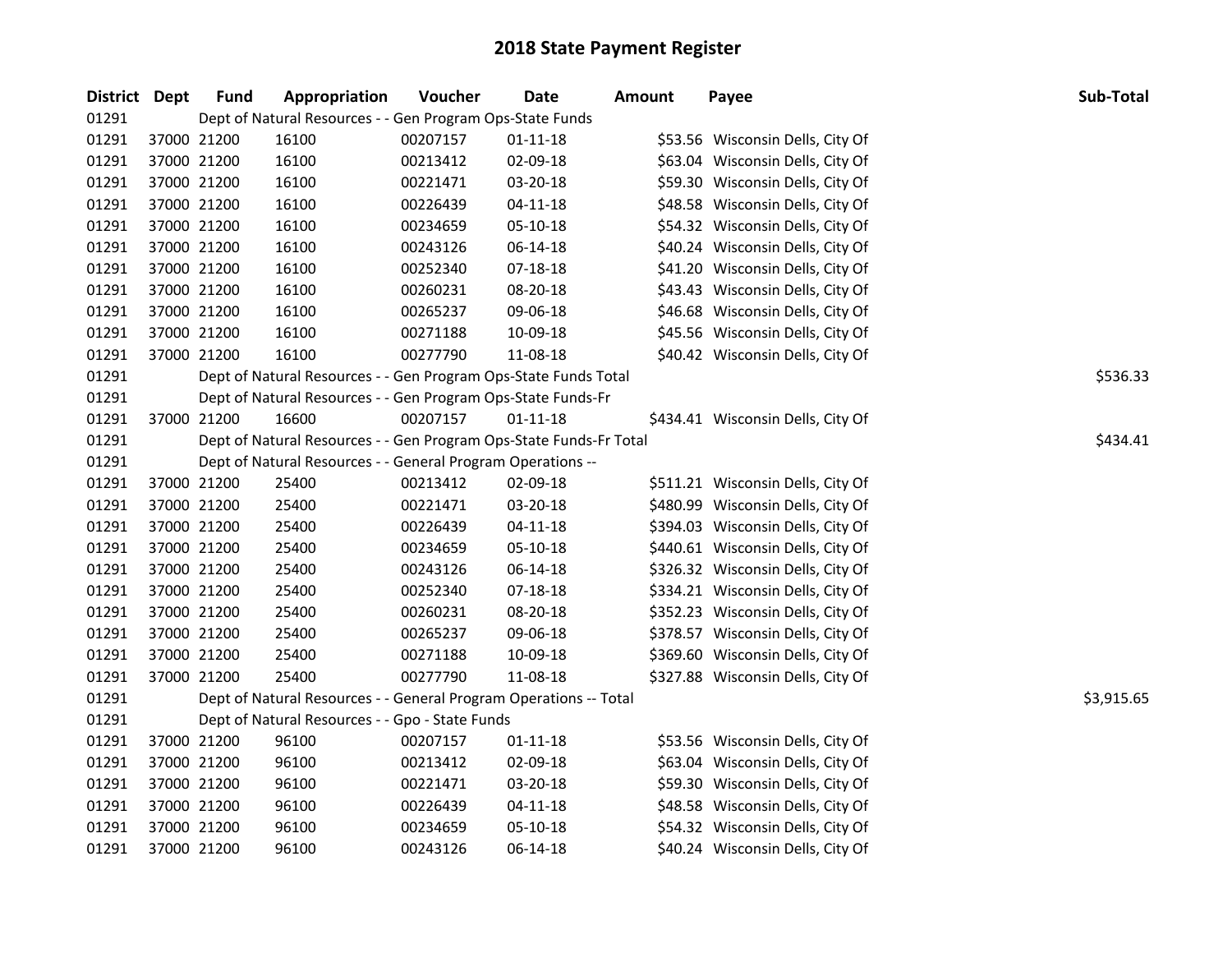| <b>District</b> | Dept | <b>Fund</b>                                              | Appropriation                                                     | Voucher     | Date           | <b>Amount</b> | Payee                                | Sub-Total   |
|-----------------|------|----------------------------------------------------------|-------------------------------------------------------------------|-------------|----------------|---------------|--------------------------------------|-------------|
| 01291           |      | 37000 21200                                              | 96100                                                             | 00252340    | $07 - 18 - 18$ |               | \$41.20 Wisconsin Dells, City Of     |             |
| 01291           |      | 37000 21200                                              | 96100                                                             | 00260231    | 08-20-18       |               | \$43.43 Wisconsin Dells, City Of     |             |
| 01291           |      | 37000 21200                                              | 96100                                                             | 00265237    | 09-06-18       |               | \$46.68 Wisconsin Dells, City Of     |             |
| 01291           |      | 37000 21200                                              | 96100                                                             | 00271188    | 10-09-18       |               | \$45.56 Wisconsin Dells, City Of     |             |
| 01291           |      | 37000 21200                                              | 96100                                                             | 00277790    | 11-08-18       |               | \$40.42 Wisconsin Dells, City Of     |             |
| 01291           |      |                                                          | Dept of Natural Resources - - Gpo - State Funds Total             |             |                |               |                                      | \$536.33    |
| 01291           |      |                                                          | Dept of Natural Resources - - Petrostorage Envr Remd Awards       |             |                |               |                                      |             |
| 01291           |      | 37000 27200                                              | 66700                                                             | 00272891    | 10-15-18       |               | \$29,756.30 Wisconsin Dells, City Of |             |
| 01291           |      |                                                          | Dept of Natural Resources - - Petrostorage Envr Remd Awards Total |             |                |               |                                      | \$29,756.30 |
| 01291           |      |                                                          | WI Dept of Transportation - - Hwy Sfty Loc Aid Ffd                |             |                |               |                                      |             |
| 01291           |      | 39500 21100                                              | 18500                                                             | 00279014    | 08-01-18       |               | \$370.12 Wisconsin Dells, City Of    |             |
| 01291           |      | 39500 21100                                              | 18500                                                             | 00293708    | 09-07-18       |               | \$7,769.97 Wisconsin Dells, City Of  |             |
| 01291           |      | 39500 21100                                              | 18500                                                             | 00301351    | 09-26-18       |               | \$6,918.24 Wisconsin Dells, City Of  |             |
| 01291           |      | 39500 21100                                              | 18500                                                             | 00310480    | 10-16-18       |               | \$3,689.78 Wisconsin Dells, City Of  |             |
| 01291           |      | 39500 21100                                              | 18500                                                             | 00333986    | 12-20-18       |               | \$434.25 Wisconsin Dells, City Of    |             |
| 01291           |      | 39500 21100                                              | 18500                                                             | 00335112    | 12-26-18       |               | \$1,192.90 Wisconsin Dells, City Of  |             |
| 01291           |      | WI Dept of Transportation - - Hwy Sfty Loc Aid Ffd Total |                                                                   | \$20,375.26 |                |               |                                      |             |
| 01291           |      | WI Dept of Transportation - - Loc Rd Imp Prg St Fd       |                                                                   |             |                |               |                                      |             |
| 01291           |      | 39500 21100                                              | 27800                                                             | 00233885    | 03-27-18       |               | \$14,021.92 Wisconsin Dells, City Of |             |
| 01291           |      |                                                          | WI Dept of Transportation - - Loc Rd Imp Prg St Fd Total          |             |                |               |                                      | \$14,021.92 |
| 01291           |      | WI Dept of Transportation - - Hwy Mgmt & Opers Sf        |                                                                   |             |                |               |                                      |             |
| 01291           |      | 39500 21100                                              | 36500                                                             | 00211097    | $01 - 11 - 18$ |               | \$547.70 Wisconsin Dells, City Of    |             |
| 01291           |      | 39500 21100                                              | 36500                                                             | 00221346    | $02 - 12 - 18$ |               | \$583.80 Wisconsin Dells, City Of    |             |
| 01291           |      | 39500 21100                                              | 36500                                                             | 00228606    | 03-08-18       |               | \$249.26 Wisconsin Dells, City Of    |             |
| 01291           |      | 39500 21100                                              | 36500                                                             | 00229926    | 03-12-18       |               | \$240.67 Wisconsin Dells, City Of    |             |
| 01291           |      | 39500 21100                                              | 36500                                                             | 00240014    | $04 - 10 - 18$ |               | \$112.63 Wisconsin Dells, City Of    |             |
| 01291           |      | 39500 21100                                              | 36500                                                             | 00241638    | $04 - 12 - 18$ |               | \$552.98 Wisconsin Dells, City Of    |             |
| 01291           |      | 39500 21100                                              | 36500                                                             | 00254610    | 05-17-18       |               | \$519.53 Wisconsin Dells, City Of    |             |
| 01291           |      | 39500 21100                                              | 36500                                                             | 00263049    | 06-13-18       |               | \$107.33 Wisconsin Dells, City Of    |             |
| 01291           |      | 39500 21100                                              | 36500                                                             | 00263492    | 06-14-18       |               | \$337.39 Wisconsin Dells, City Of    |             |
| 01291           |      | 39500 21100                                              | 36500                                                             | 00275246    | 07-13-18       |               | \$555.90 Wisconsin Dells, City Of    |             |
| 01291           |      | 39500 21100                                              | 36500                                                             | 00285123    | 08-09-18       |               | \$507.92 Wisconsin Dells, City Of    |             |
| 01291           |      | 39500 21100                                              | 36500                                                             | 00286911    | 08-14-18       |               | \$10.13 Wisconsin Dells, City Of     |             |
| 01291           |      | 39500 21100                                              | 36500                                                             | 00296045    | 09-12-18       |               | \$776.58 Wisconsin Dells, City Of    |             |
| 01291           |      | 39500 21100                                              | 36500                                                             | 00309027    | 10-09-18       |               | \$502.19 Wisconsin Dells, City Of    |             |